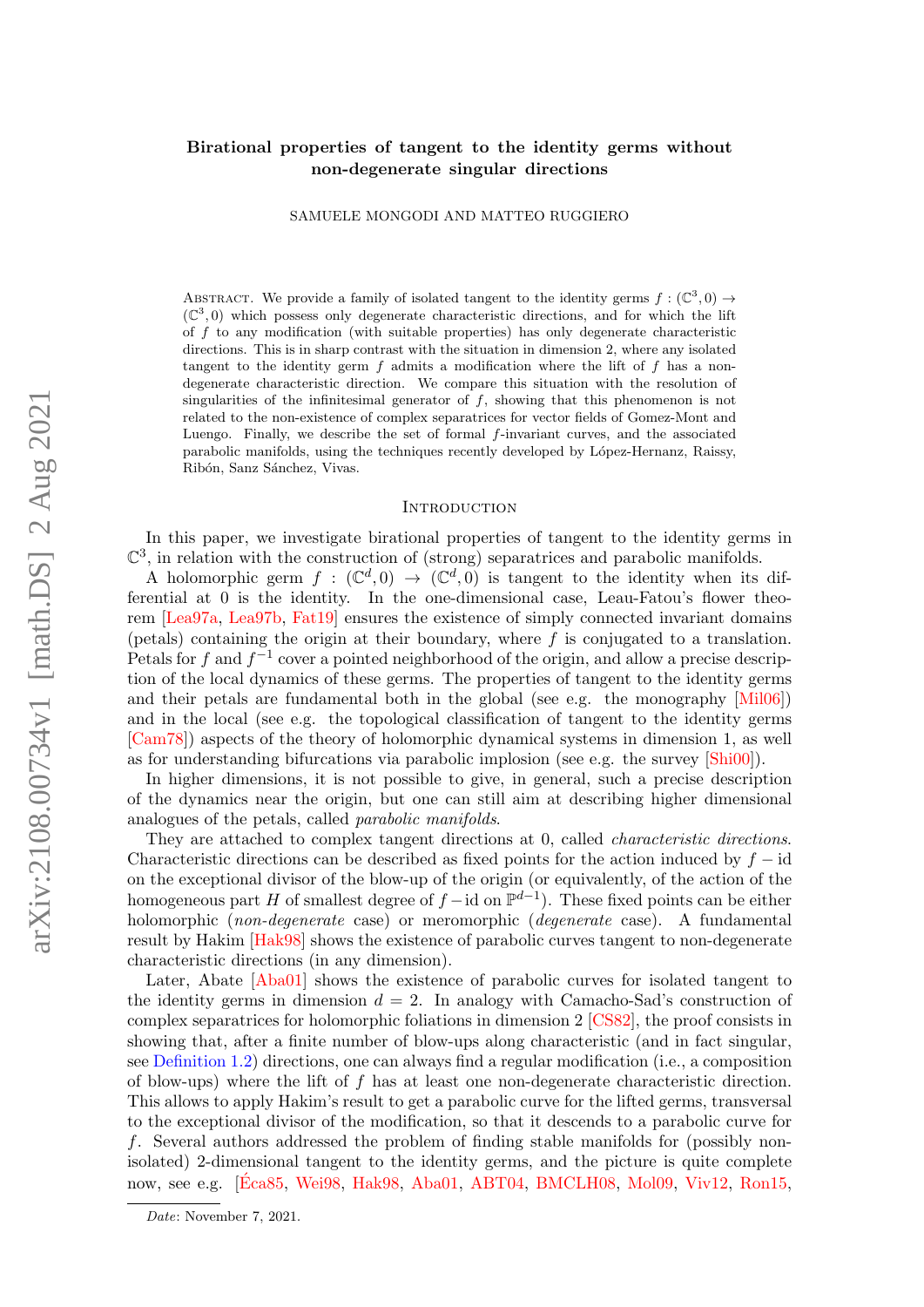[LHSS18,](#page-41-9) [LHRRSS19,](#page-41-10) [LHR20\]](#page-41-11). The description of parabolic manifolds has been recently in-strumental for the construction of examples of wandering domains, see [\[ABD](#page-40-7)+16, [ABTP21\]](#page-40-8). (Semi-)parabolic implosion in dimension 2 (or higher) and applications to bifurcation theory can also be found in the literature (see e.g. [\[BSU17,](#page-40-9) [DL15,](#page-40-10) [Bia19\]](#page-40-11)), and mainly rely on a careful study of the dynamics on parabolic curves.

We briefly expose here some of the reasons why the study of tangent to the identity germs and their parabolic manifolds is much harder in higher dimensions. Firstly, the homogenous part H introduced above acts on  $\mathbb{P}^{d-1}$ : for  $d=2$  all indeterminacy points can be avoided by saturation, while they persist when  $d \geq 3$ . Since 2-dimensional modifications are composition of point blow-ups, most of the phenomenon are combinatorial. In higher dimensions, we can blow-up higher dimensional centers, and their geometry needs to be taken into account. Moreover, we only have a weak factorization theorem (see [\[AKMW02,](#page-40-12) [Bon02\]](#page-40-13)). Resolution theorems for vector fields are available in dimension 2 (see [\[Sei68\]](#page-41-12)), and recently dimension 3 (see [\[Pan06,](#page-41-13) [MP13\]](#page-41-14)): here we need in general to introduce singularities on the ambient space, by considering weighted blow-ups and orbifolds. Finally, the infinitesimal generator of a tangent to the identity germ may not admit complex separatrices when  $d \geq 3$ , as showed by Gomez-Mont and Luengo [\[GML92\]](#page-40-14). Adapting their construction to tangent to the identity germs, Abate and Tovena [\[AT03\]](#page-40-15) give examples of tangent to the identity germs in dimension 3 that do not admit robust parabolic curves, i.e., parabolic curves attached to invariant formal curves, the analogue of (formal) complex separatrices in this setting. In their examples, all characteristic directions are non-degenerate, and (non-robust) parabolic curves exist thanks to Hakim's theorem.

In this paper, we investigate the existence of parabolic manifolds attached to degenerate characteristic directions in dimension 3, by studying the following family of tangent to the identity germs:

<span id="page-1-0"></span>(1) 
$$
f(x, y, z) = (x + yz(y - z) + P, y + x(x2 – z2) + Q, z + xz(y - z) + R).
$$

Here  $P, Q, R$  are holomorphic germs with order at least 4 at the origin. The coefficients of the formal power series expansion of  $P, Q, R$  are considered as parameters of the family. We say that a certain property holds for a generic (resp., R-generic) element of the family if it holds for an open dense subset of the parameters with respect to the Zariski topology over  $\mathbb C$  (resp., over  $\mathbb R$ ).

Since characteristic directions are determined only by the homogeneous part of smallest degree of  $f - id$ , all these maps share the same characteristic directions: there are five of them, which we label  $v_1, v_2, v_3, v_4, v_5$ , all of them degenerate. We denote by  $p_1, p_2, p_3, p_4, p_5$ the corresponding points on the exceptional divisor of the blow-up of the origin. Other examples are easy to construct, building on the examples of rational maps in  $\mathbb{P}^2$  with no holomorphic fixed points given by [\[Iva11\]](#page-41-15).

For the maps described by  $(1)$ , we investigate two possible strategies to find parabolic manifolds. The first strategy, following [\[Aba01\]](#page-40-2), consists in looking for a suitable birational model, where we can find non-degenerate characteristic directions (that are nonexceptional, i.e., transverse to the exceptional divisor). Since non-degenerate characteristic directions correspond to eigenvectors of the linear part of the saturated infintesimal generator  $\hat{\chi}$  of f, it is natural to start our study from a birational model  $\pi_0: X_{\pi_0} \to (\mathbb{C}^3, 0),$ which provides a resolution of the singularities of the infinitesimal generator.

Our example shows that, unlike dimension 2, this first strategy may fail in higher dimensions.

<span id="page-1-1"></span>**Theorem A.** A generic element  $f : (\mathbb{C}^3,0) \to (\mathbb{C}^3,0)$  of the family [\(1\)](#page-1-0) satisfies the following property:

For any regular modification  $\pi : X \to (\mathbb{C}^3,0)$  strongly adapted to f and dominating  $\pi_0$ , and for any point  $p \in \pi^{-1}(0)$  in the exceptional divisor, the lift  $\tilde{f}: X \to X$  of f at p has only degenerate characteristic directions.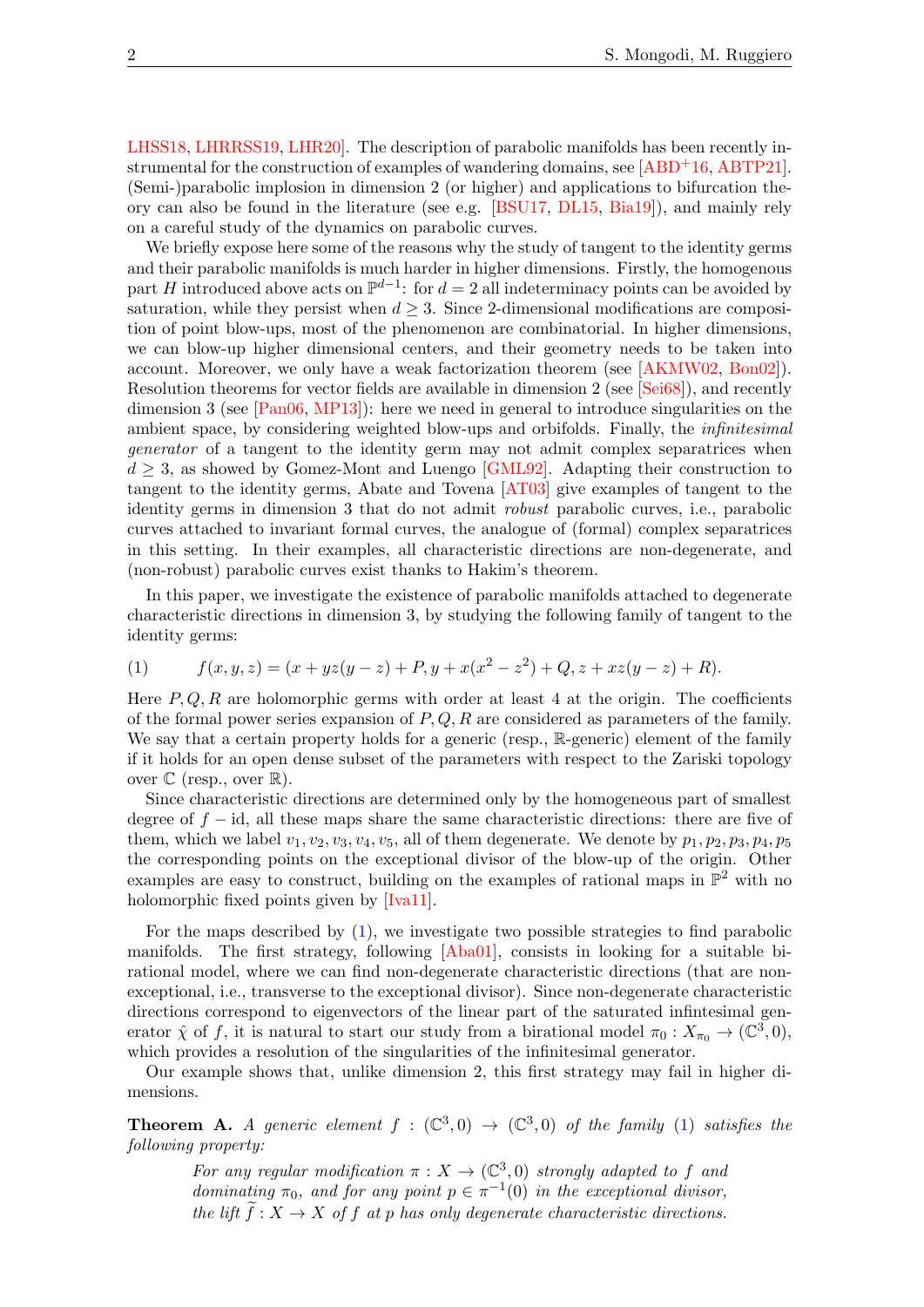Here "regular" means that we only allow sequences of blow-ups of smooth centers, while "adapted to  $f$ " means that we only allow blow-up of centers that are invariants by the saturated infinitesimal generator  $\hat{\chi}$ , and with "strongly adapted" we only allow to blow-up points or curves belonging to the singular locus of  $\hat{\chi}$ .

We can actually say a little more about this family: one cannot find any non-degenerate characteristic direction also for any regular modification (not necessarily strongly) adapted to f above the points  $p_1$  and  $p_2$  (see [Proposition 5.12\)](#page-39-0), nor for any point modification (see [Subsection 5.4.2\)](#page-39-1).

The second strategy is in line with the recent works [\[LHRRSS19,](#page-41-10) [LHR20,](#page-41-11) [LHRSSV\]](#page-41-16). It consists in looking for complex separatrices for the dynamics, and study parabolic manifolds attached to them. While we know that this second strategy may fail in general by [\[GML92,](#page-40-14) [AT03\]](#page-40-15), it proves quite fruitful in this case. We are able to find formal invariant curves tangent to the directions  $v_1, \ldots, v_4$ , and deduce the existence of parabolic manifolds by [\[LHRSSV\]](#page-41-16).

<span id="page-2-0"></span>**Theorem B.** For generic elements  $f : (\mathbb{C}^3,0) \to (\mathbb{C}^3,0)$  of the family [\(1\)](#page-1-0), there exists formal invariant curves  $C_1, \ldots, C_4$  tangent to  $v_1, \ldots, v_4$  respectively. These curves are smooth, and they are the only formal invariant curves tangent to any direction (but possibly  $v_5$ ).

Finally, there are 3 (resp., 5) parabolic manifolds asymptotic to  $C_1$  and  $C_2$  (resp.,  $C_3$ ) and  $C_4$ ), of dimension either 1 or 2 ( $\mathbb R$ -generically they are all of dimension 2).

The dynamics above  $p_5$  remains more complicated to describe. We are able to exclude the existence of formal invariant curves that are transverse to the exceptional divisor of the model  $X_{\pi_0}$ , while we are able to find a formal invariant surface S tangent to  $v_5$ .

Besides being only formal, the surface  $S$  is also singular, and [\[LHR20\]](#page-41-11) cannot be applied to  $f|_S$  even if S were convergent. When working on the model  $X_{\pi_0}$ , the strict transform S of S is smooth and invariant by the lift f of f. A direct computation shows that  $f|_{\widetilde{S}}$  has only two characteristic directions, corresponding to the tangent space of the exceptional divisor  $\pi_0^{-1}(0)$ . In general  $\pi_0^{-1}(0)$  could provide the only separatrices of  $\tilde{f}$ , and constructing parabolic manifolds would require other techniques (similar to [\[LHR20\]](#page-41-11)).

The techniques used to prove [Theorem A](#page-1-1) are mainly combinatorial. In particular, we identify three new classes of tangent to the identity germs, namely *degenerate spikes, spin*ning corners and half corners, and show that all singularities in a suitable model dominating  $X_{\pi_0}$  belong to one of these classes (or *simple corners* introduced in [\[AT03\]](#page-40-15)). Then we show that these classes are invariant by (strongly) adapted regular modifications, and they do not admit non-degenerate non-exceptional characteristic directions.

To prove [Theorem B,](#page-2-0) we use the combinatorial knowledge achieved in the previous step, and some computations using normal forms, to describe the set of formal invariant curves attached to the classes introduced above. Moreover, we compute the reduction to Ramis-Sibuya normal form, and apply the results in [\[LHRSSV\]](#page-41-16) to deduce the existence of parabolic manifolds attached to these formal invariant curves.

In both results, the genericity conditions are explicit and easy to check. They are not essential to the results: they are taken to simplify the birational study and the exposition of the dynamical properties of germs of the form [\(1\)](#page-1-0).

Besides giving an explicit way to find formal invariant curves and parabolic manifolds in a non-trivial example, the identification of classes invariant by (adapted) modifications provide ideal candidates to replace the final reduced forms  $\star$ 1 and  $\star$ 2 of [\[Aba01\]](#page-40-2). The reduction to these classes would be a fundamental step towards proving in general the existence of parabolic manifolds in higher dimensions.

The paper is organized as follows. In [Section 1,](#page-3-0) we recall some basics about tangent to the identity germs, vector fields, birational geometry and construction of formal curves, as well as the theory of Ramis-Sibuya normal forms and the construction of parabolic manifolds in the case of tangent to the identity germs.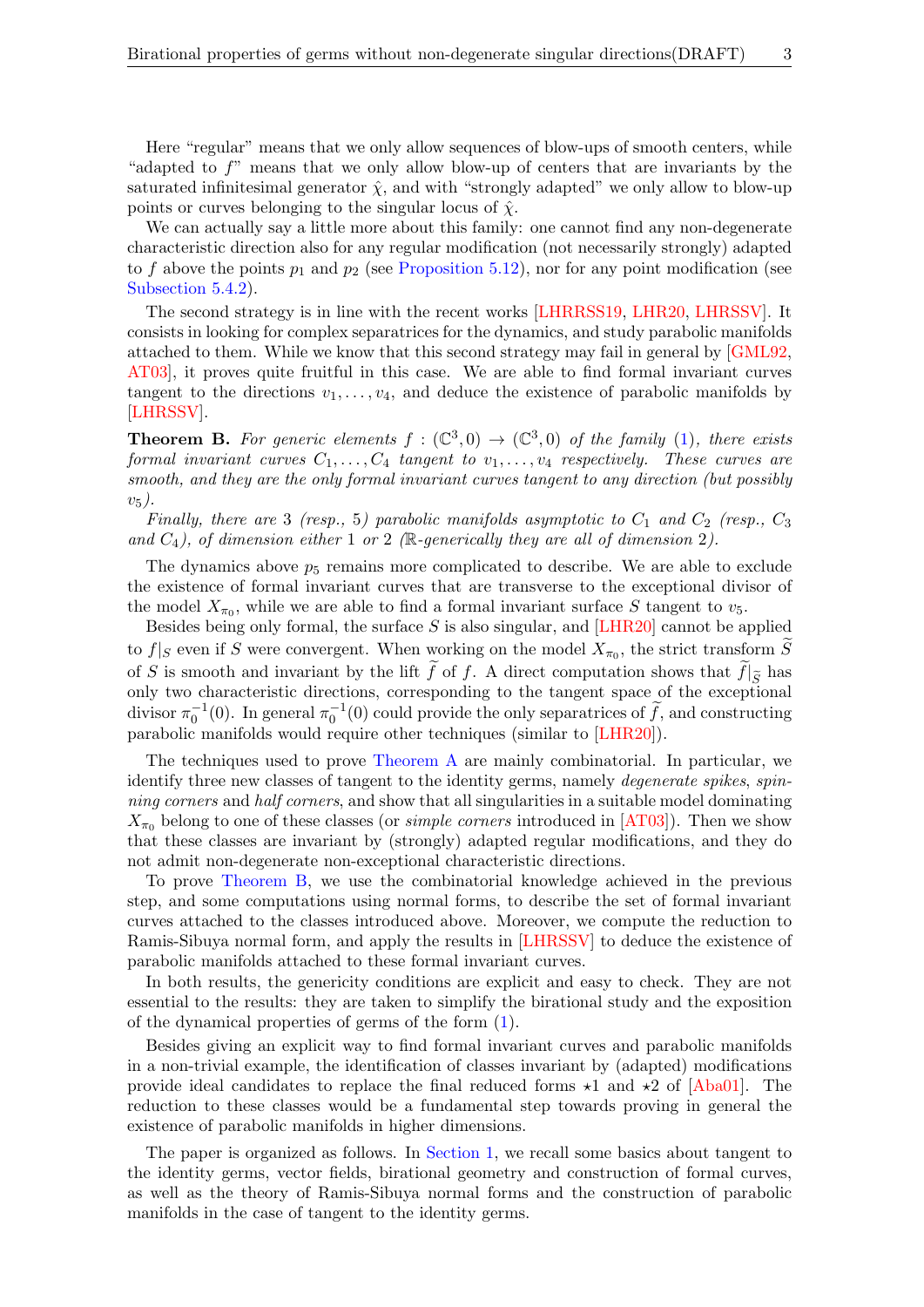In [Section 2](#page-11-0) we introduce the family of maps [\(1\)](#page-1-0), study characteristic directions, and exhibit the resolution  $\pi_0: X_{\pi_0} \to (\mathbb{C}^3, 0)$  of the infinitesimal generator.

In [Section 3](#page-18-0) we recall the definition of simple corners, and introduce the three new classes. We then study their combinatorics in terms of point blow-ups.

In [Section 4](#page-29-0) we study the behavior of these classes under regular modifications strongly adapted to the dynamics, and conclude the proof of [Theorem A.](#page-1-1)

Finally, in [Section 5](#page-31-0) we use the combinatorial picture portrayed in the previous section to construct formal invariant curves, compute Ramis-Sibuya normal forms, and conclude the proof of [Theorem B.](#page-2-0) We end this section by some remarks on not strongly adapted modifications, point modifications, and on the dynamical picture above  $p_5$ .

Acknowledgements. This project has been developed during a collaboration with Leandro Arosio. The authors thank Leandro for the insightful discussions. The interest for the phenomena described in this paper arose after a fruitful discussion with Filippo Bracci, whom we thank as well.

Part of this work has been developed while the first named author was visiting the University of Paris Diderot, supported by the LIA LYSM AMU CNRS ECM INdAM funding. The second named author has been partially supported by the ANR grant Fatou ANR-17-CE40-0002-01.

#### 1. Background

### <span id="page-3-0"></span>1.1. Modifications

We start by some terminology about sequences of blow-ups.

**Definition 1.1.** A modification of  $(\mathbb{C}^d, 0)$  is a proper bimeromorphic map  $\pi: X_{\pi} \to (\mathbb{C}^d, 0)$ which is a biholomorphism outside the exceptional divisor  $\pi^{-1}(0)$ . A modification is called smooth if  $X_\pi$  is smooth, regular if  $X_\pi$  is obtained as a composition of blow-ups of smooth centers.

If  $d = 2$ , any smooth modification is obtained as a finite composition of point blow-ups. In general, building blocks of modifications are still given by blow-ups, whose centers have codimension at least 2. In particular for  $d = 3$ , we can blow-up both points and curves. The study of the birational geometry of tangent to the identity germs needs to take into account the geometry of such curves, and not only the combinatorial data of blow-ups.

Moreover, it is not anymore true that smooth modifications are given by composition of blow-ups (see [\[AKMW02,](#page-40-12) [Bon02\]](#page-40-13)), which gives a further technical difficulty to deal with generic modifications.

Most of the modifications we will consider will be point modifications, i.e., composition of point blow-ups, since they are more directly related to characteristic directions.

When doing so, we will perform local computations on suitable charts.

Let  $\pi: X_{\pi} \to (\mathbb{C}^d, 0)$  be the blow-up of the origin, and fix local coordinates  $(x_1, \ldots, x_d)$ at  $0 \in \mathbb{C}^d$ . The total space  $X_\pi$  of the blow-up is covered by d charts  $U_j$ , with  $j = 1, \ldots, d$ , corresponding to the complementary in  $X_{\pi}$  of the strict transform of the hyperplane  $\{x_j =$ 0. With abuse of notation, we denote by  $(x_1, \ldots, x_d)$  also the coordinates in  $U_j$ , for which the map  $\pi$  takes the form

$$
\pi(x_1, \ldots, x_d) = (x_1 x_j, \ldots, x_{j-1} x_j, x_j, x_j x_{j+1}, \ldots, x_j x_d).
$$

In this case, we will say that we work in the  $x_j$ -chart. A point p corresponding to a direction  $v = [a_1 : \ldots : a_d]$  belongs to  $U_j$  if and only if  $a_j \neq 0$ . If this is the case, p has coordinates  $\frac{a_1}{a_2}$  $\frac{a_1}{a_j}, \ldots, \frac{a_{j-1}}{a_j}$  $\frac{j-1}{a_j}, 0, \frac{a_{j+1}}{a_j}$  $\frac{j+1}{a_j}, \ldots, \frac{a_d}{a_j}$  $\overline{a_j}$ ) in the  $x_j$ -chart.

### 1.2. Characteristic directions

We introduce here some terminology about characteristic directions for tangent to the identity germs in  $(\mathbb{C}^d, 0)$ .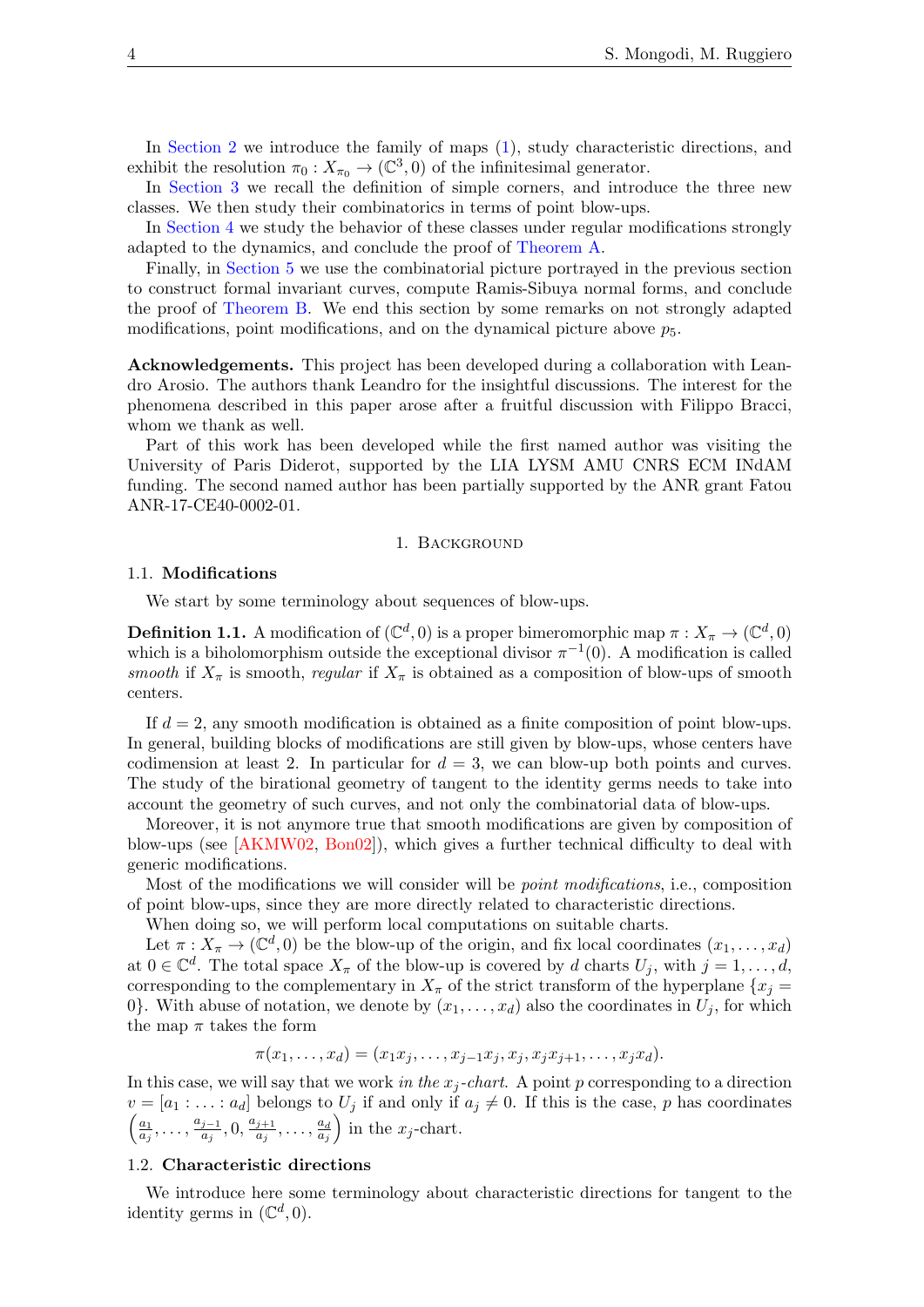<span id="page-4-0"></span>**Definition 1.2.** Let  $f: (\mathbb{C}^d, 0) \to (\mathbb{C}^d, 0)$  be a tangent to the identity germ. Denote by H the homogeneous part of smallest degree of  $f - id$ , by  $\ell$  the greatest common divisor of the d coordinates of  $f - id$  (defined up to units), and let  $H_\ell$  be the homogeneous part of smallest degree of  $\ell^{-1}(f - id)$ . A tangent direction  $v \in \mathbb{P}_{\mathbb{C}}^{d-1}$  is called

- *characteristic* if there exists  $\lambda \in \mathbb{C}$  so that  $H(v) = \lambda v$ ;
- singular if there exists  $\lambda \in \mathbb{C}$  so that  $H_{\ell}(v) = \lambda v$ .

In both cases, v is called non-degenerate if  $\lambda \neq 0$ , and degenerate if  $\lambda = 0$ .

The degree of H is called the *order* of f, while the degree of  $H_{\ell}$  is called the *pure order* of  $f$ .

**Remark 1.3.** The value  $\lambda$  in the previous definition is sometimes called *multiplier* of the characteristic direction. Notice that such value is not well defined up to change of coordinates, but its vanishing is.

Notice also that if  $v$  is a singular direction, then it is a characteristic direction. In fact, if L is the homogeneous part of  $\ell$  of smallest degree, then  $H = LH_{\ell}$  and  $H(v) =$  $L(v)H_{\ell}(v) = \lambda L(v)v$ . We also infer that any characteristic direction that is tangent to  ${L = 0}$  (or equivalently to  $\{\ell = 0\}$ ) is automatically degenerate (as a characteristic direction).

Remark 1.4. Borrowing some terminology from algebraic geometry, one can see characteristic and singular directions as the same object.

Let X be a smooth manifold,  $p \in X$ ,  $f : (X, p) \to (X, p)$  be a tangent to the identity germ, and  $D = \{\psi = 0\}$  be an effective divisor. Assume that its support is contained in Fix( $f$ ). Then locally at p we can write

$$
f(x) = x + \psi(x) \cdot (H_{\psi}(x) + \text{h.o.t.}),
$$

where h.o.t. stands for "higher other terms". In this situation, a D-characteristic direction (or a singular direction with respect to D) is an element  $v \in \mathbb{P}(T_pX)$  such that  $H_{\psi}(v) = \lambda v$ for some  $\lambda \in \mathbb{C}$ . Characteristic directions are obtained when  $D = 0$  (or equivalently  $\psi = 1$ ), while singular directions are obtained when  $\psi = \ell$  as above (in this case the support of  $D = \text{div}(\ell)$  is the pure  $(d - 1)$ -dimensional part of Fix $(f)$ ).

We need some terminology to describe the interaction between the exceptional divisor of a given modification and characteristic and singular directions.

**Definition 1.5.** Let  $f : (\mathbb{C}^d, 0) \to (\mathbb{C}^d, 0)$  be a tangent to the identity germ, and  $\pi$ :  $X_{\pi} \to (\mathbb{C}^d, 0)$  be a smooth modification. Denote by E the exceptional divisor of  $\pi$ , and let  $f_{\pi}: X_{\pi} \dashrightarrow X_{\pi}$  be the lift of f in  $X_{\pi}$ . Let  $p \in E$  be a point in the exceptional divisor so that the germ of  $f_{\pi}$  at p defines a tangent to the identity germ. We say that a characteristic direction of  $f_{\pi}$  is exceptional if it belongs to the projectivization of the tangent space of E at p.

In other terms, we can consider the blow-up of p, getting another modification  $\pi': X_{\pi'} \to$  $(\mathbb{C}^d, 0)$  dominating  $\pi: \pi' = \pi \circ \eta$  with  $\eta$  the blow-up at p. Then a characteristic direction v of  $f_{\pi}$  is exceptional if the corresponding point  $p_v$  in  $\eta^{-1}(0)$  belongs to the strict transform of the exceptional divisor E. If v is a characteristic (resp., singular) direction for  $f_{\pi}$ , we will call the corresponding point  $p_v$  a *charcteristic* (resp., *singular*) point.

Clearly, the set of singular points describe an algebraic subvariety of  $\mathbb{CP}^{d-1}$ . If the maximal dimension of the irreducible components of this subvariety is  $k$ , we say that the germ  $f$  is k-dicritical. Notice that 0-dicritical germs have only finitely many singular directions. When f is  $(d-1)$ -dicritical, the set of singular points coincide with  $\mathbb{CP}^{d-1}$ , and we simply say that f is *dicritical*.

**Remark 1.6.** Assume that  $f: (\mathbb{C}^d, 0) \to (\mathbb{C}^d, 0)$  is a tangent to the identity germ, with an isolated fixed point. Let  $\pi: X_{\pi} \to (\mathbb{C}^d, 0)$  be any modification. Since  $\pi$  defines a local isomorphism outside the exceptional divisor, the lift  $f_{\pi}$  of f at  $X_{\pi}$  satisfies  $Fix(f_{\pi}) = \pi^{-1}(0)$ .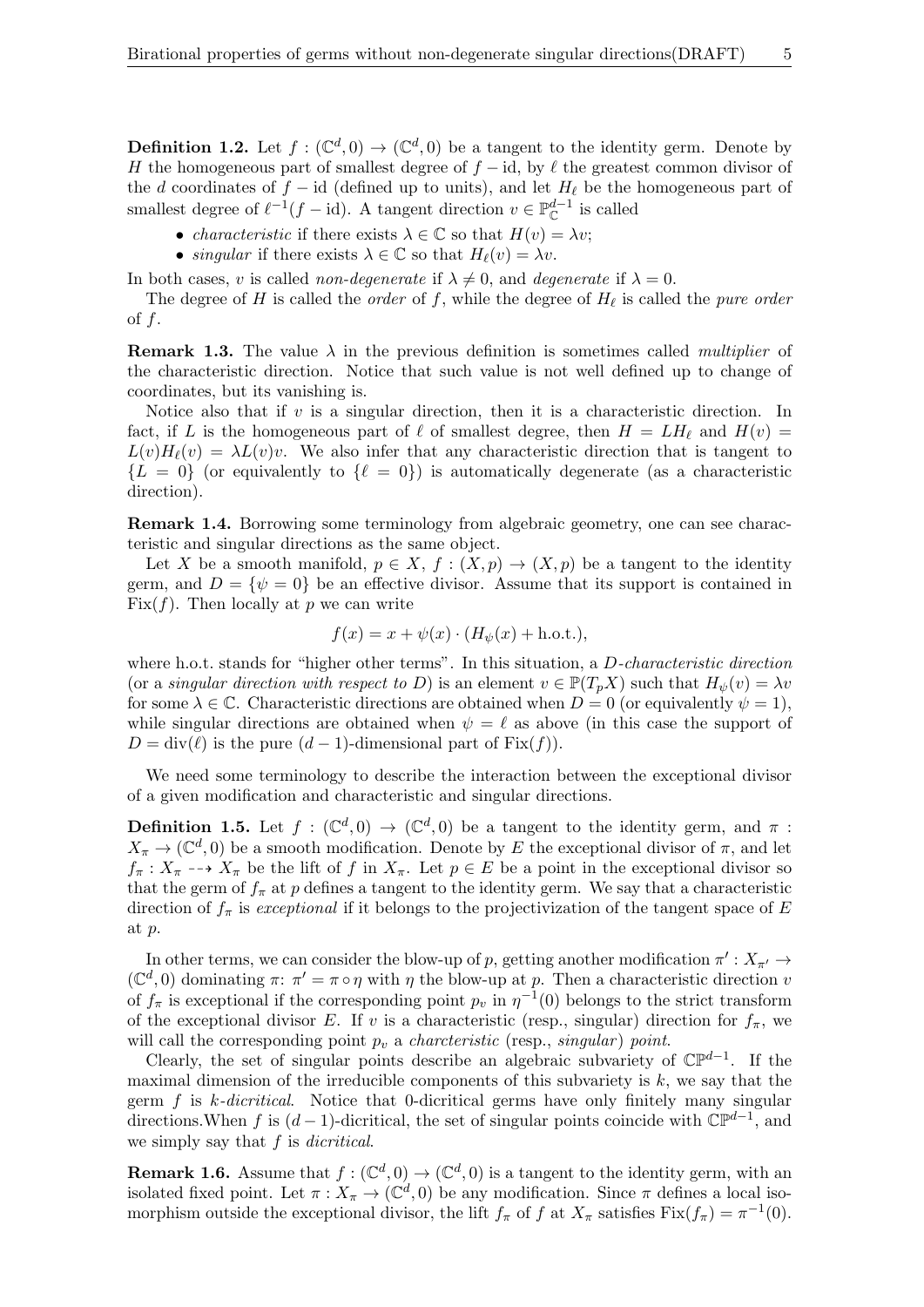More generally if Fix $(f)$  has no divisorial components, then Fix $(f_\pi)$  has no divisorial components outside the exceptional divisor  $E = \pi^{-1}(0)$ .

In the families we will study in the next chapters, we will often consider exceptional the directions tangent to the divisor  $F$  of fixed points of  $f$ , since these families arise when studying the lift of the maps of [\(1\)](#page-1-0) with respect to some modification.

### 1.3. Infinitesimal generators

To any tangent to the identity germ  $f: (\mathbb{C}^d, 0) \to (\mathbb{C}^d, 0)$  is associated a unique (formal, possibly non-convergent) vector field  $\chi$ , that has multiplicity at 0 at least 2, and satisfying  $f = \exp \chi$  (see e.g. [\[BMCLH08\]](#page-40-6) for the construction in dimension 2). We recall that if  $\phi$  is a local coordinate (hence defining a germ of smooth hypersurface  $\{\phi = 0\}$ ) at 0, we have

$$
\phi \circ \exp \chi = \sum_{n=0}^{\infty} \frac{\chi^n(\phi)}{n!},
$$

where  $\chi^n$  denotes the derivation  $\chi$  applied *n* times. The vector field  $\chi$  is called the *infini*tesimal generator of f, and denoted by  $\chi = \log f$ .

<span id="page-5-0"></span>**Remark 1.7.** Notice that the homogeneous part of degree k of  $\chi$  contributes to the factor  $\chi^{n}(\phi)$  only starting from order  $n(k-1)+1$ .

In particular, if f is given by the example [\(1\)](#page-1-0), then  $\phi \circ (f - id)$  and  $\chi(\phi)$  coincide up to order 4.

Consider now a smooth manifold X, a compact (smooth) submanifold  $Z \subset X$  of codimension at least 2, and  $\pi: X_{\pi} \to X$  the blow-up of X along Z. If  $\chi$  is a vector field on X, then  $\chi$  lifts to a vector field  $\chi_{\pi}$  on  $X_{\pi}$ , satisfying  $\chi_q = (d\pi)_p(\chi_{\pi})_p$  for any  $q = f(p)$ ,  $p \in X_{\pi}$ , as far as  $\chi$  is tangent to Z. When Z is reduced to a point  $\{p\}$  this happens exactly when  $p$  is a singular point of  $\chi$ .

Applying this situation to the infinitesimal generator  $\chi$  of a tangent to the identity germ  $f$ , we get:

<span id="page-5-1"></span>**Proposition 1.8.** Let X be a smooth manifold,  $Z \subset X$  be a compact smooth submanifold of codimension at least 2, and  $\pi : X_{\pi} \to X$  the blow-up of X along Z. Let  $f : X \to X$ be a holomorphic map fixing  $Z$  pointwise, and such that the germ of  $f$  at any point of  $Z$ is tangent to the identity; denote by  $\chi$  the infinitesimal generator of f. Finally, denote by  $f_{\pi}: X_{\pi} \to X_{\pi}$  the lift of f, and by  $\chi_{\pi}$  the lift of  $\chi$ .

Then  $\chi_{\pi}$  is the infinitesimal generator of  $f_{\pi}$ , i.e.,  $f_{\pi} = \exp \chi_{\pi}$ .

*Proof.* Assume for the moment that  $\chi$  is analytic. Let  $\Theta$  be the flow of  $\chi$ , so that  $f(z)$  =  $\Theta(z,1)$ . Set  $z = \pi(x)$  and  $\Omega(x,t) = \pi^{-1} \circ \Theta(z,t)$  for any  $x \notin E$ . As  $\Omega$  is analytic and bounded in a neighborhood of  $E$ , it extends holomorphically to  $E$ . Now, let us consider  $x \in X_{\pi} \setminus E$ . On the one hand, we get

$$
\pi \circ f_{\pi}(x) = f(z) = \Theta(z,1) = \pi \circ \Omega(x,1) .
$$

On the other hand, we get

$$
\chi_{\Theta(z,t)} = \Theta'(z,t) = d\pi_{\pi^{-1}(\Theta(z,t))}\Omega'(x,t) = d\pi_{\Omega(x,t)}(\chi_{\pi})_{\Omega(x,t)},
$$

and  $\Omega$  is the flow of  $\chi_{\pi}$ . As this holds outside E and all the maps involved extend holomorphically to  $E$ , we obtain the desired result for  $\chi$  analytic.

The result for  $\chi$  formal follows, by applying the previous calculation to truncations, and by [Remark 1.7.](#page-5-0)

#### 1.4. Vector fields and characteristic directions

In more abstract terms, [Proposition 1.8](#page-5-1) says that the operator associating to a tangent to the identity germ its infinitesimal generator is functiorial (with respect to regular modifications adapted to  $f$ ).

The next proposition explicits the link between characteristic/singular directions, and singularities of the infinitesimal generator.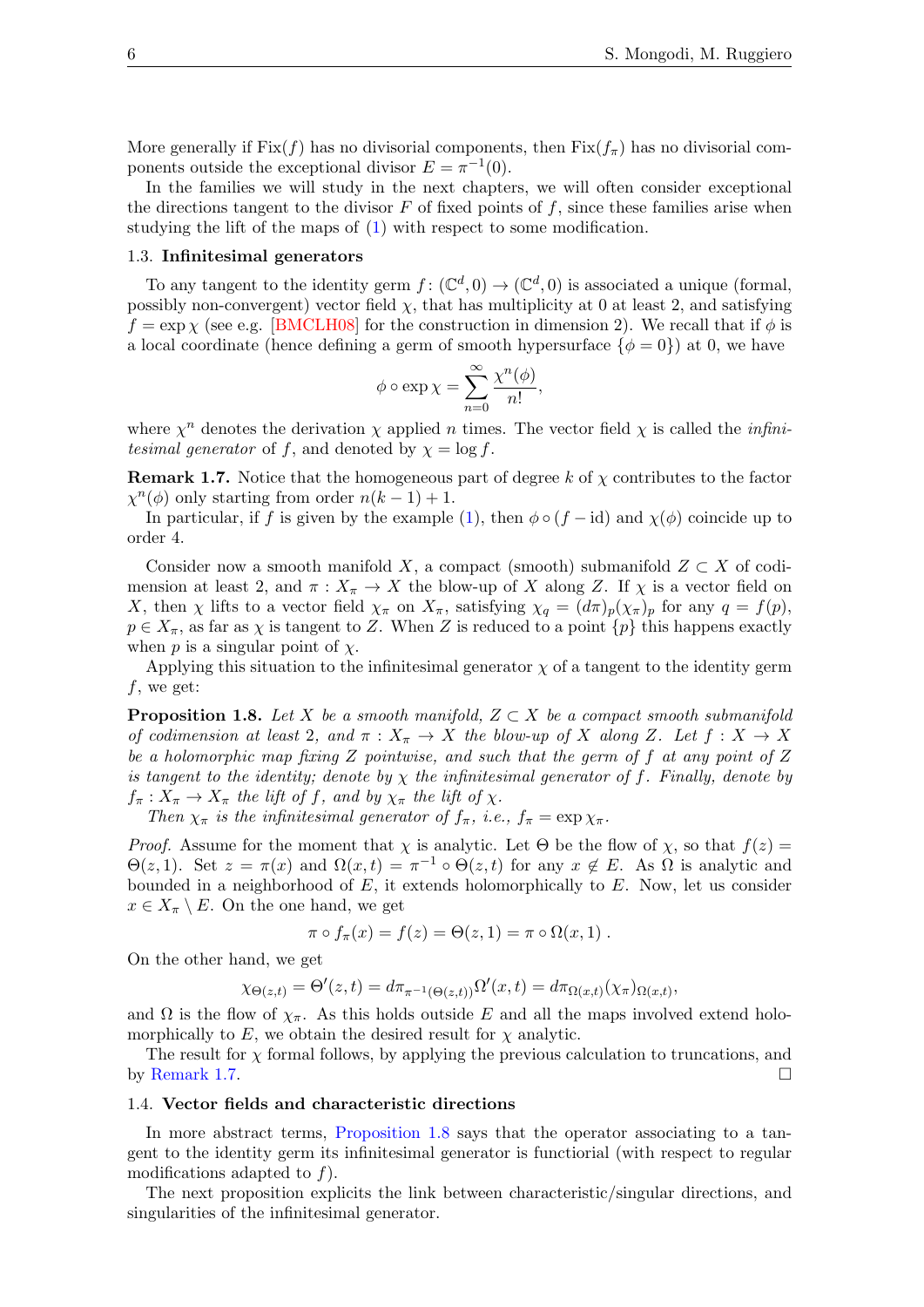<span id="page-6-0"></span>**Proposition 1.9.** Let  $f: (\mathbb{C}^d, 0) \to (\mathbb{C}^d, 0)$  be a tangent to the identity germ, and  $v \in \mathbb{P}_\mathbb{C}^{d-1}$ be a tangent direction at 0. Denote by  $\pi: X_{\pi} \to (\mathbb{C}^d, 0)$  the blow-up of the origin, by  $f_{\pi}$  the lift of f at  $X_{\pi}$ , and by  $\chi_{\pi}$  the infinitesimal generator of  $f_{\pi}$ . Let D be an effective divisor whose support is contained in  $Fix(f)$ . Then v is a D-characteristic direction for f if and only if the saturation of  $\chi_{\pi}$  with respect to  $\pi^{-1}D$  is singular at the corresponding point  $p_v \in \pi^{-1}(0)$ .

*Proof.* Fix coordinates  $x = (x_1, \ldots, x_d)$  on  $(\mathbb{C}^d, 0)$  so that  $v = [1 : 0 : \cdots : 0]$ . Write  $D = \{ \ell = 0 \}.$  Then we can write f as:

$$
f(x) = x + \ell(x)\big(H(x) + \mathfrak{m}^{h+1}\big),
$$

where  $\mathfrak m$  is the maximal ideal at 0, and  $H := H_\ell$  is a non-vanishing homogeneous polynomial of degree  $h \geq 0$ . Then v is D-characteristic if and only if  $H_{\ell}(v) = \lambda v$  for some  $\lambda \in \mathbb{C}$ . We work in the x<sub>1</sub>-chart. The lift  $f_{\pi}$  of f satisfies

$$
x_1 \circ f_{\pi} = x_1 + \ell \circ \pi(x) \Big( x_1^h H_1(1, x_2, \dots, x_d) + \langle x_1^{h+1} \rangle \Big),
$$
  

$$
x_j \circ f_{\pi} = \frac{x_j + \ell \circ \pi(x) \Big( x_1^{h-1} H_j(1, x_2, \dots, x_d) + \langle x_1^h \rangle \Big)}{1 + \ell \circ \pi(x) \Big( x_1^{h-1} H_1(1, x_2, \dots, x_d) + \langle x_1^h \rangle \Big)},
$$

where  $H = (H_1, \ldots, H_d)$  and  $j = 2, \ldots, d$ . Notice that  $\text{ord}_0(\ell) + h \geq 2$ , hence  $f_\pi$  leaves  $\pi^{-1}(0)$  fixed. If L denotes the homogeneous part of smallest degree of  $\ell$ , by [Proposition 1.8](#page-5-1) the infinitesimal generator  $\chi_{\pi}$  has the following form when developed near  $p_v$  (corresponding to the origin in the coordinates  $(x_1, \ldots, x_d)$ :

$$
\chi_{\pi} = \left(x_1^{h-1} \ell \circ \pi(x)\right) \left(x_1 H_1(1, x_2, \dots, x_d) \partial_1 + \sum_{j=2}^d (H_j - x_j H_1)(1, x_2, \dots, x_d) \partial_j + x_1 \xi\right).
$$

where  $\xi$  is a suitable vector field. Notice also that the saturation of  $\chi_{\pi}$  with respect to  $\pi^{-1}(D)$  is exactly given by  $\hat{\chi}_{\pi} = \left(x_1^{h-1}\ell \circ \pi(x)\right)^{-1} \chi_{\pi}$ .

Then,  $v = [1 : 0 : \cdots : 0]$  is characteristic if and only if  $H_i(1, 0, \ldots, 0) = 0$  for all  $j = 2, \ldots, d$ . But this happens if and only if  $\hat{\chi}_{\pi}$  has a singularity at the origin.

**Remark 1.10.** Denote by  $F_{\pi}$  the divisor of fixed points of  $f_{\pi}$ . On the one hand, when f is not dicritical, then  $F_{\pi} = \pi^{-1}F$ , and the saturated infinitesimal generator  $\hat{\chi}_{\pi}$  is tangent to the exceptional divisor. On the other hand, when f is dicritical, then  $F_{\pi} > \pi^{-1}F$  (as divisors). In this case all points of the exceptional divisor are singularities for  $\hat{\chi}_{\pi}$ , which is not saturated.

Notice that by [Remark 1.7,](#page-5-0) the set of singular points of a tangent to the identity germ f coincides with the set of singular points of the saturated infinitesimal generator  $\hat{\chi}_{\pi}$ .

We extend the notion of singular points, using the interpretation in terms of saturated infinitesimal generator, for models not obtained as point modifications.

**Definition 1.11.** Let X be a complex manifold,  $Z \subset X$  a compact submanifold of X, and  $f: (X, Z) \to (X, Z)$  a germ of holomorphic map fixing Z pointwise, and for which f is a tangent to the identity germ at any  $p \in Z$ . Let  $\pi : X_{\pi} \to (X, Z)$  be a modification over Z, adapted to f. Denote by  $f_{\pi}$  the lift of f at  $X_{\pi}$ , and by  $\hat{\chi}_{\pi}$  its saturated infinitesimal generator. Then we say that  $f_{\pi}$  is *singular* at  $p \in \pi^{-1}(Z)$  if p is a singularity of  $\hat{\chi}_{\pi}$ .

#### 1.5. Resolution of singularities of vector fields

In [\[Pan06\]](#page-41-13), the author provides an algorithm to resolve singularities for analytic vector fields locally defined at the origin of  $\mathbb{R}^3$ . He shows that, up to a finite sequence of weighted blow-ups, any real analytic vector field can be assumed to have elementary singularities. Up to further blow-ups, one can get even better final normal forms, called strongly elementary.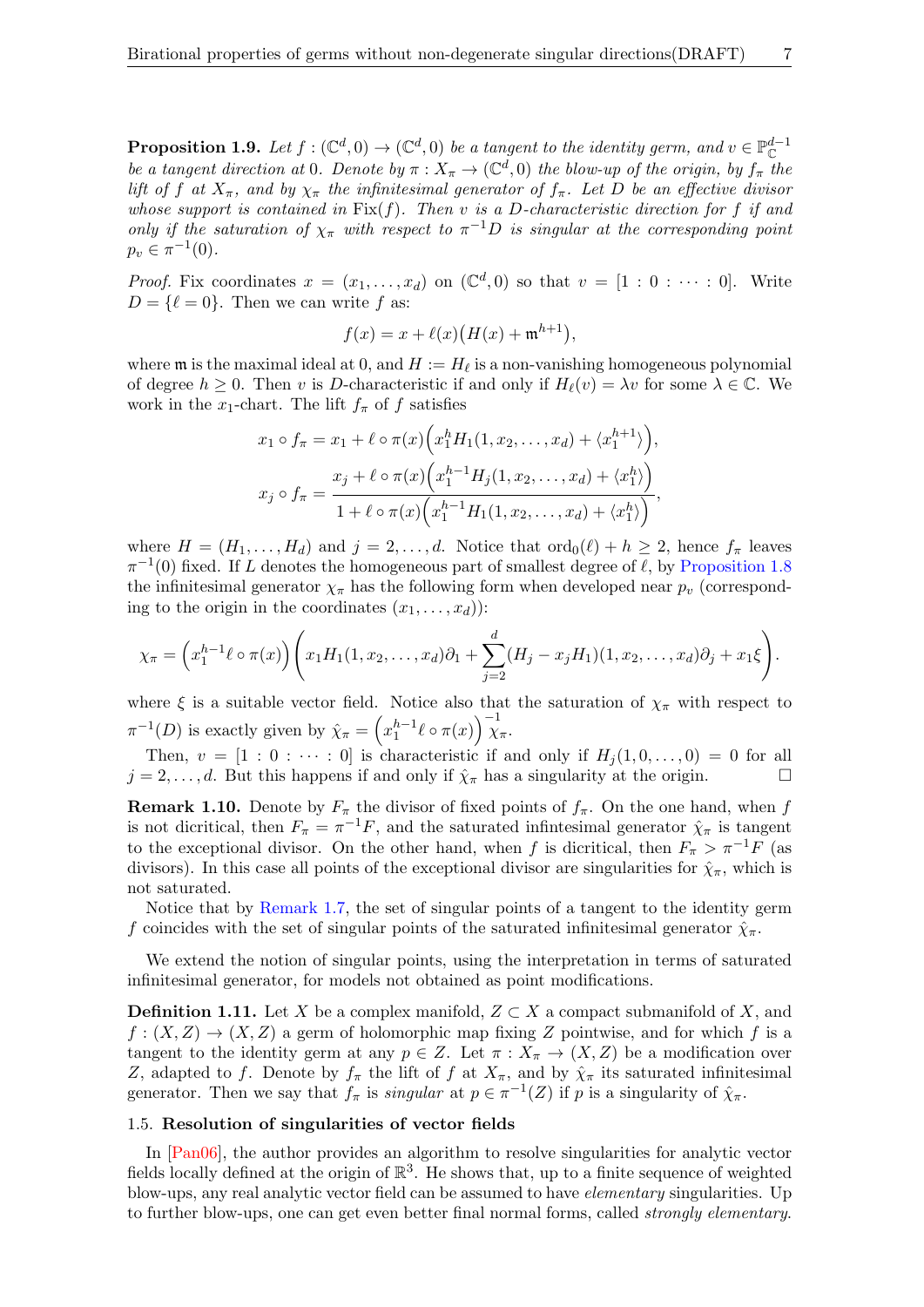In [\[MP13,](#page-41-14) Theorem p.281], these results have been transported to the complex-analytic case. In this case the singularities are classified, following the minimal model problem for algebraic varieties, according to positivity properties of the canonical bundle of the associated foliation. Elementary singularities are called here log-canonical (see [\[MP13,](#page-41-14) I.ii.1 Definition]). Again, a further improvement can be achieved, obtaining canonical singularities.

One of the major difficulties in this setting is that weighted blow-ups don't preserve the class of smooth manifolds: one has to consider some mild singularities, namely, cyclic quotients, which correspond to working with orbifolds.

When studying our example given by  $(1)$ , we will only need smooth models (see [Propo](#page-17-0)[sition 2.2\)](#page-17-0). We recall here the definition of log-canonical singularities in this setting.

**Definition 1.12.** Let X be a smooth 3-fold, D a SNC divisor on X, and  $\chi$  a vector field locally defined at a point  $p \in D$ . Then  $\chi$  is called *log-canonical* if its D-saturation is tangent to  $D$ , and either regular, or singular at  $p$  with a non-nilpotent linear part.

In general, when working with a cyclic quotient singularity  $(X, p)$ , we can see it as the quotient of  $(\mathbb{C}^3,0)$  by the action of some finite group Γ. Then a log-canonical foliation on  $(X, p)$  is induced by a log-canonical Γ-invariant foliation on  $(\mathbb{C}^3, 0)$  (see [\[MP13,](#page-41-14) I.ii.5 Fact/Definition]).

We also need to recall the definition of (isolated) canonical singularities, (see [\[MP13,](#page-41-14) III.i.2 Definition and III.i.3 Fact]).

**Definition 1.13.** Let X be a smooth 3-fold, D a SNC divisor on X, and  $\chi$  a saturated vector field at X with an isolated singularity at  $p \in D$ . Then  $\chi$  is called  $(D-)radial$  if it is tangent to D and its linear part has eigenvalues  $(\lambda_1, \lambda_2, \lambda_3) \in \lambda(\mathbb{N}^*)^3$  for some  $\lambda \neq 0$ .

A vector field  $\chi$  as above is called  $(D-)$ *canonical* if it is  $(D-)$ log-canonical, but not  $(D-)$ radial.

The reduction of singularities for vector fields can be then stated as follows.

<span id="page-7-0"></span>**Theorem 1.14** ([\[MP13,](#page-41-14) Theorem p.281]). Let  $(X, \mathcal{F})$  be a holomorphic foliation by curves on a 3-manifold X. Then there exists a sequence of weighted blow-ups  $\pi : (X_{\pi}, D_{\pi}, \mathcal{F}_{\pi}) \to$  $(X, \mathcal{F})$  so that  $\mathcal{F}_{\pi}$  has only log-canonical singularities.

Moreover, "log-canonical" in the previous statement can be replaced with "canonical" by [\[MP13,](#page-41-14) III.ii.2 Resolution]. In the present paper, both log-canonical and canonical singularities are considered (without further mention) with respect to the exceptional divisor D whose support is  $\pi^{-1}(0)$ .

## 1.6. Parabolic manifolds

**Definition 1.15.** Let  $f: (\mathbb{C}^d, 0) \to (\mathbb{C}^d, 0)$  be a tangent to the identity germ. A parabolic manifold for f is a complex manifold  $\Delta \subseteq \mathbb{C}^d$  of positive dimension such that

- 0  $\in \partial \Delta$ :
- $\Delta$  is f-invariant, and  $f^{(n)}(z) \to 0$  for all  $z \in \Delta$  as  $n \to +\infty$ , uniformly on compact subsets of  $\Delta$ .

When moreover it has dimension 1 (resp., dimension d), it is called a *parabolic curve* (resp., parabolic domain).

Remark 1.16. Sometimes parabolic manifolds are also asked to be simply connected, and not simply connected parabolic manifolds are sometimes called stable manifolds. To avoid confusion with respect to the classical stable/unstable manifolds, we will stick with the terminology of "parabolic manifolds", and specify if they are simply connected if necessary.

Parabolic manifolds are often attached to complex directions, in the following sense.

**Definition 1.17.** Let  $f: (\mathbb{C}^d, 0) \to (\mathbb{C}^d, 0)$  be a tangent to the identity germ. Denote by [⋅] the canonical projection from  $\mathbb{C}^d \setminus \{0\}$  to  $\mathbb{P}_{\mathbb{C}}^{d-1}$ , and let  $v \in \mathbb{P}_{\mathbb{C}}^{d-1}$  be a tangent direction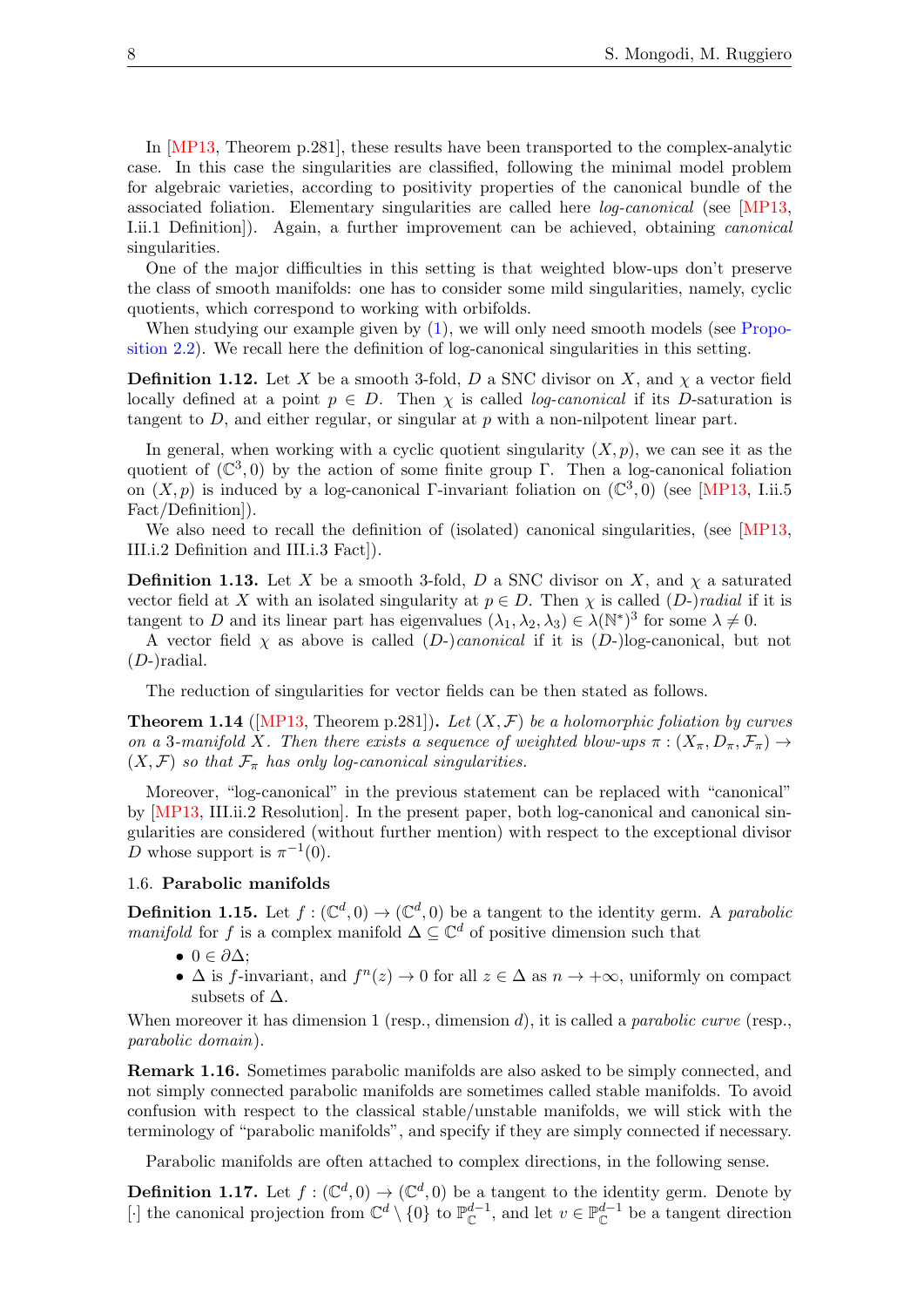at 0. Let p be a point in  $\mathbb{C}^d$ . We say that its orbit *converges to the origin tangent to v* if  $f^{n}(p) \to 0$  and  $[f^{n}(p)] \to v$  when  $n \to +\infty$ .

We say that a parabolic manifold  $\Delta$  for f is tangent to v if the orbit of every point  $p \in \Delta$ converges to the origin tangent to v.

**Proposition 1.18** ([\[Hak98,](#page-41-4) Proposition 2.3]). Let  $f : (\mathbb{C}^d, 0) \to (\mathbb{C}^d, 0)$  be a tangent to the identity germ. If the orbit of a point converges to the origin tangent to a direction v then v is a characteristic direction.

The following result is a geometric reformulation of [\[AT03,](#page-40-15) Proposition 3.1].

<span id="page-8-0"></span>**Proposition 1.19.** Let  $f : (\mathbb{C}^d, 0) \to (\mathbb{C}^d, 0)$  be a tangent to the identity germ. Suppose that there exists an effective divisor D with simple normal crossings (SNC) at 0 and supported in Fix f, so that the D-saturated infinitesimal generator  $\hat{\chi}$  of f is regular at 0, and tangent to D. Then no infinite orbit for f can stay arbitrarily close to 0.

*Proof.* In what follows,  $x^a = x_1^{a_1} \cdots x_d^{a_d}$ . By our assumptions, we can find local coordinates at 0 so that  $D = \{x^a = 0\}$  for some  $a \in \mathbb{N}^d$ , and

$$
f(x) = (x + x^a g(x)).
$$

Here  $g: (\mathbb{C}^d, 0) \to \mathbb{C}^d$  is a holomorphic map, with homogeneous part of smallest degree denoted by G. The multiplication  $x^a g(x)$  is meant as the product of a scalar  $x^a$  and a vector  $q(x)$ .

The saturated infinitesimal generator  $\hat{\chi}$  is tangent to D if and only if  $x_k|x_k \circ g$  for all k satisfying  $a_k > 0$ . It is regular if and only if there exists k so that  $a_k = 0$  and  $x_k \circ g(0) \neq 0$ , where  $x_k \circ g$  is the k-th coordinate of g.

The result follows from  $[AT03,$  Proposition 3.1].

Suppose we have a tangent to the identity germ  $f: (\mathbb{C}^d,0) \to (\mathbb{C}^d,0)$ . We apply the previous proposition to the lift of  $f$  to the blow-up of 0, obtaining the following.

<span id="page-8-1"></span>**Corollary 1.20.** Let  $f : (\mathbb{C}^d, 0) \to (\mathbb{C}^d, 0)$  be a tangent to the identity germ, and let D be a (possibly trivial) SNC divisor with support contained in  $Fix(f)$ . Suppose that f is not dicritical, and the saturation of the infinitesimal generator  $\hat{\chi}$  of f is tangent to D.

If an orbit converges to 0 tangent to a (characteristic) direction v, then v is singular (with respect to  $D$ ).

*Proof.* Let  $\pi : X_{\pi} \to (\mathbb{C}^d, 0)$  be the blow-up of the origin, and let  $f_{\pi}$  be the lift of f on  $X_{\pi}$ . The condition on the non-dicriticity of f corresponds to the fact that the saturation  $\hat{\chi}_{\pi}$  of the infinitesimal generator of  $f_{\pi}$  is tangent to the exceptional divisor  $E = \pi^{-1}(0)$ . Together with the hypothesis of tangency to D, we get that  $\hat{\chi}_{\pi}$  is tangent to  $\pi^{-1}(D) \cup E$ .

Finally, a direction v is singular with respect to D if and only if  $\hat{\chi}_{\pi}$  is singular at the associated point  $p \in E$ .

We conclude by [Proposition 1.19.](#page-8-0)

[Corollary 1.20](#page-8-1) can be restated in terms of point blow-ups. Under the same assumptions (and using the same notations as in the proof), if a orbit converges to a point  $p \in \pi^{-1}(0)$ , then p is a singular point for  $\hat{\chi}_{\pi}$ .

In general, [Proposition 1.19](#page-8-0) forces  $\hat{\chi}_{\pi}$  to be either singular at p, or regular at p and transverse to the exceptional divisor. The latter case is excluded thanks to the nondicriticity hypothesis on f.

When working with blow-up of curves, we lack the correspondence between characteristic directions of f and singular points of  $f_{\pi}$ , so we apply directly [Proposition 1.19](#page-8-0) in this case.

Verifying these conditions during the proof of [Theorem A](#page-1-1) is straightforward and left to the reader.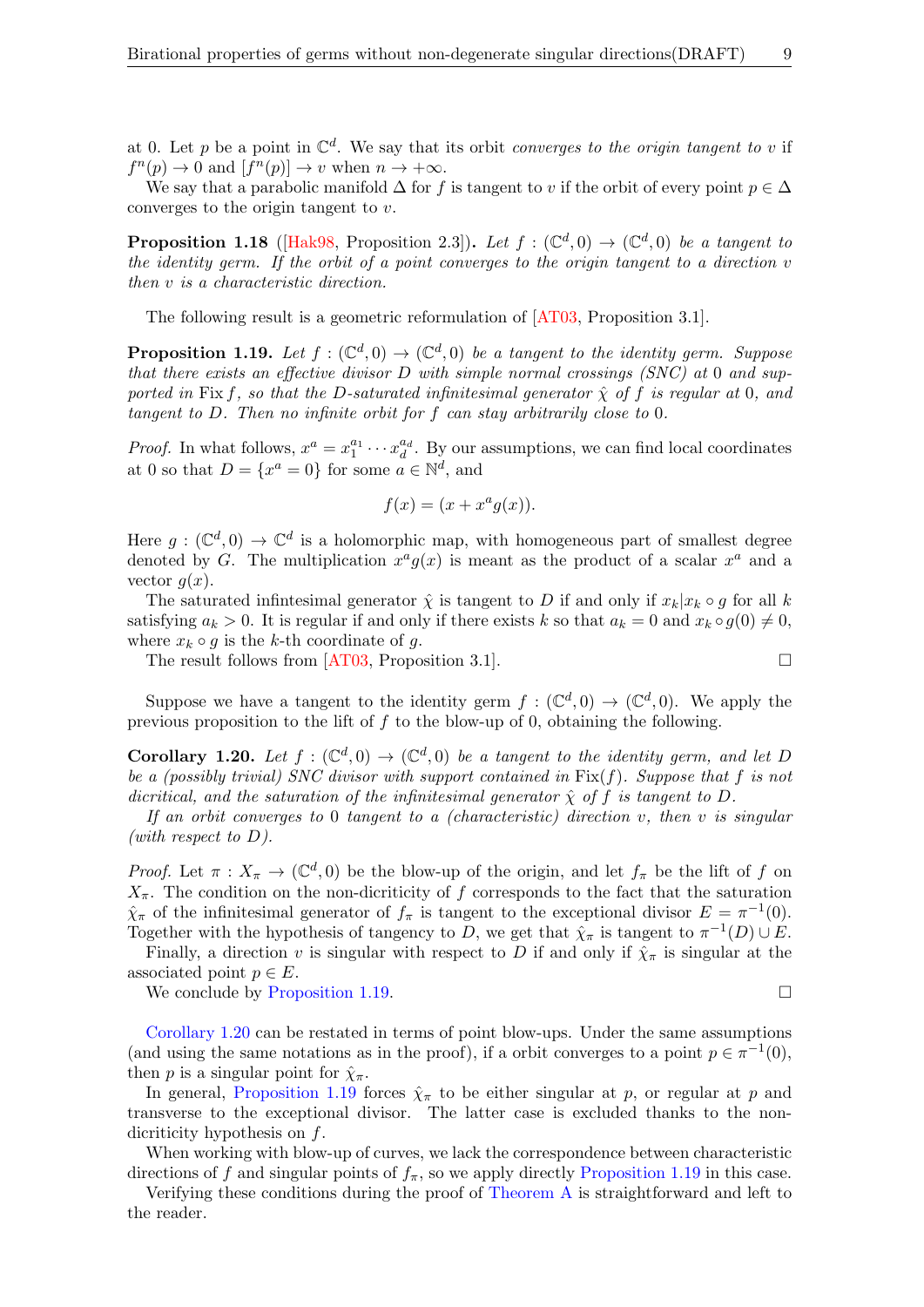#### 1.7. Invariant curves and point modifications

Point modifications allow to study (formal) curves. We first introduce some terminology.

Definition 1.21. An *increasing sequence of infinitely near points* (above the origin) is a sequence  $\mathfrak{p} = (p_n)_{n \in \mathbb{N}}$  of infinitely near points, which starts with  $p_0 = 0 \in \mathbb{C}^d$  and satisfying the following property: for any  $n \in \mathbb{N}$ ,  $p_{n+1}$  is a point in the exceptional divisor of the blow-up  $\pi_n : X_{n+1} \to X_n$  of  $p_n$  (where  $X_0 = \mathbb{C}^d$ ). We set  $\hat{\pi}_n = \pi_0 \circ \dots \circ \pi_{n-1} : X_n \to X_0$ .

<span id="page-9-0"></span>**Proposition 1.22.** Let  $\mathfrak{p} = (p_n)_n$  be an increasing sequence of infinitely near points. Suppose that for any n,  $p_n$  is a smooth point of  $\hat{\pi}_n^{-1}(0)$ , i.e., it belongs to  $\pi_{n-1}^{-1}(p_{n-1})$  but not to the strict transform of  $\hat{\pi}_{n-1}^{-1}(0)$ .

Then there exists a unique (possibly non-convergent) smooth curve  $C = C_p$ , with the property that the strict transform  $C_n$  of C with respect to  $\hat{\pi}_n$  passes through  $p_n$ .

Proof. This can be done explicitly as follows. Without losing generality, we may assume that  $p_1$  is the point associated to the direction  $[a_1^{(1)}]$  $\stackrel{(1)}{1}$  :  $\cdots$  :  $\stackrel{(1)}{a_{d-1}}$  $\begin{bmatrix} 1 \ d-1 \end{bmatrix}$ : 1] for some  $a^{(1)} = (a_1^{(1)}$  $a_{d-1}^{(1)}, \ldots, a_{d-1}^{(1)}$  $\begin{pmatrix} 1 \ d_{-1} \end{pmatrix} \in \mathbb{C}^{d-1}$ . This allows us to make computations in the  $x_d$ -chart, and write  $\pi_1(x_1, \ldots, x_d) = (x_1x_d, \ldots, x_{d-1}x_d, x_d)$ . We now take the local coordinates  $(x_1-a_1^{(1)}$  $\binom{1}{1}, \ldots, x_{d-1} - a_{d-1}^{(1)}$  $\binom{11}{d-1}$  at  $p_1$ . The smoothness hypothesis ensures that  $p_2$  is associated to a point of the form  $[a^{(2)} : 1]$  with  $a^{(2)} \in \mathbb{C}^{d-1}$ . By induction we obtain that  $p_n$  is associated to a point of the form  $(a^{(n)}: 1)$  for some  $a^{(n)} \in \mathbb{C}^{d-1}$ , when all computations for  $\pi_n$  are made in the  $x_d$ -chart (after having translated coordinates as shown above).

We consider the curve C, parametrized by  $(x_1(t), \ldots, x_{d-1}(t), t)$ , where

$$
x_k(t) = \sum_{n=1}^{\infty} a_k^{(n)} t^n.
$$

It is a simple computation to show that C satisfies the statement. Moreover, a curve C tangent to a vector of the form  $(a:1)$  is parametrized uniquely as  $(x_1(t), \ldots, x_{d-1}(t), t)$  for some formal power series  $x_k(t) \in \mathbb{C}[[t]]$  for  $k = 1, ..., d-1$ , whose linear terms are uniquely determined by  $a \in \mathbb{C}^{d-1}$ , from which we infer the uniqueness of C. □ determined by  $a \in \mathbb{C}^{d-1}$ , from which we infer the uniqueness of C. □

Remark 1.23. Notice also that if an increasing sequence of infinitely near points does not satisfy the condition of [Proposition 1.22,](#page-9-0) at least starting from a certain  $n_0$ , then it does not identify a curve (not even singular). In fact, any truncation  $(p_n)_{n \le m}$  identifies a set  $\mathcal{C}_m$ of curves tangent to them. Every time there is a singular point  $p_n$  of  $\hat{\pi}_n^{-1}(0)$ , followed by a smooth point  $p_{n+1}$ , the minimal multiplicity of the curves in  $\mathcal{C}_m$  strictly increases. Since curves are desingularized by blowing-up points (for irreducible curves, the intersection of the strict transform of the curve with the exceptional divisor, see e.g. [\[CC05,](#page-40-16) Section 3.2]), and smooth curves are characterized by sequences of smooth infinitely near points, the condition in [Proposition 1.22](#page-9-0) is also necessary.

Given an irreducible curve C, we denote by  $\mathfrak{p} = \mathfrak{p}(C)$  the increasing sequence of infinitely near points attached to it, starting with  $p_0 = 0 \in \mathbb{C}^d$ .

We want to apply [Proposition 1.22](#page-9-0) to increasing sequences of infinitely near points which are singular points for the lifts of a tangent to the identity germ.

<span id="page-9-1"></span>**Proposition 1.24.** Let  $f : (\mathbb{C}^d, 0) \to (\mathbb{C}^d, 0)$  be a tangent to the identity germ, and  $\mathfrak{p} = (p_n)_n$  be an increasing sequence of infinitely near points satisfying the hypothesis of [Proposition 1.22.](#page-9-0) Let  $C = C_p$  be the formal curve associated to p. If  $p_n$  are singular points for the lift of f on  $X_n$  for all  $n \in \mathbb{N}$ , then C is f-invariant.

*Proof.* Denote by  $f_n : X_n \dashrightarrow X_n$  the lifts of f with respect to  $\hat{\pi}_n$ . Being  $p_n$  a singular point for  $f_n$ , we have in particular that  $f_n(p_n) = p_n$ . It follows that  $f(C)$  is an irreducible curve whose strict transform with respect to  $\hat{\pi}_n$  passes through  $p_n$ . By [Proposition 1.22,](#page-9-0) this is exactly the curve  $C_p$ .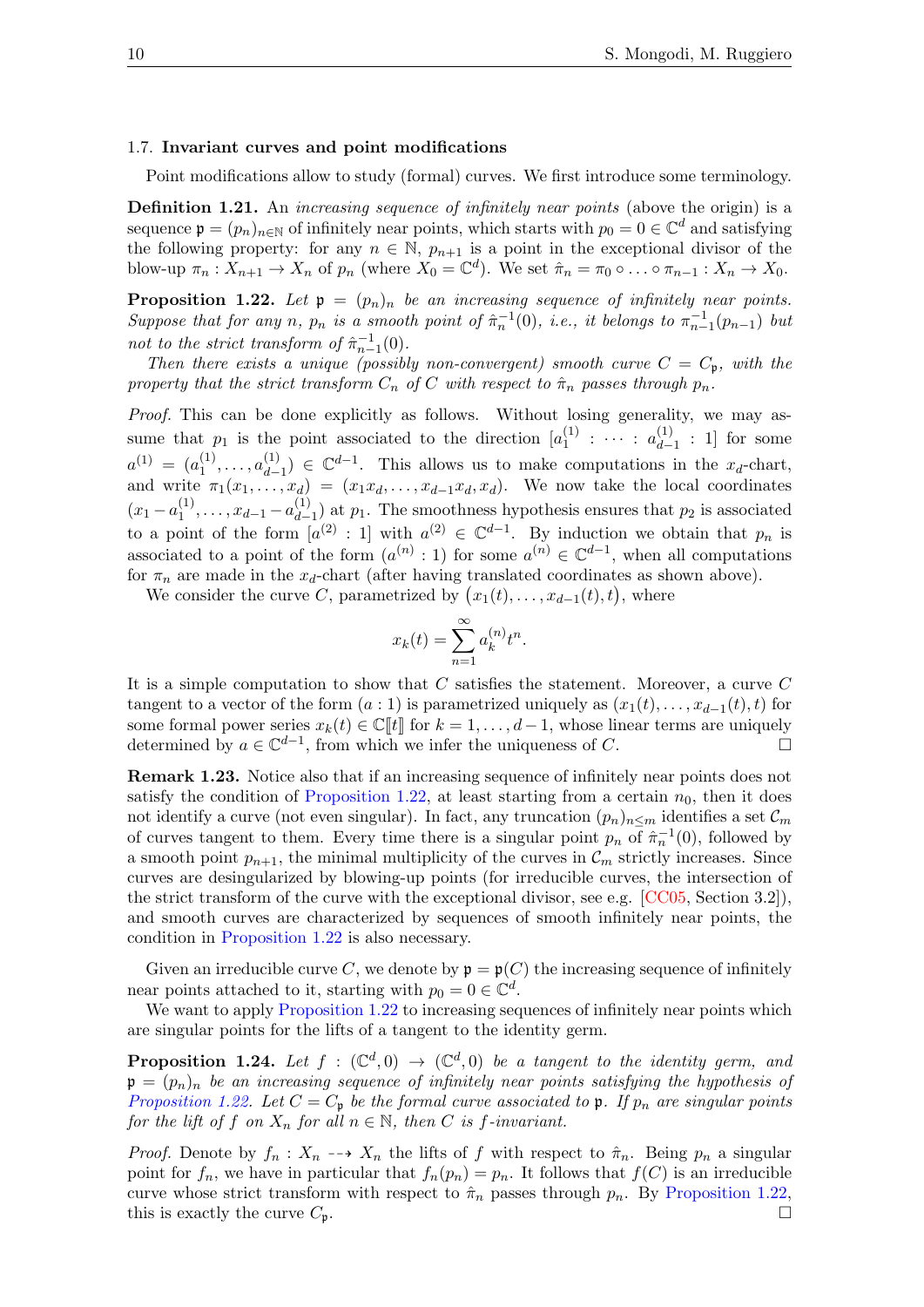The invariant curves constructed here are sometimes called (strict) separatrices for the tangent to the identity germ  $f$  (see [\[LHR20\]](#page-41-11) for the analogous in dimension 2). They are in fact the analogous of separatrices for the (reduced) infinitesimal generator (see [\[BMCLH08\]](#page-40-6)).

Remark 1.25. Notice that [Proposition 1.22](#page-9-0) and [Proposition 1.24](#page-9-1) do not hold if we replace point modifications with sequences of blow-ups of centers with positive dimension. The main reason is that curves are not anymore uniquely determined by the sequence of points of intersection of their strict transform with the exceptional divisor.

As an example, consider the blow-up the line  $\{x = z = 0\}$  in  $\mathbb{C}^3$ , and coordinates in the blown-up space so that the projection takes the form  $\pi(x, y, z) = (xz, y, z)$ . Reiterate the process, so to construct a sequence  $\pi_n: X_n \to (\mathbb{C}^3,0)$ , where each element consists in the blow-up of n lines. In this case, for any curve C parametrized by  $(0, y(z), z)$  (with  $y \in z\mathbb{C}[z]$  a formal power series with vanishing constant term), its strict transform  $C_n$ would intersect  $\pi_n^{-1}(0)$  at the origin  $p_n$  of the corresponding chart. In particular, if the points  $p_n$  are singular for the lifts f of a tangent to the identity germ  $f : (\mathbb{C}^3,0) \to (\mathbb{C}^3,0)$ we could only infer that  $f(C)$  is another curve lying in the plane  $\{x = 0\}$ .

## 1.8. Parabolic manifolds asymptotic to invariant curves

We have seen how orbits of points converging to the origin must be tangent to a characteristic direction. One could be interested in controlling higher orders of tangency. This corresponds to imposing conditions on lifts to other birational models. We need here some terminology to deal with these conditions, which are expressed in terms of asymptoticity to (formal invariant) curves (see [\[LHRRSS19,](#page-41-10) [LHRSSV\]](#page-41-16)).

**Definition 1.26.** Let  $f : (\mathbb{C}^d, 0) \to (\mathbb{C}^d, 0)$  be a tangent to the identity germ. Let  $\mathfrak{p} = (p_n)$ be an increasing sequence of infinitely near points above the origin. Denote by  $\hat{\pi}_n : X_n \to$  $(\mathbb{C}^d, 0)$  the composition of the blow-ups of the points  $p_0, \ldots, p_{n-1}$ , and by  $f_n : X_n \dashrightarrow X_n$ the lift of f to  $X_n$ . We say that the orbit of a point  $p \in \mathbb{C}^d \setminus \{0\}$  converges to the origin asymptotic to **p** if for any  $n \in \mathbb{N}$ , the limit of the  $f_n$ -orbit of  $\hat{\pi}_n^{-1}(p)$  is exactly  $p_n$ .

If  $\mathfrak{p} = \mathfrak{p}(C)$  for some irreducible curve C, we say that the orbit converges to the origin asymptotic to C.

We say that a stable manifold  $\Delta$  is *asymptotic to* p (resp., to C)if the orbit of p is asymptotic to p (resp., to  $p(C)$ ) for any  $p \in \Delta$ .

We now recall [\[LHRSSV,](#page-41-16) Theorem 1], which allows to construct parabolic manifolds from formal invariant curves.

<span id="page-10-0"></span>**Theorem 1.27** ([\[LHRSSV,](#page-41-16) Theorem 1]). Let  $f : (\mathbb{C}^d,0) \to (\mathbb{C}^d,0)$  be a tangent to the identity germ, and let  $C$  be a formal invariant curve for  $f$ . Then either  $C$  is contained in  $Fix(f)$ , or there exist finitely many parabolic manifolds asymptotic to C.

## 1.9. Ramis-Sibuya normal forms

To describe precisely the number and dimension of the parabolic manifolds produced by [Theorem 1.27,](#page-10-0) we need to introduce some terminology.

We first introduce Ramis-Sibuya normal forms, for tangent to the identity germs in dimension 3.

**Definition 1.28.** Let  $f : (\mathbb{C}^3, 0) \to (\mathbb{C}^3, 0)$  be a tangent to the identity germ, and let C be a smooth f-invariant formal curve. We say that the couple  $(f, C)$  is in Ramis-Sibuya normal form with respect to local coordinates  $(x, y, z)$  at the origin, if C is transverse to  $\{z=0\}$ , and f takes the form

<span id="page-10-1"></span>(2) 
$$
f(x,y,z) = \begin{pmatrix} \exp(d_1(z))(x(1+c_{11}z^r) + c_{12}yz^r) + \langle z^{r+1} \rangle \\ \exp(d_2(z))(y(1+c_{22}z^r) + c_{21}xz^r) + \langle z^{r+1} \rangle \\ z - z^{r+1} + bz^{2r+1} + \langle z^{2r+2} \rangle \end{pmatrix},
$$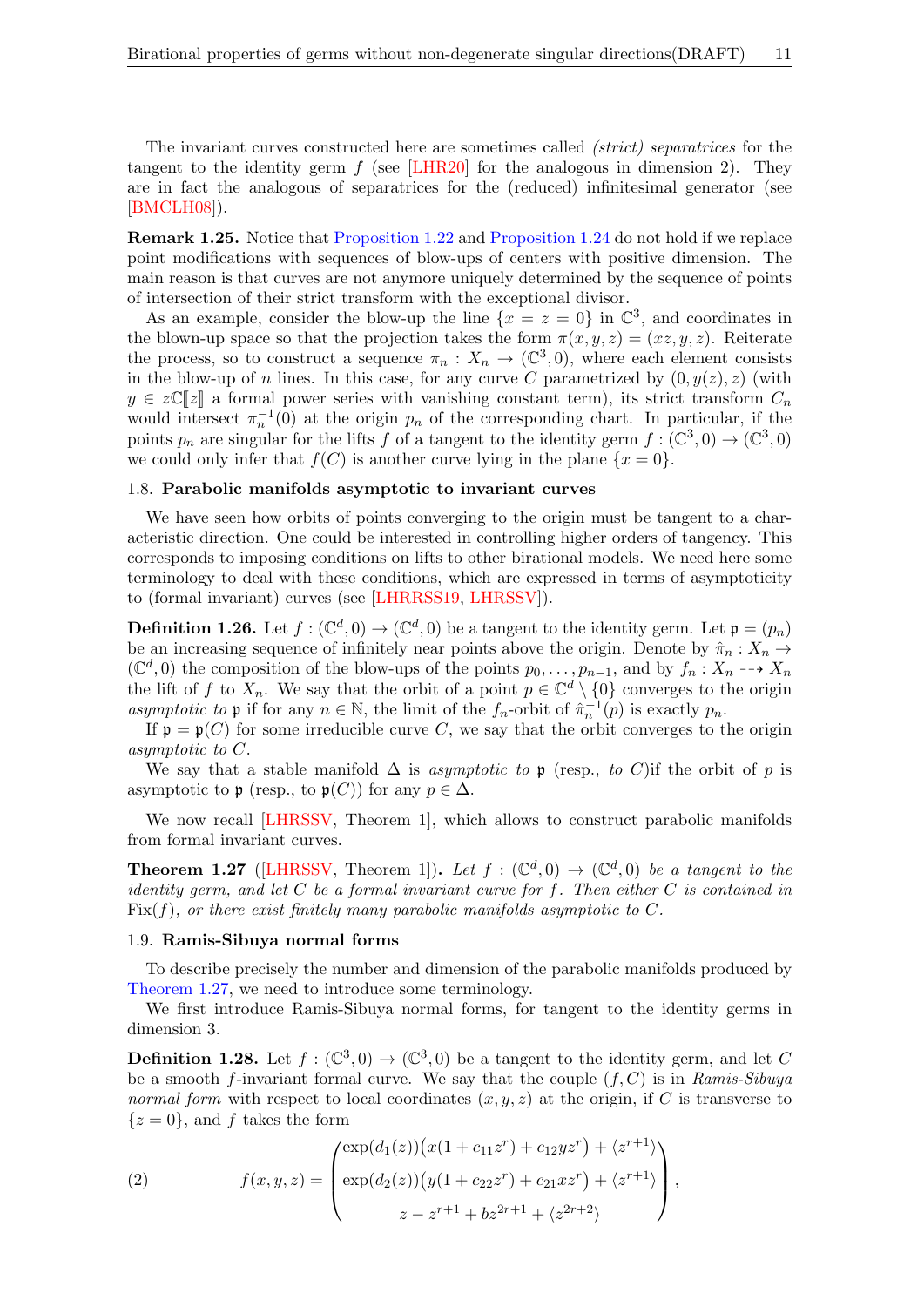where  $d_1$  and  $d_2$  are polynomials of degree at most  $r-1$  vanishing at the origin, and  $c_{12} = c_{21} = 0$  unless  $d_1 \equiv d_2$ .

Notice that on the z-coordinate, assuming that  $C$  has sufficiently high tangency with  ${x = y = 0}$ , we find the formal normal form of the action of  $f|_C$ . In particular the existence of such a normal form implies that  $f|_C$  defines a parabolic 1-dimensional germ of multiplicity  $r + 1$ .

**Theorem 1.29** ([\[LHRSSV,](#page-41-16) Theorem 5.11]). Let  $f : (\mathbb{C}^3, 0)$  be a tangent to the identity germ, admitting an (irreducible) f-invariant formal curve C. Suppose that  $f|_C \neq id$ . Then there exists a sequence of weighted blow-ups  $\pi: X_{\pi} \to (\mathbb{C}^3,0)$  so that the strict transform  $C_{\pi}$  of C is smooth, and, if  $f_{\pi}: (X_{\pi}, p) \to (X_{\pi}, p)$  denotes the lift of f at  $p = C_{\pi} \cap \pi^{-1}(0)$ , then  $(f_{\pi}, C_{\pi})$  is in Ramis-Sibuya normal form.

In [\[LHRSSV\]](#page-41-16), the authors show the reduction (up to taking iterates) to Ramis-Sibuya normal form in the more general setting of automorphisms admitting an f-invariant formal curve where  $f|_C$  has multiplier 1 (in particular, the linear part of f does not need to be the identity).

The reduction process consists in three steps. The first consists in an embedded resolution of C. In the second step, one applies [Theorem 1.14](#page-7-0) to solve the singularities of the infinitesimal generator of f. The third step reduces the pair  $(f_\pi, C_\pi)$  to the desired normal form, by performing further blow-ups. Notice that both the second and third steps may require weighted blow-ups.

Once the couple  $(f, C)$  is reduced in Ramis-Sibuya normal form, one can describe explicitly the number and dimension of the parabolic manifolds provided by [Theorem 1.27.](#page-10-0)

With the notations of [\(2\)](#page-10-1), write  $d_j$  for  $j = 1, 2$  as

<span id="page-11-1"></span>
$$
d_j(z) = \sum_{k=1}^{r-1} d_k^{(j)} z^k.
$$

Given an attracting direction  $\xi$  for  $f|_C$  (i.e., any complex r-th root of 1), we set

(3) 
$$
R_j(\xi) = \left( \text{Re}(d_1^{(j)}\xi), \dots, \text{Re}(d_{r-1}^{(j)}\xi^{r-1}) \right).
$$

**Definition 1.30.** We say that  $\xi$  is a node direction for the variable x (resp., y) if  $R_1(\xi) < 0$ (resp.,  $R_2(\xi < 0)$ ), and a *saddle direction* otherwise, where  $\leq$  denotes the lexicographic order.

<span id="page-11-2"></span>**Theorem 1.31** ([\[LHRSSV,](#page-41-16) Theorem 6.1]). Let  $f : (\mathbb{C}^3,0) \to (\mathbb{C}^3,0)$  be a tangent to the identity germ, and let C be an f-invariant formal curve. Suppose that  $(f, C)$  is in Ramis-Sibuya normal form. For any attracting direction  $\xi$  for  $f|_{\Gamma}$ , let  $s = s(\xi) \in \{0, 1, 2\}$  be the number of variables for which  $\xi$  is a node direction. Then there exists a parabolic manifold  $\Delta(\xi)$  asymptotic to C, of dimension  $s(\xi) + 1$ , which is connected, simply connected, and which is a fundamental domain for the set of points whose orbit converges to 0 asymptotic to C and tangent to  $\xi$ .

## 2. The example

## <span id="page-11-0"></span>2.1. Rational maps with no holomorphic fixed points

We want to start with a tangent to the identity germ  $f$  which has a finite number of characteristic directions, all degenerate.

Recall that if  $f : (\mathbb{C}^3,0) \to (\mathbb{C}^3,0)$  is a tangent to the identity germ, its characteristic directions can be reinterpreted in terms of the action induced by the homogeneous part of smallest degree of  $f - id$  on  $\mathbb{P}^2$ : non-degenerate characteristic directions correspond to holomorphic fixed points, while degenerate characteristic directions correspond to indeterminacy points.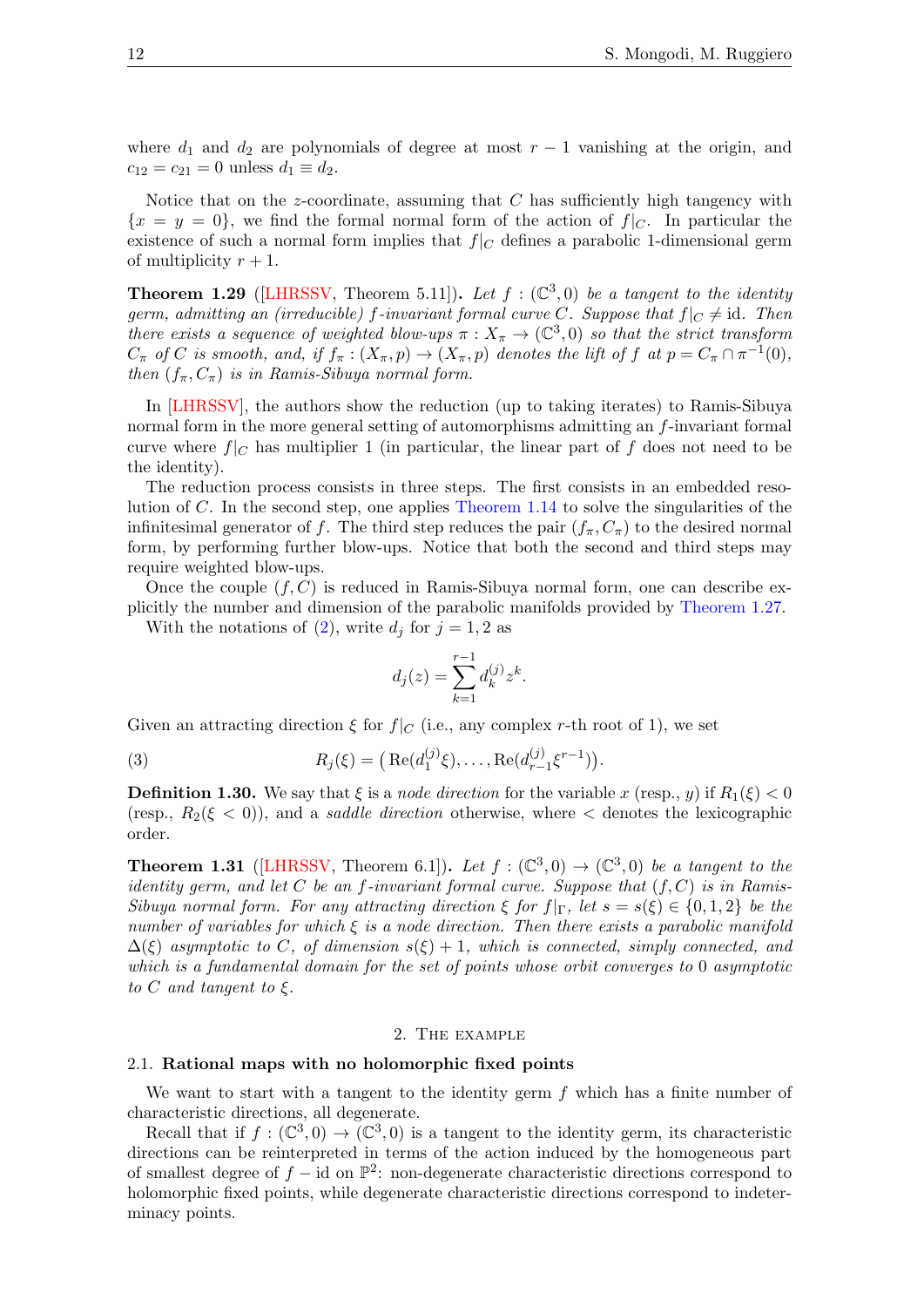By abuse of notation, we denote by  $H$  both the homogeneous part of smallest degree of  $f$  − id, and the action on  $\mathbb{P}^2$  induced by it. We start with a rational map in  $\mathbb{P}^2$  which has no holomorphic fixed points (see [\[Iva11,](#page-41-15) Example 2.1]):

$$
H([x:y:z]) = [yz(y-z) : x(x^2 - z^2) : z + xz(y-z)].
$$

Hence we focus on germs of the form:

(1) 
$$
f(x,y,z) = \begin{pmatrix} x + yz(y-z) + P \\ y + x(x^2 - z^2) + Q \\ z + xz(y-z) + R \end{pmatrix},
$$

with  $P, Q, R$  of order at least 4.

When we need to develop  $P, Q, R$  in formal power series, we will use the following notations:

$$
P = \sum_{i,j,k} P_{ijk} x^i y^j z^k, \quad Q = \sum_{i,j,k} Q_{ijk} x^i y^j z^k, \quad R = \sum_{i,j,k} R_{ijk} x^i y^j z^k,
$$

where the indices  $i, j, k$  vary in N with  $i + j + k \geq 4$ . We will also denote by  $P^{(h)}$  (resp.,  $Q^{(h)}$ ,  $R^{(h)}$  the homogeneous part of degree h of P (resp., Q, R).

#### 2.2. Characteristic directions

One can easily check that f has 5 characteristic directions, given by  $v_1 = [0:0:1], v_2 =$  $[0:1:1], v_3 = [1:1:1], v_4 = [-1:1:1], v_5 = [0:1:0].$  All these directions are degenerate, of multiplicities 1, 1, 3, 3, 5 respectively. We denote by  $p_1, p_2, p_3, p_4, p_5$  the corresponding characteristic points.

For a definition the multiplicity  $\mu_f(v)$  of a characteristic direction v, see [\[AT03,](#page-40-15) p. 278]. For the reader's convenience, we show here how to compute the multiplicity of  $v_5$ . The multiplicity  $\mu_f([0:1:0])$  is the local intersection multiplicity at  $[0:1:0]$  of  $y(x \circ f^{(3)}) - x(y \circ f^{(3)})$  and  $y(z \circ f^{(3)}) - z(y \circ f^{(3)})$  in  $\mathbb{P}^2$ . We denote by  $\langle \phi, \psi \rangle_p$  the local intersection multiplicity at p of  $\{\phi = 0\}$  and  $\{\psi = 0\}$ . In this case, computing the intersection in the chart  $\{y=1\}$ , we obtain

$$
\mu_f([0:1:0]) = \langle z(1-z) - x^2(x^2 - z^2), xz(1-z) - xz(x^2 - z^2) \rangle_0
$$
  
=  $\langle z - z^2 - x^4 + x^2z^2, xz(1 - z - x^2 + z^2) \rangle_0$   
=  $\langle z - z^2 - x^4 + x^2z^2, x \rangle_0 + \langle z - z^2 - x^4 + x^2z^2, z \rangle_0$   
= 1 + 4 = 5.

Computations for the other multiplicities are similar and left to the reader.

<span id="page-12-0"></span>**Remark 2.1.** Consider the local diffeomorphism  $\sigma(x, y, z) = (-ix, iy, iz)$ . Then we get

$$
\sigma^{-1} \circ f \circ \sigma(x, y, z) = \begin{pmatrix} x + yz(y - z) + iP \circ \sigma \\ y + x(x^2 - z^2) - iQ \circ \sigma \\ z + xz(y - z) - iR \circ \sigma \end{pmatrix}.
$$

In particular, the 3-jet  $f^{(\leq 3)}$  is invariant by this conjugacy. The action of  $\sigma$  on the characteristic directions  $v_1, \ldots, v_5$  is a bijection that fixes  $v_1, v_2, v_5$  while it exchanges  $v_3$  and  $v_4$ .

It follows that one can recover the birational study of the lifts of f above the point  $p_4$ associated to  $v_4$  from the behaviour of the lifts of f above  $p_3$ .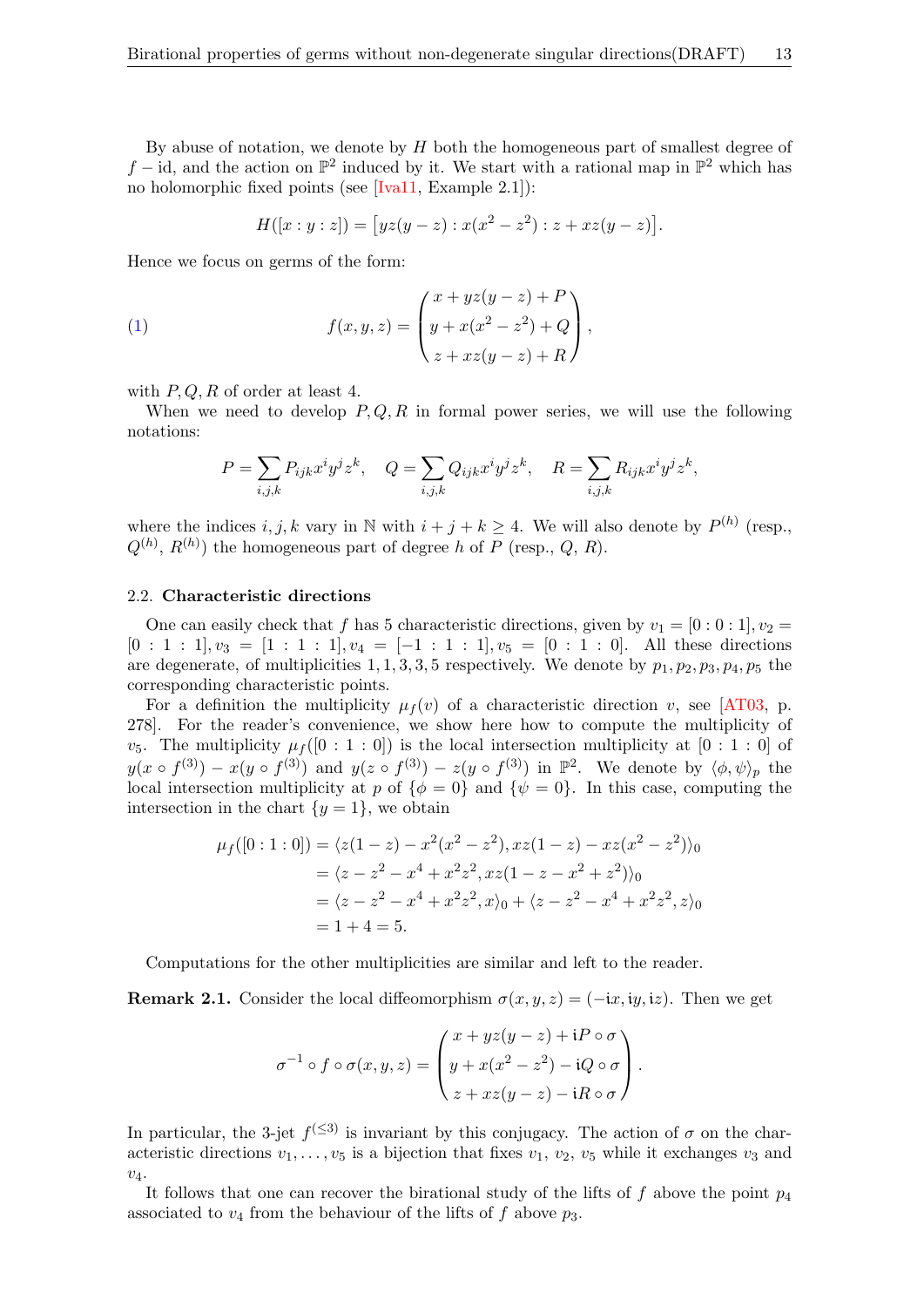### <span id="page-13-0"></span>2.3. Resolution of singularities of the infinitesimal generator

In this section, we provide a resolution of the infinitesimal generator  $\chi$  of a tangent to the identity germ  $f : (\mathbb{C}^3,0) \to (\mathbb{C}^3,0)$  of the form [\(1\)](#page-1-0), in the sense of [\[MP13\]](#page-41-14) (see [Proposition 2.2\)](#page-17-0).

In [Section 3,](#page-18-0) we will show that after further blow-up (see [Proposition 3.14\)](#page-22-0), all the singularities will be isolated and belonging to one of three classes (simple corners, degenerate spikes and spinning corners). We will then study the behavior of these families under point modifications (introducing a fourth family, half corners).

We will finally study the behavior of these families under general admissible modifications (strongly adapted to the dynamics) in [Section 4.](#page-29-0)

By [Remark 1.7,](#page-5-0) the infinitesimal generator  $\chi$  of f takes the form

$$
\chi = (yz(y-z) + P^{(4)})\partial_x + (x(x^2 - z^2) + Q^{(4)})\partial_y + (xz(y-z) + R^{(4)})\partial_z + \xi,
$$

where  $\xi$  is a (possibly formal) vector field of multiplicity at least 5.

To study the resolution of  $\chi$ , we will perform computations from the point of view of maps instead of vector fields, relying on [Proposition 1.8.](#page-5-1)

#### 2.3.1. First blow-up.

To resolve the singularities of  $\chi$ , we first blow-up the origin. We write the blow-up  $\pi_1: X_1 \to (\mathbb{C}^3, 0)$ , and compute the lift  $f_1$  of f with respect to  $\pi_1$ . By [Proposition 1.9,](#page-6-0) the singularities of the saturated infinitesimal generator  $\hat{\chi}_1$  of  $f_1$  are isolated, given by the points  $p_1, p_2, p_3, p_4, p_5.$ 

We first work in the z-chart, for which the map  $\pi_1$  is written as  $\pi_1(x, y, z) = (xz, yz, z)$ . We obtain:

(4) 
$$
f_1(x, y, z) = \begin{pmatrix} \frac{x - z^2 y (1 - y) + z^{-1} P \circ \pi_1}{1 - z^2 x (1 - y) + z^{-1} R \circ \pi_1} \\ \frac{y - z^2 x (1 - x^2) + z^{-1} Q \circ \pi_1}{1 - z^2 x (1 - y) + z^{-1} R \circ \pi_1} \\ z (1 - z^2 x (1 - y) + z^{-1} R \circ \pi_1) \end{pmatrix}.
$$

We rewrite  $f_1$  developing around a point in  $\{z=0\}$ , obtaining

<span id="page-13-1"></span>(5) 
$$
f_1(x, y, z) = \begin{pmatrix} x + z^2(-y + x^2 + y^2 - x^2y) + z^3(P^{(4)} - xR^{(4)})(x, y, 1) + \langle z^4 \rangle \\ y + z^2x(-1 + y + x^2 - y^2) + z^3(Q^{(4)} - yR^{(4)})(x, y, 1) + \langle z^4 \rangle \\ z + z^3x(-1 + y) + z^4R^{(4)}(x, y, 1) + \langle z^5 \rangle \end{pmatrix}.
$$

We study  $f_1$  around the characteristic points  $p_1, \ldots, p_4$ . The point  $p_1$  corresponds to the origin in this chart. In this case the linear part of the reduced infinitesimal generator is:

$$
(-y + P_{004}z)\partial_x + (-x + Q_{004}z)\partial_y.
$$

Hence  $\hat{\chi}_1$  has a canonical singularity at  $p_1$ , with eigenvalues of the linear part given by 1, −1 and 0.

Similarly, the point  $p_2$  corresponds to  $(0, 1, 0)$  in this chart. By setting  $y = 1 + v$ , we get (6)

<span id="page-13-2"></span>
$$
f_1(x,v,z) = \begin{pmatrix} x + z^2v(1 + v - x^2) + z^3(P^{(4)} - xR^{(4)})(x, 1 + v, 1) + \langle z^4 \rangle \\ v + z^2x(-1 - v + x^2 - v^2) + z^3(Q^{(4)} - (1 + v)R^{(4)})(x, 1 + v, 1) + \langle z^4 \rangle \\ z + z^3xv + z^4R^{(4)}(x, 1 + v, 1) + \langle z^5 \rangle \end{pmatrix}.
$$

We get again a canonical singularity, with eigenvalues of the linear part i, −i and 0.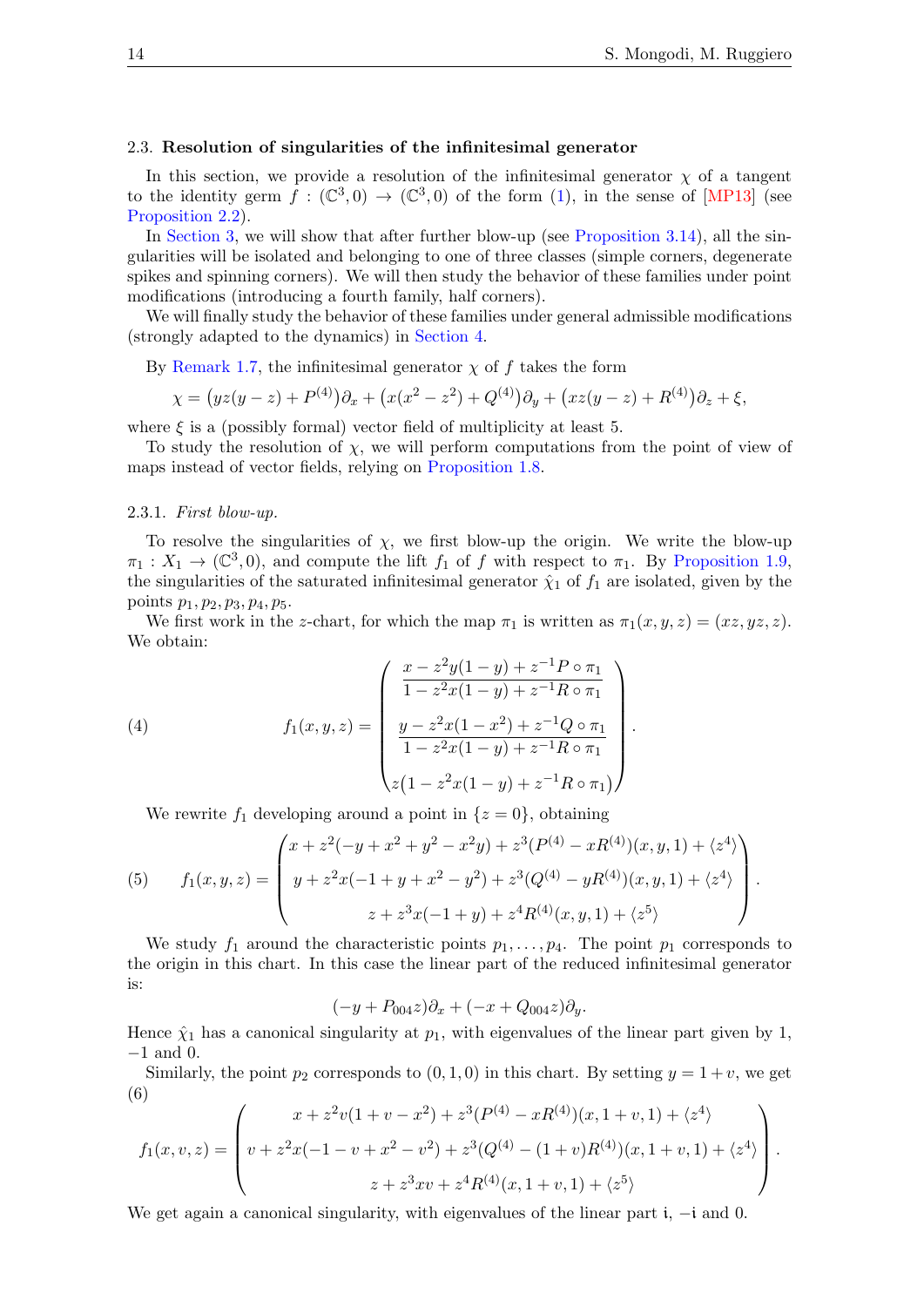The points  $p_3$  and  $p_4$  have coordinates  $(1, 1, 0)$  and  $(-1, 1, 0)$  respectively in the z-chart. We treat  $p_3$ , the case of  $p_4$  being completely analogous by [Remark 2.1.](#page-12-0) By setting  $x = 1 + u$ , we get

<span id="page-14-1"></span>(7)  
\n
$$
f_1(u, v, z) = \begin{pmatrix} u + z^2v(-2u + v - u^2) + z^3(P^{(4)} - (1 + u)R^{(4)})(1 + u, 1 + v, 1) + \langle z^4 \rangle \\ v + z^2(1 + u)(2u - v + u^2 - v^2) + z^3(Q^{(4)} - (1 + v)R^{(4)})(1 + u, 1 + v, 1) + \langle z^4 \rangle \\ z + z^3(1 + u)v + z^4R^{(4)}(1 + u, 1 + v, 1) + \langle z^5 \rangle \end{pmatrix}.
$$

In this case the linear part of  $\hat{\chi}_1$  is

$$
z(P^{(4)} - R^{(4)})(1,1,1)\partial_u + (2u - v + z(Q^{(4)} - R^{(4)})(1,1,1))\partial_v,
$$

which gives an isolated canonical singularity with eigenvalues  $-1$ , and 0 (of multiplicity 2).

It remains to study the characteristic direction  $v_5 = [0:1:0]$ . In this case we work in the y-chart, and write  $\pi_1(x, y, z) = (xy, y, yz)$ . The lift  $f_1$  of f takes the form

(8) 
$$
f_1(x, y, z) = \begin{pmatrix} \frac{x + y^2 z (1 - z) + y^{-1} P \circ \pi}{1 + y^2 x (x^2 - z^2) + y^{-1} Q \circ \pi} \\ y (1 + y^2 x (x^2 - z^2) + y^{-1} Q \circ \pi) \\ \frac{z + y^2 x z (1 - z) + y^{-1} R \circ \pi}{1 + y^2 x (x^2 - z^2) + y^{-1} Q \circ \pi} \end{pmatrix}.
$$

The taylor expansion at the origin gives the following expression for  $f_1(x, y, z)$ : (9)

<span id="page-14-0"></span>
$$
\begin{pmatrix}\nx + y^2 \left(z - z^2 - x^4 + x^2 z^2 + P_{040}y + (P_{130} - Q_{040})xy + P_{031}yz + P_{050}y^2 + y\mathfrak{m}^2\right) \\
y + y^3 \left(x^3 - x z^2 + Q_{040}y + y\mathfrak{m}\right) \\
z + y^2 \left(xz - x z^2 - x^3 z + x z^3 + R_{040}y + R_{130}xy + (R_{031} - Q_{040})yz + R_{050}y^2 + y\mathfrak{m}^2\right)\n\end{pmatrix}.
$$

The linear part of the reduced infinitesimal generator is:

$$
(P_{040}y+z)\partial_x + R_{040}y\partial_z.
$$

We get a nilpotent linear part (of rank 1 if  $R_{040} = 0$ , and of rank 2 otherwise). In this case the singularity is not log-canonical, and we need to keep blowing-up.

# 2.3.2. Second blow-up.

For simplicity, we will assume  $R_{040} \neq 0$ . In this case,  $f_1$  has only one singular direction  $v_{5,1} = [1:0:0]$ . Consider the blow-up  $\pi_2 : X_2 \to X_1$  of the point  $p_5$ . In the x-chart we have  $\pi_2(x, y, z) = (x, xy, xz)$ . Set  $\hat{\pi}_2(x, y, z) = \pi_1 \circ \pi_2(x, y, z) = (x^2y, xy, x^2yz)$ . The lift  $f_2$  of f in  $X_2$  is given by

(10) 
$$
f_2(x, y, z) = \begin{pmatrix} x\frac{1+x^2y^2z(1-xz) + x^{-2}y^{-1}P \circ \hat{\pi}_2}{1+x^5y^2(1-z^2) + x^{-2}y^{-1}Q \circ \hat{\pi}_2} \\ y\frac{(1+x^5y^2(1-z^2) + x^{-2}y^{-1}Q \circ \hat{\pi}_2)^2}{1+x^2y^2z(1-xz) + x^{-2}y^{-1}P \circ \hat{\pi}_2} \\ \frac{z+x^3y^2z(1-xz) + x^{-2}y^{-1}R \circ \hat{\pi}_2}{1+x^2y^2z(1-xz) + x^{-2}y^{-1}P \circ \hat{\pi}_2} \end{pmatrix}.
$$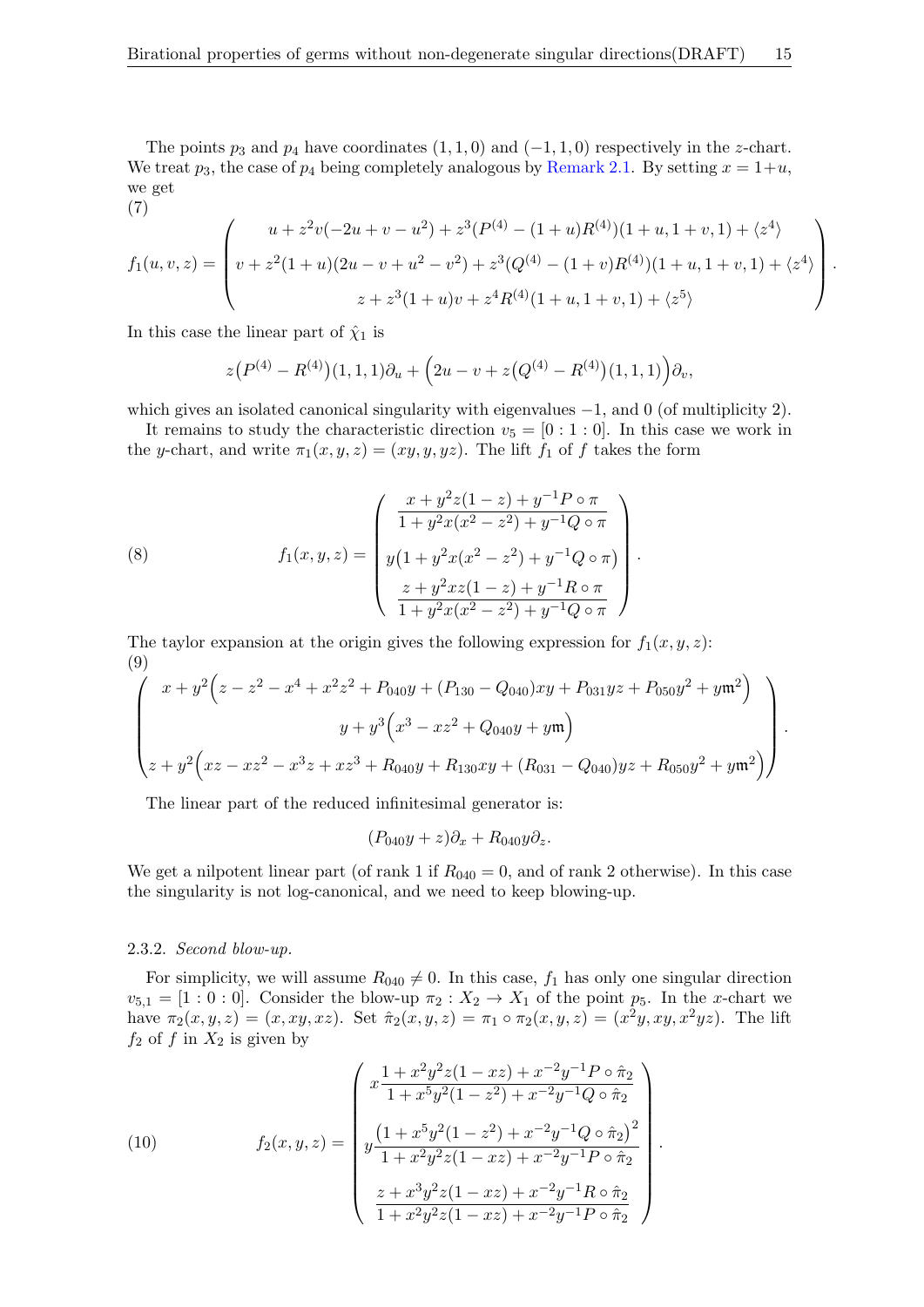.

We rewrite  $f_2$  developing around the origin, obtaining

(11) 
$$
f_2(x, y, z) = \begin{pmatrix} x + x^3 y^2 (P_{040}y + z + (P_{130} - Q_{040})xy + \mathfrak{m}^3) \\ y + x^2 y^3 (P_{040}y - z + (2Q_{040} - P_{130})xy + \mathfrak{m}^3) \\ z + x^2 y^2 (P_{040}y + P_{130}xy + xz - z^2 - P_{040}yz + \mathfrak{m}^3) \end{pmatrix}
$$

In this case the linear part is again nilpotent, of rank 2, and the singular directions are given by the line  $[p:0:r]$ , where  $[p:r] \in \mathbb{P}_{\mathbb{C}}^1$ .

#### 2.3.3. Third blow-up.

Let  $\pi_3 : X_3 \to X_2$  be the blow-up of the point  $p_{5,1}$  corresponding to the origin in the last coordinate chart we considered. To study the singular points associated to  $f_2$ , we will need to consider two different charts.

First, in the x-chart we get

(12)

<span id="page-15-0"></span>
$$
f_3(x,y,z) = \begin{pmatrix} x + x^6 y^2 \Big( P_{040}y + z - x^2 + (P_{130} - Q_{130})xy - x^2 z^2 + \langle x^2 y \rangle \Big) \\ y + x^5 y^3 \Big( -2P_{040}y - 2z + 3x^2 + (3Q_{040} - 2P_{130})xy + 2x^2 z^2 + \langle x^2 y \rangle \Big) \\ z + x^4 y^2 \Big( R_{040}y + R_{130}xy + xz - 2P_{040}xyz - 2xz^2 + x^2 \langle x, y \rangle \Big) \end{pmatrix}.
$$

For any  $z_0 \in \mathbb{C}$ , the saturated infinitesimal generator  $\hat{\chi}_3$  of  $f_3$  has a singularity at  $(0, 0, z_0)$ , with nilpotent linear part of rank 2. In this case the singular directions of  $f_3$  form the line  $[pR_{040} : p_{z_0}(2z_0 - 1) : r]$  with  $[p : r]$  varying in  $\mathbb{P}_{\mathbb{C}}^1$ .

We now work in the z-chart, so that  $\pi_3(x, y, z) = (xz, yz, z)$ , and get

<span id="page-15-1"></span>(13) 
$$
f_3(x, y, z) = \begin{pmatrix} x + x^3 y^2 z^4 \bigg( -R_{040}y + 2z - xz + 2P_{040}yz - R_{130}xyz + z^2 \langle y, z \rangle \bigg) \\ y + x^2 y^3 z^4 \bigg( -R_{040}y - xz - R_{130}xyz + z^2 \langle y, z \rangle \bigg) \\ z + x^2 y^2 z^5 \bigg( R_{040}y - z + xz - P_{040}yz + R_{130}xyz + z^2 \langle y, z \rangle \bigg) \end{pmatrix}.
$$

In this case  $\hat{\chi}_3$  has a singularity of order 2 at the origin (and of order 1 with nilpotent linear part at  $(x_0, 0, 0)$ , with  $x_0 \neq 0$ , that we already know about from the previous computation).

### 2.3.4. Fourth blow-up.

Finally, we consider the blow-up  $\pi_4 : X_4 \to X_3$  along the line L of singular points of  $\hat{\chi}_3$ . The line  $L$  is covered by two charts in  $X_3$ , the one where the exceptional divisor is  ${x = 0}$  and the line is given by  $L = {x = y = 0}$ , and the one where the exceptional divisor is  $\{z=0\}$  and the line is given by  $L = \{y=z=0\}$ . This gives a total of four charts to be considered on  $X_4$ , to cover the exceptional divisor  $\pi_4^{-1}(L)$ .

We first consider the chart in  $X_3$  that gives [\(12\)](#page-15-0), so that  $L = \{x = y = 0\}.$ 

We put ourselves in the chart of  $X_4$  not intersecting the strict transform of the exceptional divisor  $E_3 = \{x = 0\}$  of  $\pi_3$ , obtaining  $\pi_4(x, y, z) = (x, xy, z)$ . Computing the lift of  $f_3$ , we get

<span id="page-15-2"></span>(14) 
$$
f_4(x, y, z) = \begin{pmatrix} x + x^8 y^2 (z + P_{040}xy + \langle x^2 \rangle) \\ y + x^7 y^3 (z^3 - 3P_{040}xy + \langle x^2 \rangle) \\ z + x^7 y^2 (R_{040}y + z - 2z^2 + R_{130}xy - 2P_{040}xyz + \langle x^2 \rangle) \end{pmatrix}.
$$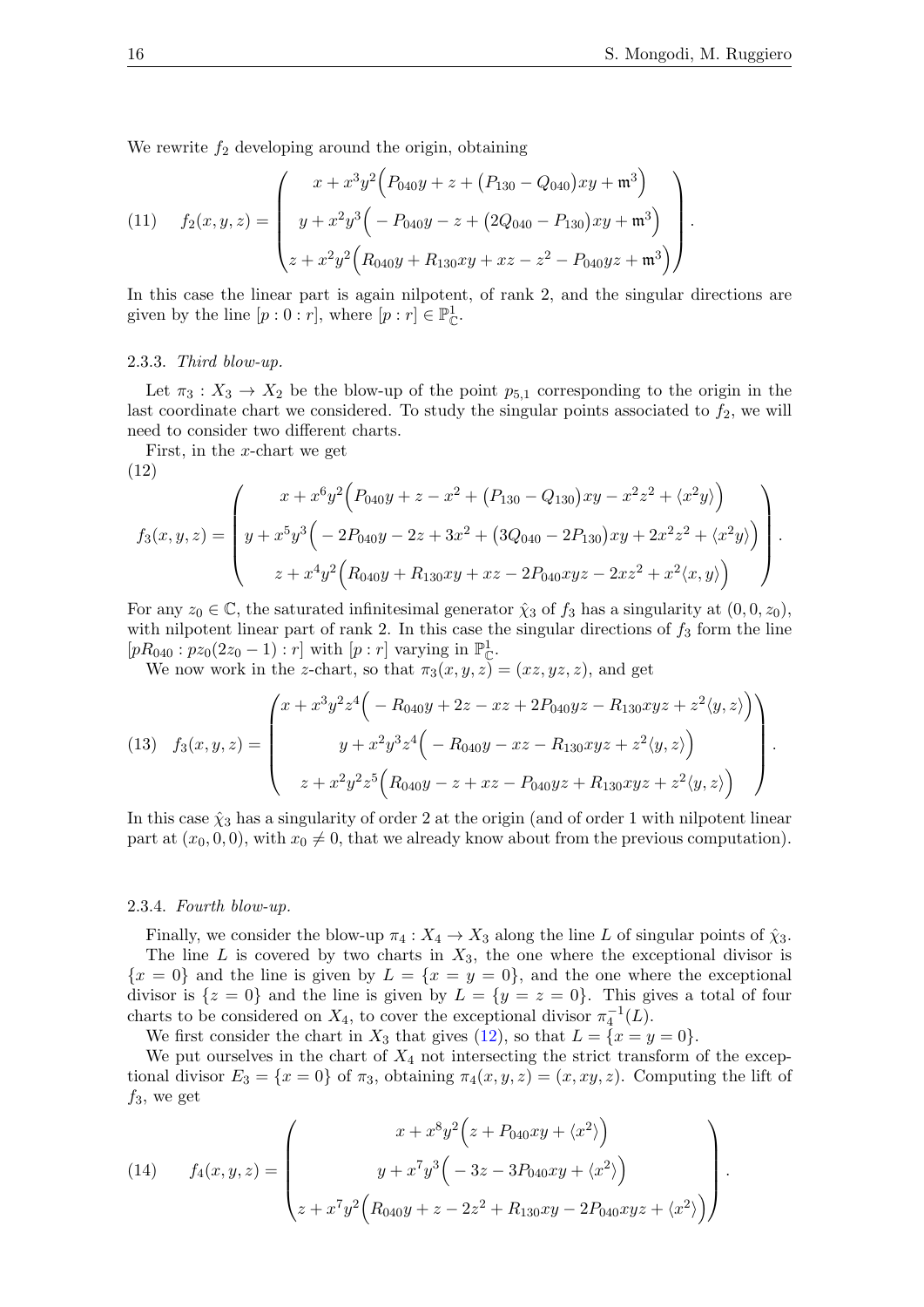The saturation  $\hat{\chi}_4^x$  of the infinitesimal generator of  $f_4$  with respect to  $\{x=0\}$  takes the form

 $\hat{\chi}_4^x = xy^2z\partial_x + y^3(-3z - 3P_{040}xy)\partial_y + y^2(R_{040}y + z - 2z^2 + R_{130}xy - 2P_{040}xyz)\partial_z + x^2\xi,$ 

where  $\xi$  is a suitable vector field. We study this vector field on the point  $(0, y_0, z_0)$ .

If  $y_0 \neq 0$ , we have that  $(0, y_0, z_0)$  is singular if and only if

$$
\begin{cases}\n-3y_0z_0 = 0, \\
R_{040}y_0 + z_0 - 2z_0^2 = 0.\n\end{cases}
$$

Since  $R_{040} \neq 0$ , this system does not have solutions.

Suppose now  $y_0 = 0$ . Then the saturation  $\hat{\chi}_4$  with respect to the exceptional divisor, locally given by  $\{xy=0\}$ , gives

$$
\hat{\chi}_4 = xz\partial_x - 3yz\partial_y + (R_{040}y + z - 2z^2)\partial_z + \xi',
$$

where  $\xi'$  is a vector field whose coefficients belong to  $x\langle x, y \rangle$ . First notice that  $\hat{\chi}_4$  is regular unless  $z_0(1-2z_0)=0$ .

At the point  $q_1$  corresponding to the value  $z_0 = 0$ ,  $\hat{\chi}_4$  has a linear part with a nonvanishing eigenvalue (of eigenspace generated by  $\partial_z$ ): hence we get an isolated canonical singularity. Similarly, at the point  $q_2$  corresponding to  $z_0 = \frac{1}{2}$  $\frac{1}{2}$ ,  $\hat{\chi}_4$  has an isolated canonical singularity, with linear part with eigenvalues  $\frac{1}{2}(1, -3, -2)$ .

With respect to suitable coordinates in a chart intersecting  $E_3$ , we get the form  $\pi_4(x, y, z) =$  $(xy, y, z)$ . For the lift of  $f_3$ , we get

(15) 
$$
f_4(x, y, z) = \begin{pmatrix} x + x^6 y^7 \left(3P_{040}y + 3z + \langle y^2 \rangle \right) \\ y + x^5 y^8 \left( -2P_{040}y - 2z + \langle y^2 \rangle \right) \\ z + x^4 y^7 \left( R_{040} + x(z - 2z^2) + \langle y \rangle \right) \end{pmatrix}.
$$

The saturation  $\hat{\chi}_4^y$  $y_4^y$  of the infinitesimal generator of  $f_4$  with respect to  $\{y=0\}$  takes the form

$$
\hat{\chi}_4^y = 3x^6 z \partial_x + x^4 (R_{040} + x(z - 2z^2)) \partial_z + y\xi,
$$

where  $\xi$  is a suitable vector field.

We study  $\hat{\chi}_4$  at points  $(x_0, 0, z_0)$ . The case  $x_0 \neq 0$  corresponds to previous computations, and we have no singularities here.

When  $x_0 = 0$ , again we get regular points, hence no singularities arise in this chart.

We finally consider the chart in  $X_3$  giving [\(13\)](#page-15-1), so that  $L = \{y = z = 0\}.$ 

We pick the coordinate chart of  $X_4$  not intersecting the strict transform of the exceptional divisor  $E_3 = \{z = 0\}$  of  $\pi_3$ , obtaining  $\pi_4(x, y, z) = (x, yz, z)$ . For the lift of  $f_3$ , we get

<span id="page-16-0"></span>(16) 
$$
f_4(x, y, z) = \begin{pmatrix} x + x^3 y^2 z^7 \left( 2 - x - R_{040} y + \langle z \rangle \right) \\ y + x^2 y^3 z^7 \left( 1 - 2x - 2R_{040} y + \langle z \rangle \right) \\ z + x^2 y^2 z^8 \left( -1 + x + R_{040} y + \langle z \rangle \right) \end{pmatrix}.
$$

As usual, we denote by  $\hat{\chi}_4$  the saturated infinitesimal generator of  $f_4$ , and study its germ at points  $(x_0, y_0, 0)$ . At the point  $q_3$  corresponding to the origin, we get an isolated canonical singularity, whose linear part has eigenvalues  $(2, 1, -1)$ .

When  $x_0 = 0$  and  $y_0 \neq 0$ , we have a singularity if and only if  $1 - 2R_{040}y_0 = 0$ , i.e.,  $y_0 =$ 1  $\frac{1}{2R_{040}}$ . At the corresponding point  $q_4$ , consider local coordinates  $(x, v, z)$  with  $y = y_0 + v$ . In these coordinates, the linear part of  $\hat{\chi}_4$  takes the form (up to renormalization of a factor  $y_0^2$ :

<span id="page-16-1"></span>(17) 
$$
\frac{3}{2}x\partial_x + (-2y_0x - y)\partial_y - \frac{1}{2}z\partial_z,
$$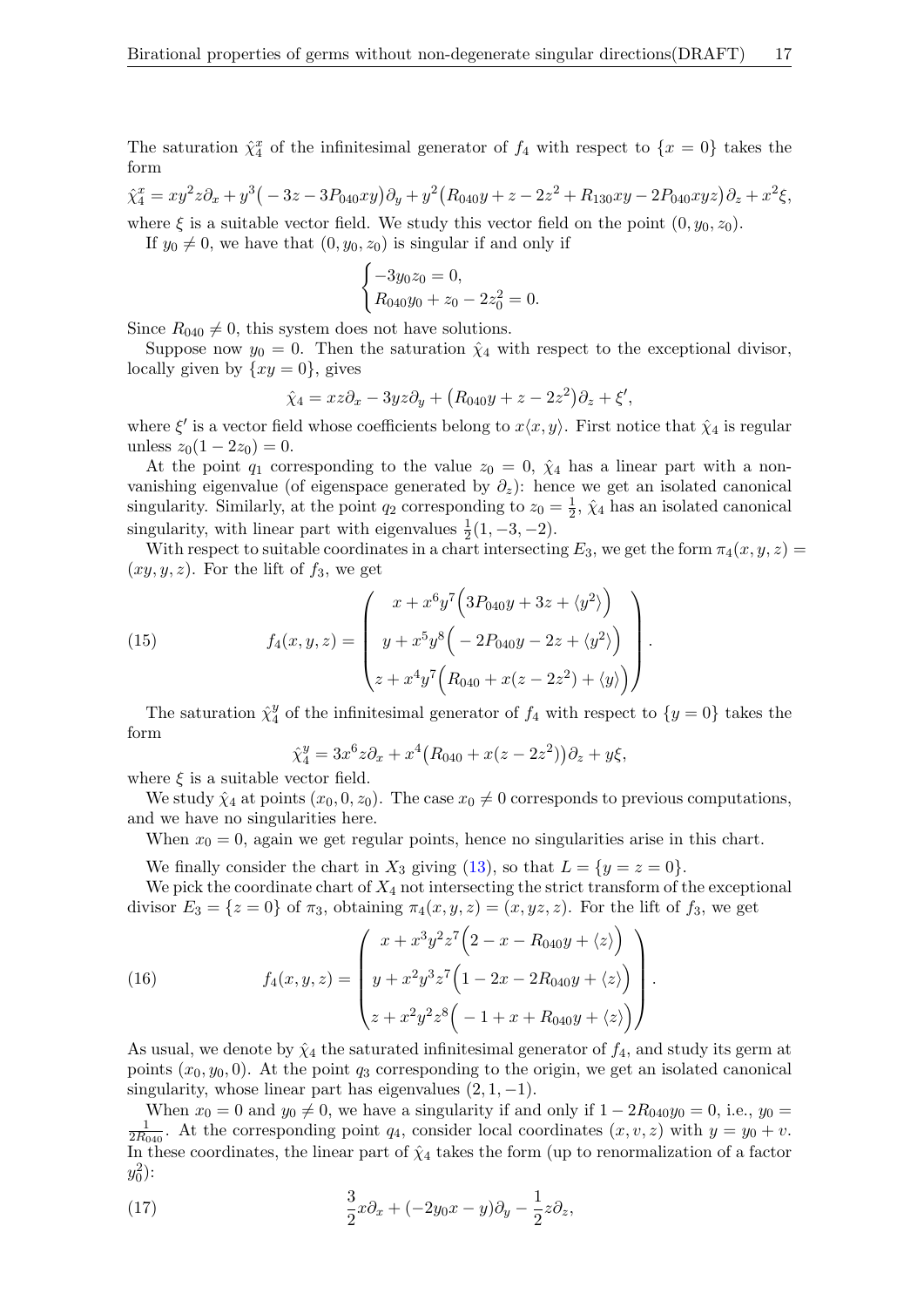hence we get another isolated canonical singularity.

The case  $x_0 \neq 0$  corresponds to the study carried on above: we get again a singularity when  $x_0 = 2$  and  $y_0 = 0$ , which corresponds to  $q_2$ .

To finish our study, we consider a chart of  $X_4$  intersecting the strict transform of  $E_3$ , getting  $\pi_4(x, y, z) = (x, y, yz)$ . For the lift of  $f_3$ , we get

<span id="page-17-1"></span>(18) 
$$
f_4(x, y, z) = \begin{pmatrix} x + x^3 y^7 z^4 \left( -R_{040} + 2z - xz + \langle y \rangle \right) \\ y + x^2 y^8 z^4 \left( -R_{040} - xz + \langle y \rangle \right) \\ z + x^2 y^7 z^5 \left( R_{040} - z + xz + \langle y \rangle \right) \end{pmatrix}.
$$

The only point  $q_5$  that remains to be studied corresponds to the origin in this chart, and  $\hat{\chi}_4$  has an isolated canonical singularity there, with linear part having eigenvalues  $R_{040}(-1,-1,1).$ 

To sum up, we proved the following result.

<span id="page-17-0"></span>**Proposition 2.2.** Let  $f : (\mathbb{C}^3,0) \to (\mathbb{C}^3,0)$  be a germ of the form [\(1\)](#page-1-0) with  $R_{040} \neq 0$ . Let  $\pi_0$  :  $X_{\pi_0}$   $\rightarrow$  (C<sup>3</sup>,0) be the regular modification obtained as the composition  $\pi_0$  =  $\pi_1 \circ \pi_2 \circ \pi_3 \circ \pi_4$  descrived above (hence  $X_{\pi_0} = X_4$ ).

Then the reduced infinitesimal generator  $\hat{\chi}_{\pi_0}$  of the lift  $f_{\pi_0}$  of f at  $X_{\pi_0}$  has only isolated canonical singularities, namely  $p_1, \ldots, p_4, q_1, \ldots, q_5 \in X_{\pi_0}$ .

Notice the abuse of notation, where we denote by  $p_1, \ldots, p_4$  both the points in  $X_1$ , and their unique preimages through  $\pi_2 \circ \pi_3 \circ \pi_4$  in  $X_4$ .



FIGURE 1. Singular points of the saturated infinitesimal generator at  $X_1$ (on the left) and  $X_4 = X_{\pi_0}$  (on the right).

Remark 2.3. One can check that Panazzolo's algorithm [\[Pan07\]](#page-41-17) would perform two weigthed blow-ups to solve  $\chi$ : the first is the blow-up of the origin, and the second is the blow-up of the point  $p_5$ , with respect to the weight  $\omega = (1, 3, 2)$ , which correspond to performing the blow-ups  $\pi_2 \circ \pi_3 \circ \pi_4$ , and then contracting the divisors  $E_2$  and  $E_3$ .

To compute  $\omega$ , notice that the Newton polyhedron (see [\[Pan07,](#page-41-17) Section 3] for a definition) associated to the saturated infinitesimal generator of  $f_1$  given by  $(9)$  is generated by

$$
(-1,0,1), (-1,1,0), (1,0,0), (0,1,-1).
$$

The first three vertices form a face, whose normal vector is exactly  $\omega$ .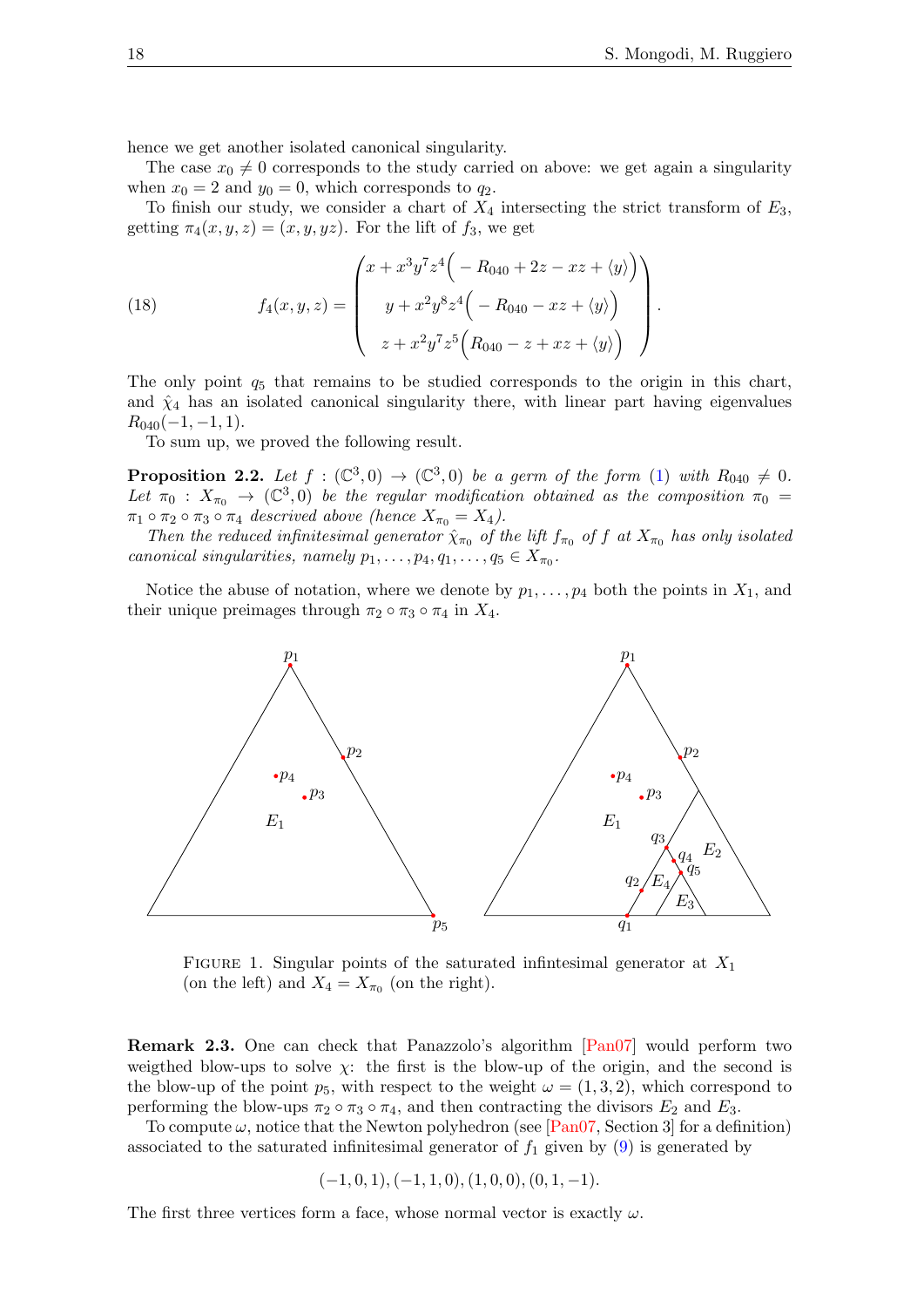### 3. Birational study above the resolution

<span id="page-18-0"></span>In this section, we study the dynamics of  $f$  and its behavior under point modifications, starting from the model  $\pi_0$  given by [Proposition 2.2.](#page-17-0)

## <span id="page-18-2"></span>3.1. Special families

First, we introduce some special families of tangent to the identity germs that will appear in the birational models. We describe here a few notations that we will use all long the rest of the paper. Any family f of germs will be introduced by giving a name and a code. For example *simple corners*  $[R_0]$ . The code will be used in all the diagrams below. Any family is described in some special coordinates, and there will be some formal power series  $P, Q, R$ , belonging to suitable ideals (that will be explicited according to cases). We will always develop, without further mention,  $P, Q, R$  in formal power series, as:

$$
P=\sum_{i,j,k}a_{ijk}x^iy^jz^k,\quad Q=\sum_{i,j,k}b_{ijk}x^iy^jz^k,\quad R=\sum_{i,j,k}c_{ijk}x^iy^jz^k.
$$

Unless otherwise specified, we will also replace  $a_{100}$  with  $a_x$ ,  $a_{010}$  with  $a_y$  and  $a_{001}$  with  $a_z$ , and analogously for Q and R. Finally, we will often replace  $a_{000}$ ,  $b_{000}$  and  $c_{000}$  with  $a_0$ ,  $b_0$ ,  $c_0$ , or with  $\alpha, \beta, \gamma$ , according to the situation.

Recall also that  $P, Q, R$  denote also the parts of degree 4 of higher or the maps f of the form [\(1\)](#page-1-0) that we are studying. In this case we will keep developing them with coefficients  $P_{ijk}, Q_{ijk}, R_{ijk}$ , to avoid confusion.

## 3.1.1. Simple corners

We start from *simple corners*, introduced for vector fields in [\[GML92\]](#page-40-14) and adapted to tangent to the identity germs in [\[AT03\]](#page-40-15).

**Definition 3.1** ([\[AT03,](#page-40-15) p. 288]). A tangent to the identity germ  $f : (\mathbb{C}^3,0) \to (\mathbb{C}^3,0)$ is a *simple corner* [R<sub>0</sub>] if there are  $a, b \in \mathbb{N}^*, c \in \mathbb{N}, \lambda \in \mathbb{C}^*, \mu \in \mathbb{C} \setminus (\lambda \mathbb{Q}_{>0})$ , and local coordinates  $(x, y, z)$  so that

<span id="page-18-3"></span>(19) 
$$
f(x,y,z) = \begin{pmatrix} x + (x^a y^b z^c) x (\lambda + P) \\ y + (x^a y^b z^c) y (\mu + Q) \\ z + (x^a y^b z^c) R \end{pmatrix},
$$

with  $P, Q, R \in \mathfrak{m}$ , and  $z|R$  if  $c > 0$ .

Remark 3.2. We will discuss singular and exceptional directions with respect to the divisor  $D = \{x^a y^b z^c = 0\}$ , whose support is the union or two or three coordinates planes, depending on the vanishing of c.

The saturated infinitesimal generator  $\hat{\chi}$  of f has the following properties:

- (a)  $\hat{\chi}$  is tangent to D;
- (b)  $\hat{\chi}$  is a canonical singularity.

These properties completely characterize simple corners when  $c \geq 1$ . When  $c = 0$ , we need an additional property of the foliation on the normal bundle of the curve  $\{x = y = 0\}$ obtained intersecting the two irreducible components of D. This property can be stated in terms of the induced foliation on D: the foliation induced by the saturation of  $\hat{\chi}$  restricted to either  $\{x = 0\}$  or  $\{y = 0\}$  is log-canonical.

## 3.1.2. Degenerate spikes

**Definition 3.3.** A tangent to the identity germ  $f : (\mathbb{C}^3, 0) \to (\mathbb{C}^3, 0)$  is a *degenerate spike* [R<sub>1</sub>] (of *Siegel* type) if there are  $c \in \mathbb{N}^*$ ,  $\alpha, \beta \in \mathbb{C}^*$ , and local coordinates  $(x, y, z)$  so that

<span id="page-18-1"></span>(20) 
$$
f(x,y,z) = \begin{pmatrix} x + z^c (\lambda x + P) \\ y + z^c (\mu y + Q) \\ z + z^{c+1} R \end{pmatrix},
$$

where  $\lambda \in \mathbb{C}^*$ ,  $\mu \in \lambda \mathbb{R}_{< 0}$ , while  $P, Q \in \mathfrak{m}^2$  and  $R \in \mathfrak{m}$ .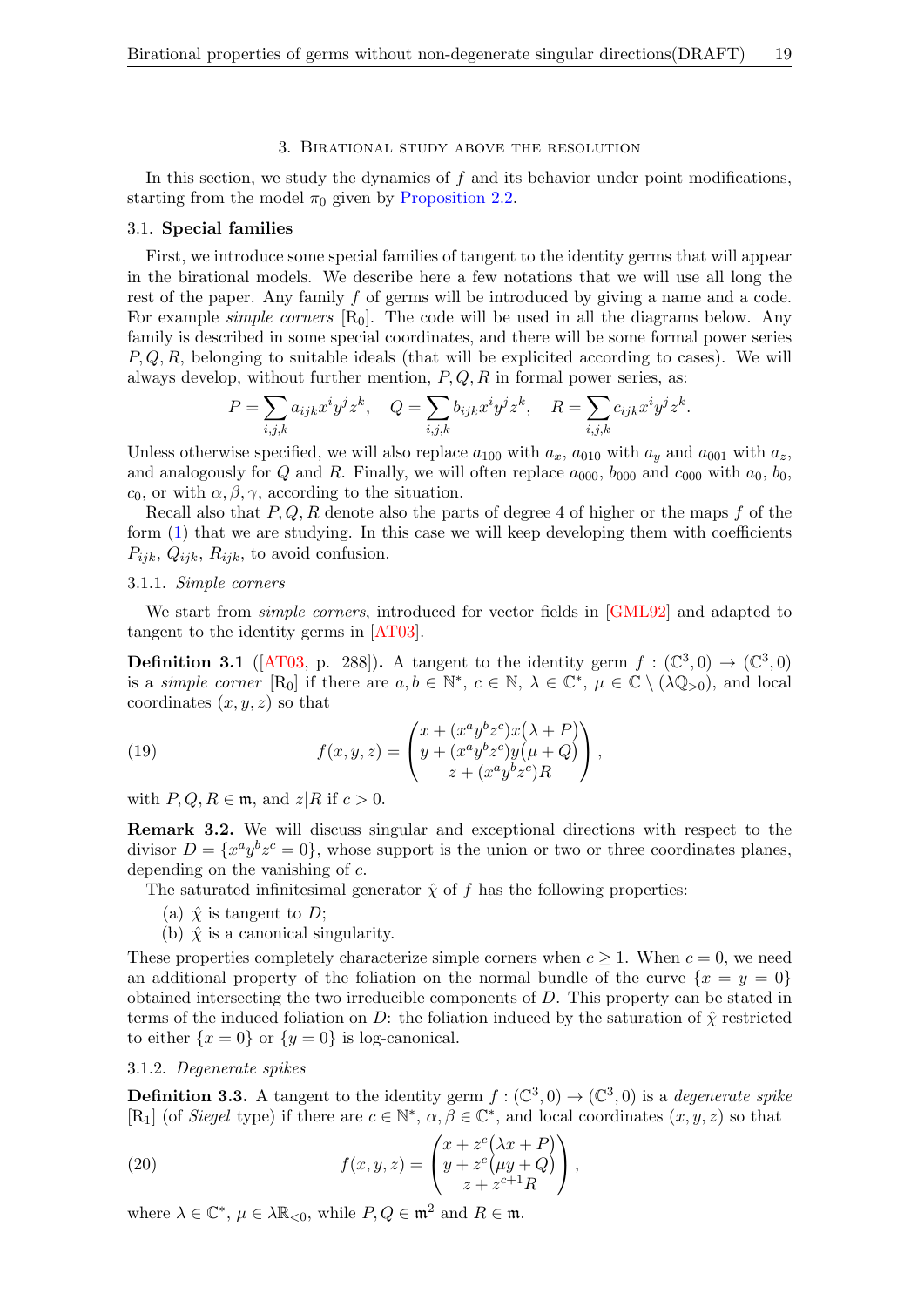Remark 3.4. Notice that any germ of the form

<span id="page-19-1"></span>(21) 
$$
\begin{pmatrix} x + z^c (a_y y + a_z z + P) \\ y + z^c (b_x x + b_x z + Q) \\ z + z^{c+1} R \end{pmatrix},
$$

with  $a_yb_x \neq 0$ ,  $a_z, b_z \in \mathbb{C}$ ,  $P, Q \in \mathfrak{m}^2$ , and  $R \in \mathfrak{m}$  is a degenerate spike, associated to  $\lambda = -\mu = \sqrt{a_y b_x}.$ 

Remark 3.5. Degenerate spikes will appear at points belonging to a unique irreducible component of the exceptional divisor  $D = \{z = 0\}$  on blown-up models.

In terms of the saturated infinitesimal generator  $\hat{\chi}$  of f, degenerate spikes are characterized by the following properties:

- (a)  $\hat{\chi}$  is tangent to D;
- (b) the induced foliation on  $D$  has a Siegel singularity;
- (c) the linear part of  $\hat{\chi}$  has exactly one vanishing eigenvalue.

In particular,  $\hat{\chi}|_D$  has no invariant curves passing through p but for the two complex separatrices, given by  $\{x = 0\}$  and  $\{y = 0\}$  when f is given by [\(20\)](#page-18-1).

Clearly the Siegel type refers to condition (b) above. In general we could ask only for the non-resonance condition  $\mu/\lambda \notin \mathbb{Q}_{\geq 0}$ , i.e., the induced foliation on D is canonical (and with invertible linear part). In this paper, without further mention, all degenerate spikes are of Siegel type.

## 3.1.3. Spinning corners

**Definition 3.6.** A tangent to the identity germ  $f : (\mathbb{C}^3,0) \to (\mathbb{C}^3,0)$  is a spinning corner  $[R_2]$  if there are local coordinates  $(x, y, z)$  such that f can be written as

<span id="page-19-2"></span>(22) 
$$
f(x, y, z) = \begin{pmatrix} x + y^b z^c (x + P) \\ y + y^{b+1} z^c Q \\ z + y^b z^{c+1} R \end{pmatrix}
$$

where  $b, c \in \mathbb{N}^*, Q, R \in \mathfrak{m}$  and  $P \in \mathfrak{m}^2$ .

**Remark 3.7.** A germ which can be written, in local coordinates  $(x, y, z)$ , as

(23) 
$$
f(x, y, z) = \begin{pmatrix} x + y^b z^c (a_x x + a_y y + a_z z + P) \\ y + y^{b+1} z^c Q \\ z + y^b z^{c+1} R \end{pmatrix}
$$

with  $a_x \in \mathbb{C}^*$ ,  $a_y$ ,  $a_z \in \mathbb{C}$ , and b, c, P, Q, R as above, is in fact a spinning corner. Indeed, one can assume  $a_x = 1$  by a linear change of coordinates  $(x, y, z) \mapsto (x, \mu y, \nu z)$  with  $\mu, \nu$ satisfying  $\mu^b \nu^c = \alpha$ . Moreover, in new coordinates  $u = a_x x + a_y y + a_z z$ , y and z, we get

<span id="page-19-0"></span>
$$
f(u, y, z) = \begin{pmatrix} u + y^b z^c (a_x u + \widetilde{P} \circ \phi^{-1}) \\ y + y^{b+1} z^c Q \circ \phi^{-1} \\ z + y^b z^{c+1} R \circ \phi^{-1} \end{pmatrix} ,
$$

with  $\tilde{P} = a_x P + a_y y Q + a_z z R$  and  $\phi^{-1}(u, y, z) = (a_x^{-1}(u - a_y y - a_z z), y, z)$ .

Remark 3.8. Spinning corners will appear in the intersection of two irreducible components  $D_1$  and  $D_2$  of the exceptional divisor D, given in local coordinates by  $\{yz = 0\}$ .

In terms of the reduced infinitesimal generator  $\hat{\chi}$  of f, degenerate spikes are characterized by the following properties:

- (a)  $\hat{\chi}$  is tangent to D;
- (b) the linear part of  $\hat{\chi}$  has rank 1, with the eigenspace of non-zero eigenvalue tangent to  $D_1 \cap D_2$ .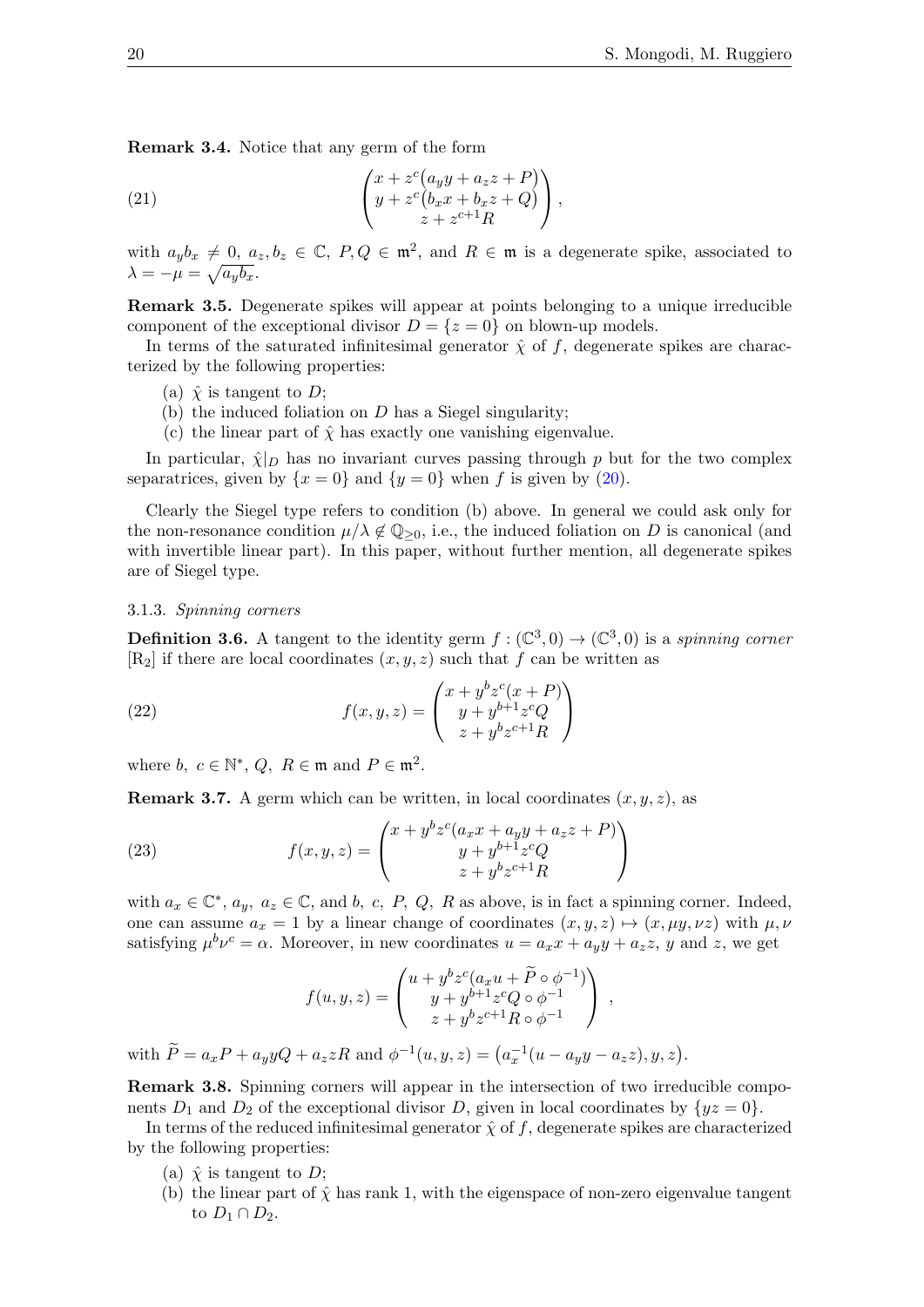In fact, if  $D = \{yz = 0\}$  then we have  $\phi \circ (f - id) = y^{b_{\phi}} z^{c_{\phi}} A_{\phi}$ , with  $b_{\phi}, c_{\phi} \in \mathbb{N}$ and  $A_{\phi}$  a holomorphic germ that is not a multiple of y or z, with  $\phi \in \{x, y, z\}$ . The tangency condition on  $\{y = 0\}$  says that  $b_y > b_x \wedge b_z$ , while the one on  $\{z = 0\}$  gives  $c_z > c_x \wedge x_y$ . The existence of an eigenvalue tangent to  $D_1 \cap D_2$  says that  $x \circ (f - id) =$  $y^{b_x}z^{c_x}(\alpha x + \beta y + \gamma z + P)$  with  $\alpha \neq 0$  and  $P \in \mathfrak{m}^2$ , and  $b_x \leq b_z$  and  $c_x \leq c_y$ . By setting  $b = b_x, c = c_x, Q = y^{b_y - b - 1} z^{c_y - c} A_y, y^{b_z - b} z^{c_z - c - 1} A_z$ , and checking the linear part of  $\hat{\chi}$  in extreme cases for the parameters (i.e., if  $b_y = b + 1$  and  $c_y = c$ , or  $b_z = b$  and  $c_z = c + 1$ ), we get a germ of the form [\(23\)](#page-19-0).

## 3.1.4. Half corners

**Definition 3.9.** A tangent to the identity germ  $f : (\mathbb{C}^3, 0) \to (\mathbb{C}^3, 0)$  is a half corner [R<sub>3</sub>] if there are local coordinates  $(x, y, z)$  such that f can be written as

<span id="page-20-0"></span>(24) 
$$
f(x,y,z) = \begin{pmatrix} x + z^{c}(x+P) \\ y + z^{c+1}(\beta+Q) \\ z + z^{c+2}R \end{pmatrix}
$$

where  $c \in \mathbb{N}^*, \, \beta \in \mathbb{C}, \, P \in \mathfrak{m}^2, \, Q \in \mathfrak{m}$  and  $R = \gamma + \mathfrak{m}$  with  $\gamma \in \mathbb{C}$ .

<span id="page-20-1"></span>Remark 3.10. As for the case of spinning corners, one can show that any germ of the form

(25) 
$$
f(x,y,z) = \begin{pmatrix} x + z^c (a_x x + a_y y + a_z z + P) \\ y + z^{c+1} (\beta + Q) \\ z + z^{c+2} R \end{pmatrix}
$$

with  $a_x \neq 0$ ,  $a_y, a_z \in \mathbb{C}$  and all other entries as above is indeed a half corner. In fact, we may assume  $a_x = 1$  by a linear change of coordinates  $(x, y, z) \mapsto (x, y, \nu z)$  with  $\nu^c = a_x$ . Then, one can assume  $a_y = 0$  by performing the change of coordinates  $u = x + a_y y$  (which changes the value of  $a_z$  to  $a'_z = a_z + \beta a_y$ , and finally we can set  $u' = x + a'_z z$  and get a germ of the form [\(24\)](#page-20-0).

Notice also that when  $\beta \neq 0$ , we may assume it equals 1, by performing the change of coordinates  $(x, y, z) \mapsto (x, \beta y, z)$ .

The value of  $\beta$  (its vanishing) will be important in the sequel. We will say that a half corner is *simple* if  $\beta \neq 0$ , *non-simple* otherwise.

In fact, we can independently normalize (by conjugating by linear diagonal maps) both the second and third coordinates, for example by assuming that  $\beta \in \{0,1\}$  and  $\gamma :=$  $R(0, 0, 0) \in \{0, 1\}.$ 

Remark 3.11. Once in form [\(24\)](#page-20-0) we still have some freedom up to linear change of coordinates. Assume  $\beta = 0$ . In this case we can conjugate by a map of the form  $(x, y, z) \mapsto$  $(\lambda x, \mu y, \nu z)$  with  $\nu^c = 1$ . In this case we get  $b_y = \nu b_y$ ,  $\tilde{\gamma} = \nu \gamma$ . In particular their ratio is well defined up to homotheties (and it is in fact an invariant of conjugacy for half corners in form  $(24)$ ).

Remark 3.12. Half corners will appear in points contained in a unique irreducible component D of the exceptional divisor, which we will assume having local equation  $\{z=0\}$ .

One can characterize half corners in terms of their infinitesimal generator also in this case, but the description is more intricated. We just remark that again the saturated infinitesimal generator is tangent to D. Moreover, its linear part has a non-zero eigenvalue (whose eigenspace is tangent to  $D$ ), and:

- either a Jordan block associated to the zero eigenvalue in the simple case, with the kernel being tangent to  $D$ ; or
- a kernel of dimension 2 in the non-simple case.

## 3.2. From the resolution to special families

We show here how, possibly up to further blow-up, the singularities appearing in the model  $\pi_0: X_{\pi_0} \to (\mathbb{C}^3, 0)$  given by [Proposition 2.2,](#page-17-0) belong to one of the families described in [Section 3.1](#page-18-2)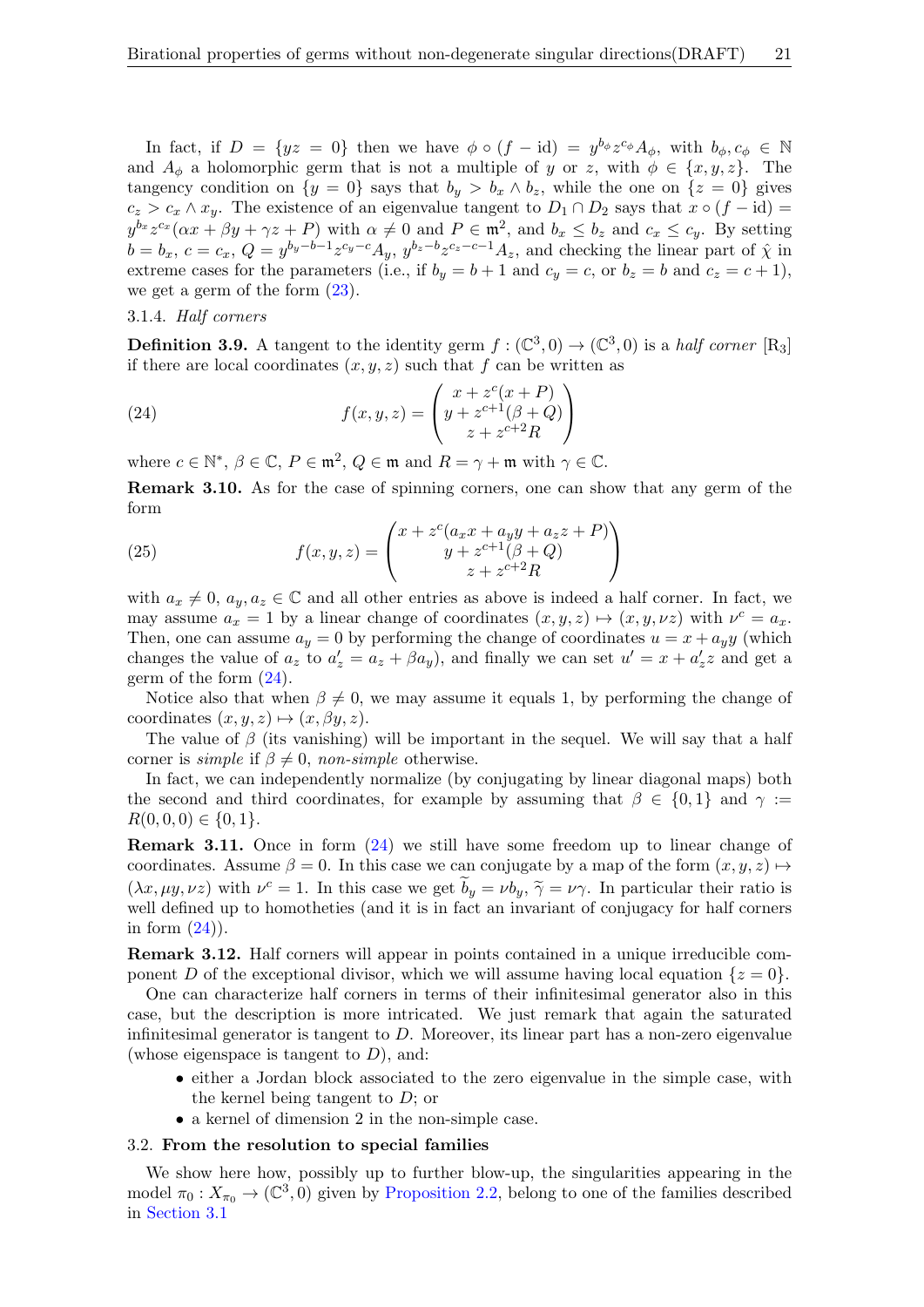In fact, from the study done in [Section 2.3,](#page-13-0) the lift  $f_{\pi_0}: X_{\pi_0} \to X_{\pi_0}$  satisfies the following properties.

- At the singularity  $p_1, f_{\pi_0}$  takes the form  $(5)$ , which is a degenerate spike of the form [\(21\)](#page-19-1) with respect to the coordinates  $(x, y, z)$ , with parameters  $c = 2$ ,  $\alpha = \beta = -1$ .
- At the singularity  $p_2$ ,  $f_{\pi_0}$  takes the form [\(6\)](#page-13-2), which is a degenerate spike of the form [\(21\)](#page-19-1) with respect to the coordinates  $(x, y, z)$ , with parameters  $c = 2$ ,  $\alpha = 1$ ,  $\beta = -1.$
- At the singularity  $q_1, f_{\pi_0}$  takes the form [\(14\)](#page-15-2), which is a spinning corner of the form [\(23\)](#page-19-0) with respect to coordinates  $(z, y, x)$ , with parameters  $\alpha = 1, \beta = R_{040}$ ,  $\gamma = 0, b = 2, c = 7.$
- At the singularity  $q_2$ ,  $f_{\pi_0}$  is a simple corner of the form [\(19\)](#page-18-3) with respect to coordinates  $(x, y, w)$  with  $w = z - \frac{1}{2}$  $\frac{1}{2}$  (notations of [\(14\)](#page-15-2)), with parameters  $a = 7$ ,  $b = 2, c = 0, \lambda = \frac{1}{2}$  $rac{1}{2}$  and  $\mu = -\frac{3}{2}$  $\frac{3}{2}$ .
- At the singularity  $q_3$ ,  $f_{\pi_0}$  takes the form [\(16\)](#page-16-0), which is a simple corner of the form [\(19\)](#page-18-3) with respect to coordinates  $(z, y, x)$ , with parameters  $a = 7, b = 2, c = 2$ ,  $\lambda = -1$  and  $\mu = 1$ .
- At the singularity  $q_4$ ,  $f_{\pi_0}$  is a simple corner of the form [\(19\)](#page-18-3) with respect to coordinates  $(x, z, v)$  with  $v = y - \frac{1}{2Rc}$  $\frac{1}{2R_{040}}$  (notations of [\(16\)](#page-16-0)), with parameters  $a = 2$ ,  $b = 7, c = 0, \lambda = \frac{3}{2}$  $\frac{3}{2}$  and  $\mu = -\frac{1}{2}$  $\frac{1}{2}$  (up to common factors, see [\(17\)](#page-16-1)).
- At the singularity  $q_5$ ,  $f_{\pi_0}$  takes the form [\(18\)](#page-17-1), which is a simple corner of the form [\(19\)](#page-18-3) with respect to coordinates  $(z, y, x)$ , with parameters  $a = 4, b = 7, c = 2$ ,  $\lambda = 1$  and  $\mu = -1$  (up to a common factor  $R_{040}$ ).

The only singularities not falling in one of the families described in [Section 3.1](#page-18-2) are  $p_3$ and  $p_4$ . By symmetry (see [Remark 2.1\)](#page-12-0), we will only deal with  $p_3$ , the case of  $p_4$  being completely analogous.

On suitable coordinates  $(u, v, z)$  centered at  $p_3$ , the germ  $f_{\pi_0}$  takes the form:

(7)  
\n
$$
f_{\pi_0}(u, v, z) = \begin{pmatrix} u + z^2v(-2u + v - u^2) + z^3(P^{(4)} - (1 + u)R^{(4)})(1 + u, 1 + v, 1) + \langle z^4 \rangle \\ v + z^2(1 + u)(2u - v + u^2 - v^2) + z^3(Q^{(4)} - (1 + v)R^{(4)})(1 + u, 1 + v, 1) + \langle z^4 \rangle \\ z + z^3(1 + u)v + z^4R^{(4)}(1 + u, 1 + v, 1) + \langle z^5 \rangle \end{pmatrix}.
$$

In this case, the homogeneous part of smallest degree of  $z^{-2}(f_{\pi_0} - id)$  is linear, with associated matrix

$$
\begin{pmatrix} 0 & 0 & \alpha \\ 2 & -1 & \beta \\ 0 & 0 & 0 \end{pmatrix},
$$

where  $\alpha = (P^{(4)} - R^{(4)})(1, 1, 1)$  and  $\beta = (Q^{(4)} - R^{(4)})(1, 1, 1)$ .

The computation of singular directions depend on weather  $\alpha$  vanishes or not. In both cases,  $v_{3,1} = \begin{bmatrix} 0: 1: 0 \end{bmatrix}$  is a singular direction (associated to the eigenvalue 1), as is  $v_{3,2} = [1 : 2 : 0]$  (with multiplier 0). If  $\alpha \neq 0$ , the generalized eigenspace associated to the eigenvalue 0 is associated to a Jordan block of size 2. It follows that  $v_{3,1}$  and  $v_{3,2}$  are the only singular directions (which are both exceptional). If  $\alpha = 0$ , the kernel has rank 2, which gives a line of degenerate directions, generated by  $[1:2:0]$  and  $[0:\beta:1]$ .

For simplicity, we will assume that  $\alpha = P^{(4)}(1,1,1) - R^{(4)}(1,1,1) \neq 0$ .

Blow-up of  $p_3$ .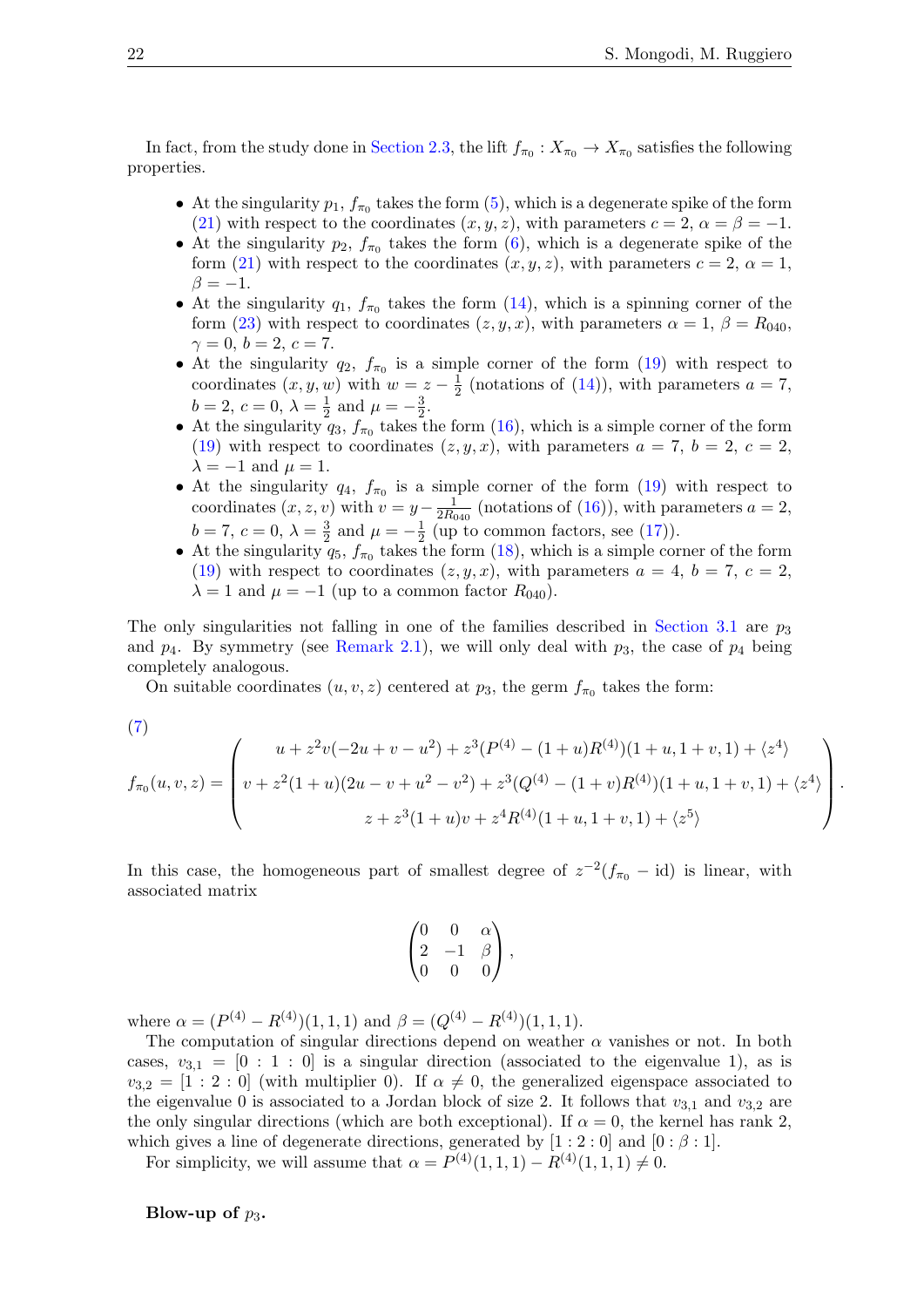We consider  $\widetilde{\pi}_1 : X_{\widetilde{\pi}_1} \to X_{\pi_0}$  the blow-up of  $p_3$  in  $X_{\pi_0}$ . We consider the chart in  $X_{\widetilde{\pi}_1}$  so that  $\widetilde{\pi}_1(x, y, z) = (xy, y, yz)$ . The lift  $f_1$  of  $f_{\pi_0}$  is given by:

$$
\widetilde{f}_1(x, y, z) = \begin{pmatrix} x + y^2 z^2 (x - 2x^2 + y(3x^2 - 3x) + z(\alpha - \beta x) + y \langle y, z \rangle) \\ y + y^3 z^2 (-1 + 2x + y(3x^2 - x - 1) + \beta z + y \langle y, z \rangle) \\ z + y^2 z^3 (1 - 2x + y(2 + x - 3x^2) - \beta z + y \langle y, z \rangle) \end{pmatrix}.
$$

This is clearly a simple corner at  $p_{3,1}$  (which corresponds to the origin in this chart). It is with respect to coordinates  $(z, y, x)$ , with  $a = b = 2$  and  $c = 0$ ,  $\lambda = 1$  and  $\mu = -1$ .

<span id="page-22-2"></span>The point  $p_{3,2}$  corresponds in this chart to  $(\frac{1}{2}, 0, 0)$ . By setting  $x = \frac{1}{2} + u$ , we get

(26) 
$$
\widetilde{f}_1(u, y, z) = \begin{pmatrix} u + y^2 z^2 \left( -u - \frac{3}{4}y + (\alpha - \frac{1}{2}\beta)z + \mathfrak{m}^2 \right) \\ y + y^3 z^2 \left( 2u - \frac{3}{4}y + \beta z + \mathfrak{m}^2 \right) \\ z + y^2 z^3 \left( -2u + \frac{7}{4}y - \beta z + \mathfrak{m}^2 \right) \end{pmatrix}
$$

This is a spinning corner of the form  $(23)$  with respect to the coordinates  $(u, y, z)$ , with parameters  $b = 2, c = 2$ .

.

Remark 3.13. When we change coordinates so that the linear part of the saturated vector field has  $a_x x$  as first coordinate, then we get the parameters  $b_y = -\frac{9}{4}$  $\frac{9}{4}$ ,  $c_y = \frac{13}{4}$  $\frac{13}{4}$ ,  $b_z = 2\alpha$ and  $c_z = -2\alpha$ . Notice that in general one needs to replace  $b_y$  with  $b_y - b_x \frac{a_z}{a_x}$  $\frac{a_z}{a_x}$  and similarly for  $b_z$ ,  $c_y$ ,  $c_z$ .

We proved the following:

<span id="page-22-0"></span>**Proposition 3.14.** Let  $f : (\mathbb{C}^3, 0) \to (\mathbb{C}^3), 0$  be a germ of the form [\(1\)](#page-1-0) with  $R_{040} \neq 0$ and  $P^{(4)}(\pm 1,1,1) \neq \pm R^{(4)}(\pm 1,1,1)$ . Let  $\tilde{\pi}_0 : X_{\tilde{\pi}_0} \to (\mathbb{C}^3,0)$  be the regular modification<br>obtained as the composition  $\tilde{\pi}_0 = \pi_0 \circ \tilde{\pi}_0 \circ \tilde{\pi}_0$  where  $\tilde{\pi}_1$  is the blow up of  $p_0$  and  $\tilde{\pi}_2$ obtained as the composition  $\tilde{\pi}_0 = \pi_0 \circ \tilde{\pi}_1 \circ \tilde{\pi}_2$ , where  $\tilde{\pi}_1$  is the blow-up of  $p_3$  and  $\tilde{\pi}_2$  is the blow-up of  $p_4$ .

Then the lift  $f_{\tilde{\pi}_0}$  of f to  $X_{\tilde{\pi}_0}$  has finitely many singular points, where it is either a simple<br>man a deconomic order a simple company someon corner, a degenerate spike, or a spinning corner.

#### 3.3. Birational study

Here we describe the behavior of the families introduced in [Section 3.1](#page-18-2) under point blow-up.

### 3.3.1. Simple corners

The situation for simple corners is already known, we summarize here their behavior under point blow-up.

<span id="page-22-1"></span>**Proposition 3.15** ([\[AT03,](#page-40-15) Proposition 4.1]). Let  $f: (\mathbb{C}^3, 0) \to (\mathbb{C}^3, 0)$  be a simple corner, and denote by  $\tilde{f}$  the blow-up of f at 0. Then

- $(i)$  0 is never 2-dicritical;
- (ii) the singular directions of f are always simple corners of  $\tilde{f}$ .

We will need the behavior of simple corners with respect to any admissible blow-up, and to do so we need to be more explicit on the geometry of the singular directions of a simple corner.

**Proposition 3.16.** Let  $f : (\mathbb{C}^3, 0) \to (\mathbb{C}^3, 0)$  be a simple corner of the form [\(19\)](#page-18-3), write  $R = \alpha x + \beta y + \gamma z + \mathfrak{m}^2$ , with  $\alpha = \beta = 0$  if  $c > 0$ . Then we get the following singular directions:

•  $[\lambda - \gamma : 0 : \alpha]$  if  $\alpha$  and  $\lambda - \gamma$  are not both vanishing;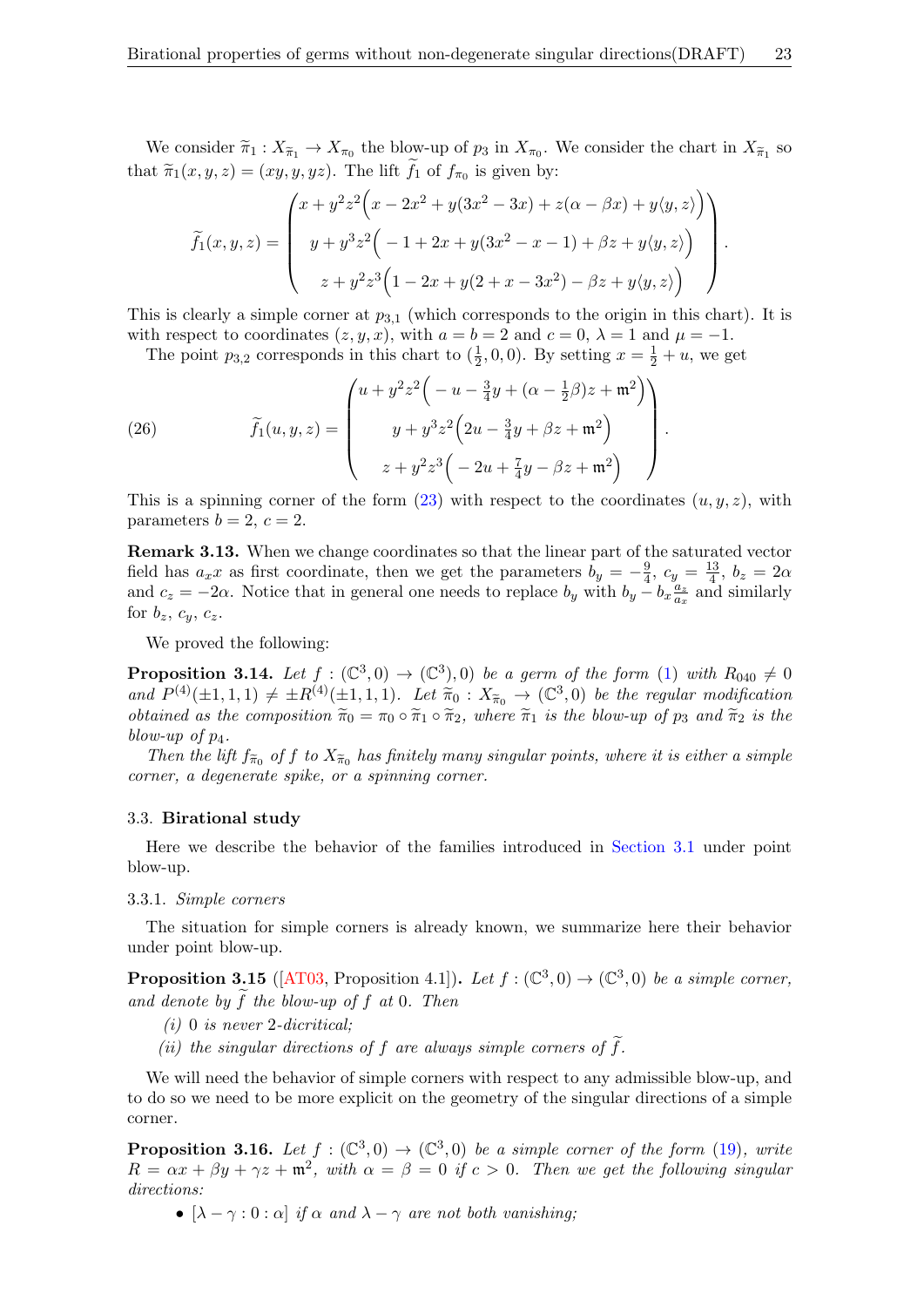

FIGURE 2. Singular points of the saturated infinitesimal generator at  $X_{\tilde{\pi}_0}$ . We have degenerate spikes at  $p_1$  and  $p_2$ , spinning corners at  $p_{3,2}$ ,  $p_{4,2}$  and  $q_1$ , and simple corners at the other marked points.

- $[p:0:r]$  for all  $[p:r] \in \mathbb{P}_{\mathbb{C}}^1$ , if  $\alpha = \lambda \gamma = 0$ ;
- $[0:\mu-\gamma:\beta]$  if  $\beta$  and  $\mu-\gamma$  are not both vanishing;
- $[0:q:r]$  for all  $[q:r] \in \mathbb{P}_{\mathbb{C}}^1$ , if  $\beta = \mu \gamma = 0$ ;
- $[0:0:1]$ .

All directions are exceptional, and simple corners.

Proof. The computation of singular directions is strightforward, since it corresponds on determining the eigenspaces of the linear map represented

$$
\begin{pmatrix}\n\lambda & 0 & 0 \\
0 & \mu & 0 \\
\alpha & \beta & \gamma\n\end{pmatrix}.
$$

Since we will need this computation later, we verify that the singularities arising are again simple corners (property we already know from [Proposition 3.15\)](#page-22-1), at least for the case of non-isolated singular directions.

By working on the z-chart, and developing in formal power series, the lift  $\tilde{f}$  of f takes the form

<span id="page-23-0"></span>(27) 
$$
\widetilde{f}(x, y, z) = \begin{pmatrix} x \left( 1 + x^a y^b z^s \left( \lambda - \gamma - \alpha x - \beta y + \langle z \rangle \right) \right) \\ y \left( 1 + x^a y^b z^s \left( \mu - \gamma - \alpha x - \beta y + \langle z \rangle \right) \right) \\ z \left( 1 + x^a y^b z^s \left( \gamma + \alpha x + \beta y + \langle z \rangle \right) \right) \end{pmatrix},
$$

where  $s = a + b + c$ . At the origin, corrisponding to the direction  $[0:0:1]$ , we get a simple corner with respect to either  $(x, y, z)$  or  $(y, x, z)$ , depending on whether  $\lambda \neq \gamma$  or  $\mu \neq \gamma$  (at least one of the two holds).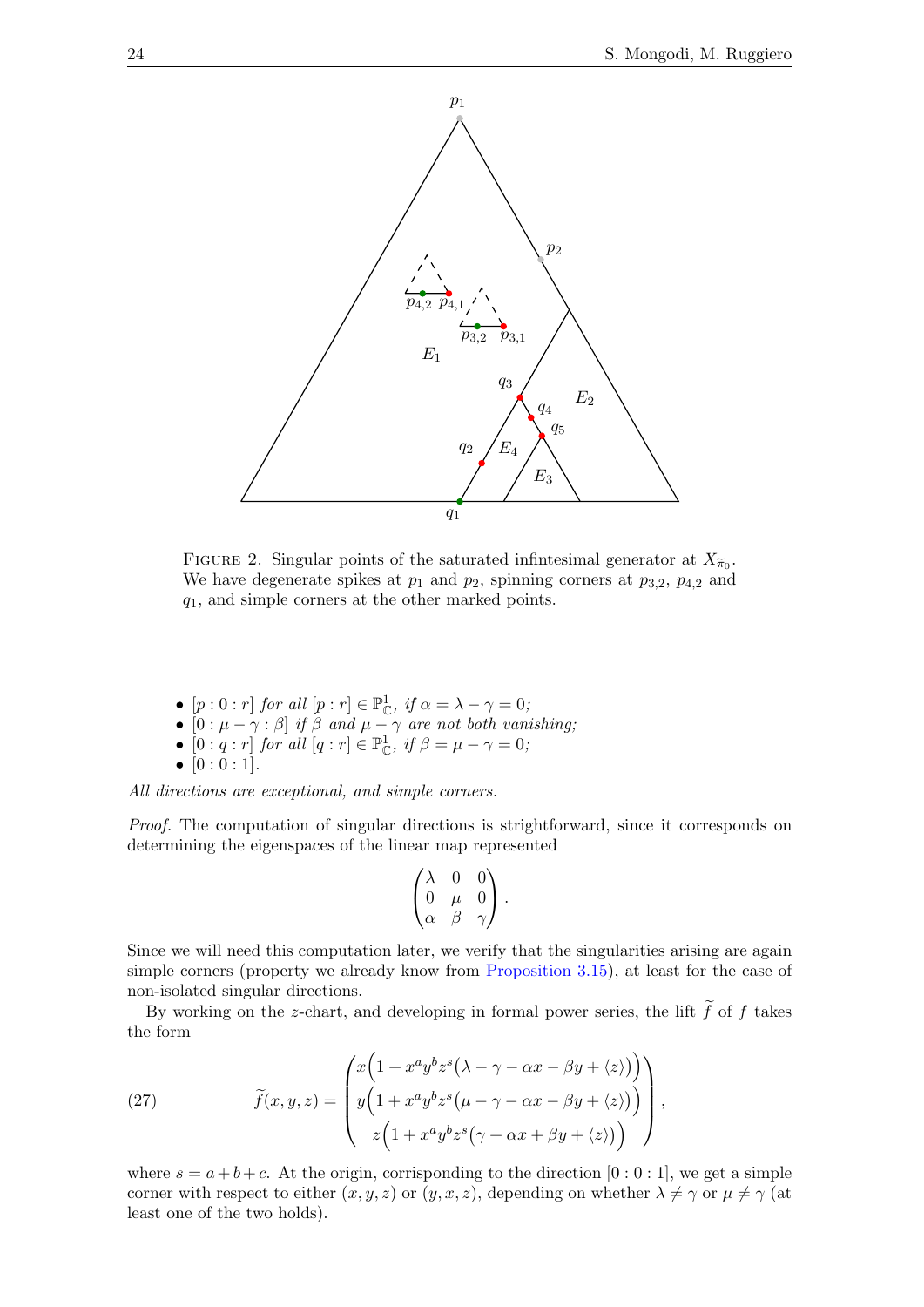If  $\lambda = \gamma$  and  $\alpha = 0$ , we get singularities at all points  $(x_0, 0, 0)$ . By replacing  $x = x_0 + u$ , we get simple corners of the form  $(19)$  with respect to coordinates  $(y, z, u)$ . The other cases are analogous and left to the reader.

We depict the situation in the next diagram. Exceptional directions are depicted in red, while non-exceptional (degenerate) directions will be depicted in blue (there are none for simple corners). We also indicate the type of tangent to the identity germ we get at each characteristic point (in this case, all simple corners). Finally, we indicate the geometry of singular points in case they come in a family (in this case, with a parameter  $z_0 \in \mathbb{C}$ ).

$$
R_0
$$
\n
$$
\begin{array}{c}\nR_0 \\
R_1 \\
R_2\n\end{array}
$$
\n
$$
R_1
$$
\n
$$
R_2
$$
\n
$$
R_3
$$
\n
$$
R_4
$$
\n
$$
R_5
$$
\n
$$
R_6
$$
\n
$$
R_7
$$
\n
$$
R_8
$$
\n
$$
[0: \mu - \gamma: \beta] \text{ if } (\mu - \gamma, \beta) \neq (0, 0)
$$
\n
$$
R_9
$$
\n
$$
[0: 1: z_0] \text{ if } \mu - \gamma = \beta = 0
$$
\n
$$
R_0
$$
\n
$$
[0: 0: 1]
$$

**Remark 3.17.** Notice that the resonances given by  $\lambda - \gamma = \alpha = 0$  and  $\mu - \gamma = \beta = 0$ cannot happen both at the same time, since we would have  $\lambda = \mu$ , which is not allowed.

Notice also that [\(27\)](#page-23-0), with respect to coordinates  $(z, y, u)$  with  $x = x_0 + u$ , takes the form of [\(19\)](#page-18-3), with  $R \in \langle x, y \rangle$  (here we are using the notations of (19)). In particular  $\gamma = 0$ in this case, and all these points are not resonant.

## 3.3.2. Degenerate spikes

**Lemma 3.18.** Let  $f : (\mathbb{C}^3, 0) \to (\mathbb{C}^3, 0)$  be a degenerate spike of the form [\(20\)](#page-18-1). Then f has three singular directions, given by:

- $\bullet \ \overrightarrow{v} = [0:0:1],$  which is non-exceptional and degenerate;
- $\overrightarrow{w_1} = [1:0:0],$  and  $\overrightarrow{w_2} = [0:1:0],$  which are exceptional, with multipliers  $\lambda$  and  $\mu$  (seen as singular directions).

*Proof.* The proof is a direct computation, left to the reader.  $\Box$ 

**Remark 3.19.** For maps of the form [\(21\)](#page-19-1), we have  $\vec{v} = \begin{bmatrix} -\frac{b_2}{b_1} & \cdots & \cdots & -\frac{b_{n-1}}{b_n} \end{bmatrix}$  $\frac{b_z}{b_x}:$   $-\frac{a_z}{a_y}$  $\left[\frac{a_z}{a_y} : 1\right]$ , and  $\overrightarrow{w}_j$  =  $\left[\sqrt{a_y}:(-1)^j\sqrt{b_x}:0\right]$  for  $j=1,2$  (for some determinations of the square roots of  $a_y$  and  $b_x$ ).

<span id="page-24-0"></span>**Proposition 3.20.** Let  $f : (\mathbb{C}^3, 0) \to (\mathbb{C}^3, 0)$  be a degenerate spike of the form [\(20\)](#page-18-1). Let  $\pi: X \to (\mathbb{C}^3, 0)$  be the blow-up at the origin in  $\mathbb{C}^3$ . For the lift  $\widetilde{f}$  of f to X, we have that:

- $\vec{v} = [0:0:1]$  is a degenerate spike;
- $\overrightarrow{w}_1 = [1:0:0]$  and  $\overrightarrow{w}_2 = [0:1:0]$  are simple corners.

The following diagram portrays the situation for degenerate spikes. We recall that exceptional directions are depicted in red and non-exceptional degenerate directions are depicted in blue. To help the reader, we also indicate with a subscript the chart in which we make the computations, i.e., the equation of the exceptional divisor obtained with the last blow-up.

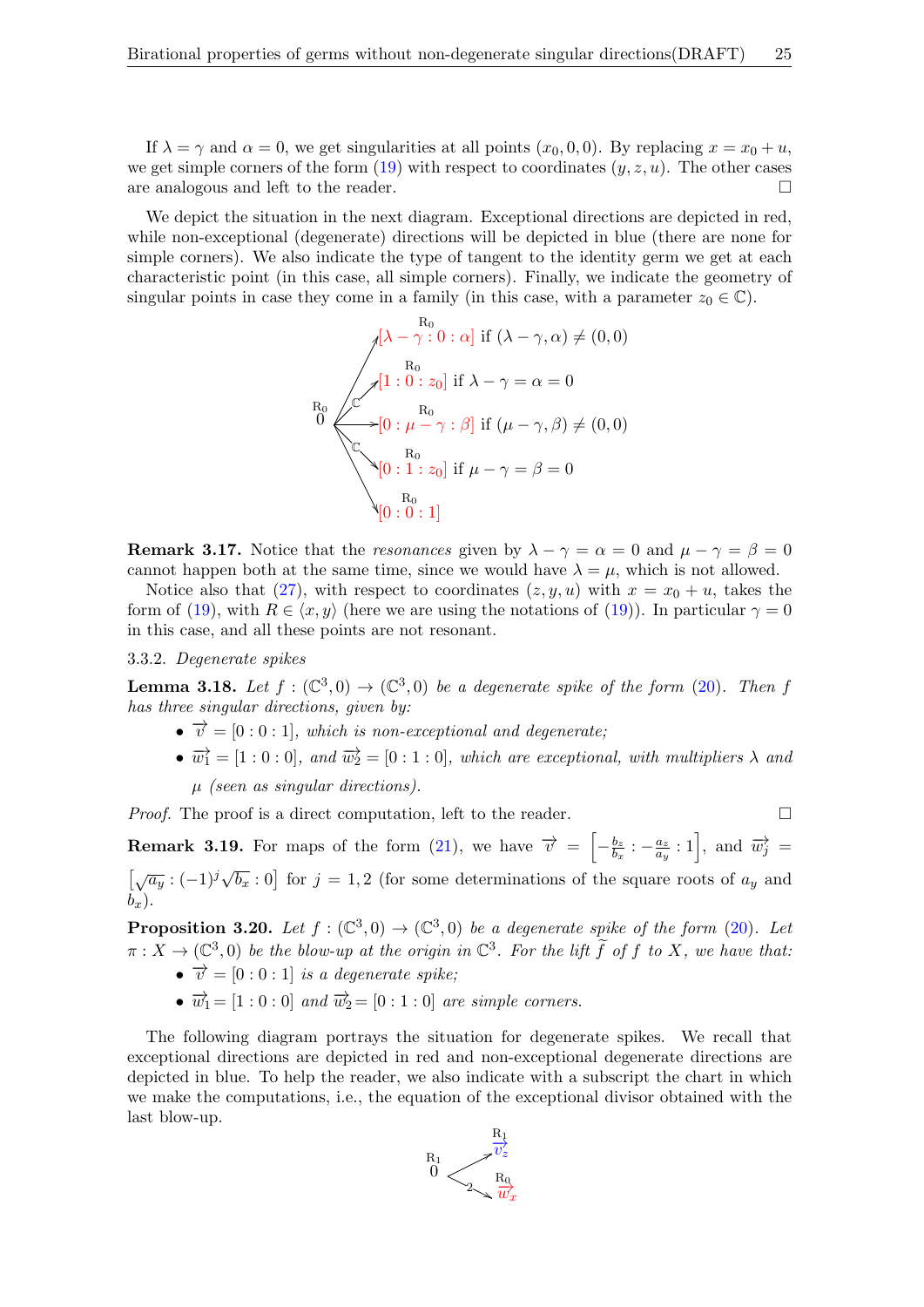Proof.

 $(0:0:1]$  We make computations in the z-chart, so that  $\pi(x,y,z) = (xz,yz,z)$ . For the lift  $f$  of  $f$ , we obtain

(28) 
$$
\widetilde{f}(x, y, z) = \begin{pmatrix} \frac{x + z^{c}(\lambda x + z^{-1} P \circ \pi)}{1 + z^{c} R \circ \pi} \\ \frac{y + z^{c}(\mu y + z^{-1} Q \circ \pi)}{1 + z^{c} R \circ \pi} \\ z(1 + z^{c} R \circ \pi) \end{pmatrix}.
$$

By developing in formal power series, we get

$$
\widetilde{f}(x,y,z) = \begin{pmatrix} x + z^c (\lambda x + a_{002}z + \mathfrak{m}) \\ y + z^c (\mu y + b_{002}z + \mathfrak{m}) \\ z + z^{c+1} \mathfrak{m} \end{pmatrix},
$$

which is again a degenerate spike.

 $([1:0:0],[0:1:0])$  We study  $[1:0:0]$ , the case  $[0:1:0]$  being obtained by exchanging the role of x and y. We make computations in the x-chart, so that  $\pi(x, y, z) = (xz, yz, z)$ , and get

$$
\widetilde{f}(x,y,z) = \begin{pmatrix} x \left( 1 + x^c z^c \left( \lambda + x^{-1} P \circ \pi \right) \right) \\ y + x^c z^c \left( \mu y + x^{-1} Q \circ \pi \right) \\ 1 + x^c z^c \left( \lambda + x^{-1} P \circ \pi \right) \\ z \frac{1 + x^c z^c R \circ \pi}{1 + x^c z^c \left( \lambda + x^{-1} P \circ \pi \right)} \end{pmatrix}.
$$

By developing in formal power series, we get

$$
\widetilde{f}(x, y, z) = \begin{pmatrix} x + x^{c+1} z^c (\lambda + \langle x \rangle) \\ y + x^c z^c ((\mu - \lambda) y + \langle x \rangle) \\ z + x^c z^{c+1} (-\lambda + \langle x \rangle) \end{pmatrix},
$$

which is a simple corner with respect to coordinates  $(x, z, y)$ .

 $\Box$ 

## 3.3.3. Spinning corners

<span id="page-25-0"></span>**Proposition 3.21.** Let  $f : (\mathbb{C}^3, 0) \to (\mathbb{C}^3, 0)$  be a spinning corner of the form [\(22\)](#page-19-2). The singular directions of f are  $[1:0:0]$  (non-degenerate) and the points of the line  $[0:p:q]$ , with  $[p:q] \in \mathbb{P}^1_{\mathbb{C}}$  (all degenerate).

Let  $\pi: X \to (\mathbb{C}^3, 0)$  be the blow-up at the origin. For the lift  $\tilde{f}$  of f to X, we have that:

- (*ii*)  $[1:0:0]$  *is a simple corner;*
- (iii)  $[0:1:0]$  and  $[1:0:0]$  are spinning corners;
- (iv)  $[0:p:q]$  are half corners for any p, q with  $pq \neq 0$ .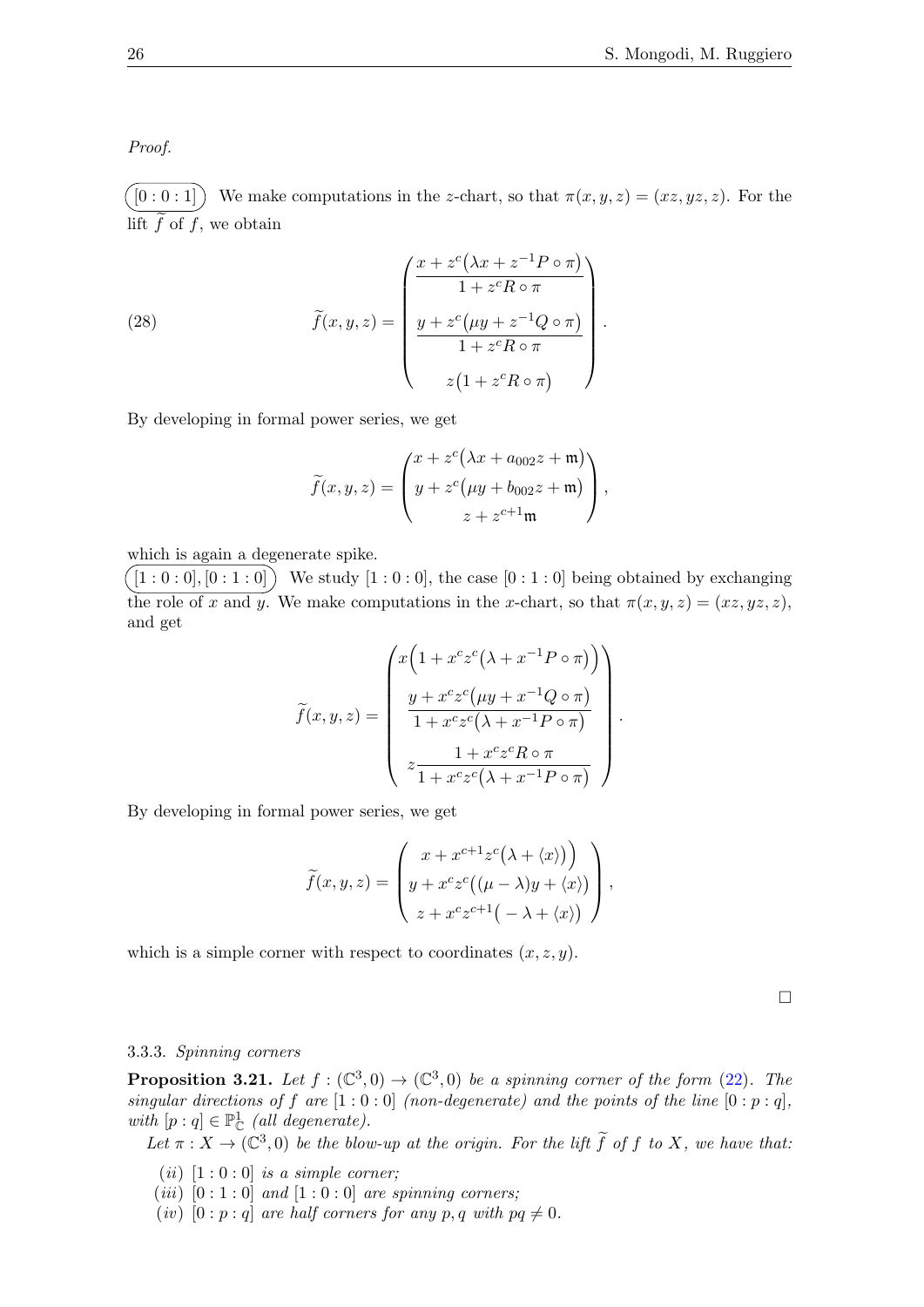We sum up the situation for spinning corners.



Proof. The list of singular directions is easily obtained by the fact that the homogeneous part of smallest degree of  $f - id$  is given by  $y^b z^c \begin{pmatrix} x \\ 0 \end{pmatrix}$ 0 0  $\setminus$ .

 $[1:0:0]$  We make computations in the x-chart, and we obtain

$$
\widetilde{f}(x,y,z) = \begin{pmatrix} x \left(1 + x^s y^b z^c \left(1 + x^{-1} P \circ \pi\right) \right) \\ y \frac{1 + x^s y^b z^c Q \circ \pi}{1 + x^s y^b z^c \left(1 + x^{-1} P \circ \pi\right)} \\ z \frac{1 + x^s y^b z^c R \circ \pi}{1 + x^s y^b z^c \left(1 + x^{-1} P \circ \pi\right)} \end{pmatrix},
$$

where  $s = b + c$ . This gives a simple corner.

 $[0:0:1], [0:1:0]$  We study  $[0:0:1],$  the case  $[0:1:0]$  being obtained by exchanging the role of  $y$  and  $\overline{z}$ . Making computations in the  $z$ -chart, we get

$$
\widetilde{f}(x, y, z) = \begin{pmatrix}\n\frac{x + y^b z^s (x + z^{-1} P \circ \pi)}{1 + y^b z^s R \circ \pi} \\
y \frac{1 + y^b z^s Q \circ \pi}{1 + y^b z^s R \circ \pi} \\
z (1 + y^b z^s R \circ \pi)\n\end{pmatrix}
$$

.

We develop in formal power series, obtaining (29)

<span id="page-26-0"></span>
$$
\widetilde{f}(x,y,z) = \left( y + y^{b+1} z^{s+1} \Big( \big( Q^{(1)} - R^{(1)} \big) (x,y,1) + z \big( Q^{(2)} - R^{(2)} \big) (x,y,1) + \langle z^2 \rangle \Big) \right),
$$
\n
$$
z + y^b z^{s+2} \Big( R^{(1)}(x,y,1) + z R^{(2)}(x,y,1) + \langle z^2 \rangle \Big) \right),
$$

where for any  $k \in \mathbb{N}^*$ ,  $P^{(k)}$  denotes the homogeneous part of degree k of P (and analogously for  $Q$  and  $R$ ).

In particular,  $\tilde{f}$  is a spinning corner of the form [\(23\)](#page-19-0) with respect to coordinates  $(x, y, z)$ .  $(0 : y_0 : 1)$  It remains to study the germ of  $\tilde{f}$  at points of the form  $[0 : y_0 : 1]$ , with  $y_0 \in \mathbb{C}^*$ . We write  $Q = b_x x + b_y y + b_z z + \mathfrak{m}^2$ , and  $R = c_x x + c_y y + c_z z + \mathfrak{m}^2$ . We center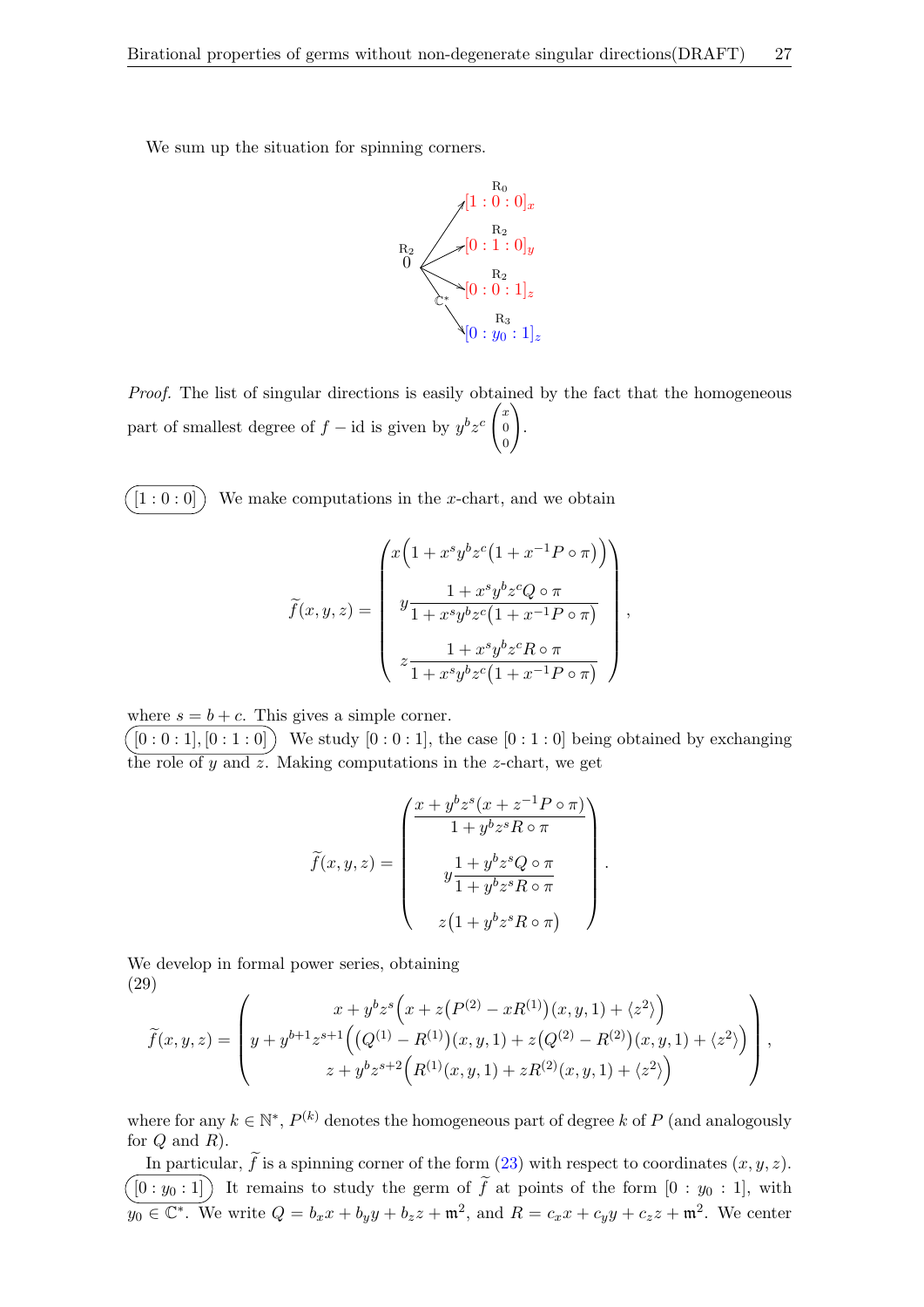coordinates at  $[0 : y_0 : 1]$  by setting  $y = y_0 + v$ , and from  $(29)$  we get: (30)

<span id="page-27-1"></span>
$$
\left(v+y_0^{b+1}z^{s+1}\left(\tilde{\beta}+x(b_x-c_x)+v((b+1)y_0^{-1}\tilde{\beta}+(b_y-c_y))+z(Q-R)^{(2)}(0,y_0,1)+\mathfrak{m}^2\right)\right),
$$
  

$$
z+y_0^bz^{s+2}\left(\tilde{\gamma}+xc_x+v\left(by_0^{-1}\tilde{\gamma}+c_y\right)+zR^{(2)}(0,y_0,1)+\mathfrak{m}^2\right)\right),
$$

where  $\tilde{\beta} = \tilde{\beta}(y_0) = b_z - c_z + y_0(b_y - c_y)$  and  $\tilde{\gamma} = \tilde{\gamma}(y_0) = c_z + y_0c_y$ . This is a half corner, non-simple or simple depending on the vanishing of  $\tilde{\beta}(y_0)$ .

 $\Box$ 

Remark 3.22. In what follows, we will be interested in the existence of non-simple half corners, hence in the vanishing of the coefficient  $\beta(y_0)$ . Three situations can occur:

- if  $b_y = c_y$  and  $b_z = c_z$ , then all half corners are non-simple;
- if exactly one of the two equalities above hold, then all half corners are simple;
- if none of the two equalities above hold, then there exists a unique  $y_0$  at which f is non-simple, and all the others produce simple half corners.

Notice that the value of  $\beta(y_0)$  has the same formula for spinning corners of the form [\(23\)](#page-19-0) with  $a_y = a_z = 0$  (i.e., where we allow  $a_x$  to be different from 1).

## 3.3.4. Half corners

<span id="page-27-0"></span>**Proposition 3.23.** Let  $f : (\mathbb{C}^3, 0) \to (\mathbb{C}^3, 0)$  be a half corner of the form [\(24\)](#page-20-0). Its singular directions are given by:

- $[1:0:0]$ , exceptional;
- $[0:1:0]$ , exceptional;
- $[0:y_0:1]$  for all  $y_0 \in \mathbb{C}$ , non-exceptional degenerate (when f is non-simple).

Let  $\widetilde{f}$  be the lift of f to the blow-up of the origin in  $\mathbb{C}^3$ . Then

- $\tilde{f}$  is a simple corner at  $[1:0:0],$
- $\tilde{f}$  is a spinning corner at  $[0:1:0],$
- if f is non-simple, then  $\tilde{f}$  is a half corner at  $[0 : y_0 : 1]$  for all  $y_0 \in \mathbb{C}$ .

Here is a depiction of the situation for half corners.

$$
\begin{array}{r}\n\text{R}_0 \\
\hline\n\begin{bmatrix}\n\text{R}_3 \\
\text{R}_2 \\
\text{R}_3\n\end{bmatrix} \\
\hline\n\begin{bmatrix}\n\text{R}_2 \\
\text{R}_2 \\
\text{R}_3\n\end{bmatrix} \\
\hline\n\begin{bmatrix}\n\text{R}_3 \\
\text{R}_3\n\end{bmatrix} : 1]_z \text{ if } \beta = 0\n\end{array}
$$

Proof. The list of singular directions is easily obtained by the fact that the homogeneous part of smallest degree of  $f - id$  is given by  $z^c \begin{pmatrix} x \\ \beta x \end{pmatrix}$  $\beta z$ 0  $\setminus$ .

 $[1:0:0]$  We make computations in the x-chart, and get

$$
\tilde{f}(x, y, z) = \begin{pmatrix} x(1 + x^c z^c (1 + x^{-1} P \circ \pi)) \\ y + x^c z^{c+1} (\beta + Q \circ \pi) \\ 1 + x^c z^c (1 + x^{-1} P \circ \pi) \\ z \frac{1 + x^{c+1} z^{c+1} R \circ \pi}{1 + x^c z^c (1 + x^{-1} P \circ \pi)} \end{pmatrix}
$$

.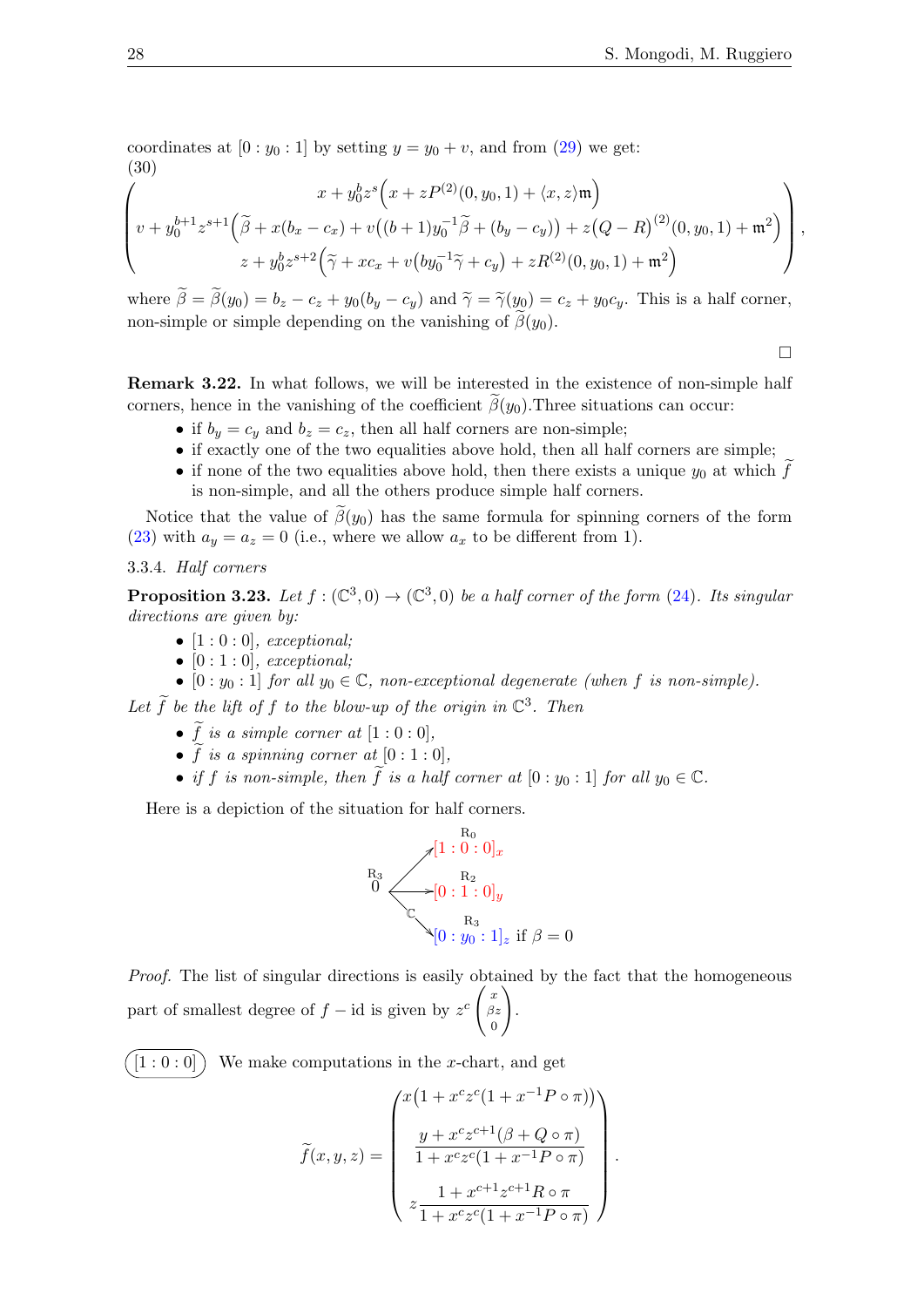Since  $x^2 \mid P \circ \pi$ , by direct computation we get

$$
\widetilde{f}(x,y,z) = \begin{pmatrix} x + x^{c+1} z^c (1 + \mathfrak{m})) \\ y + x^c z^c \mathfrak{m} \\ z + x^c z^{c+1} (-1 + \mathfrak{m}) \end{pmatrix},
$$

which is a simple corner with respect to coordinates  $(x, z, y)$ .  $[0:1:0]$  In the y-chart, we get

$$
\widetilde{f}(x, y, z) = \begin{pmatrix}\n\frac{x + y^c z^c (x + y^{-1} P \circ \pi)}{1 + y^c z^{c+1} (\beta + Q \circ \pi)} \\
y (1 + y^c z^{c+1} (\beta + Q \circ \pi)) \\
z \frac{1 + y^{c+1} z^{c+1} R \circ \pi}{1 + y^c z^{c+1} (\beta + Q \circ \pi)}\n\end{pmatrix}.
$$

By developing in formal power series, we get

(31) 
$$
\widetilde{f}(x,y,z) = \begin{pmatrix} x + y^c z^c (x + a_{020}y + \mathfrak{m}^2) \\ y + y^{c+1} z^c (z\beta + \langle yz \rangle) \\ z + y^c z^{c+1} (-\beta z + \langle yz \rangle) \end{pmatrix},
$$

and  $f$  is a spinning corner at  $[0:1:0]$ .

 $[0:y_0:1]$  Finally, suppose  $\beta=0$ . By doing computation in the z-chart we get

$$
\widetilde{f}(x, y, z) = \begin{pmatrix}\n\frac{x + z^c (x + z^{-1} P \circ \pi)}{1 + z^{c+1} R \circ \pi} \\
\frac{y + z^c Q \circ \pi}{1 + z^{c+1} R \circ \pi} \\
z (1 + z^{c+1} R \circ \pi)\n\end{pmatrix}
$$

.

Write  $Q = b_x x + b_y y + b_z z + \mathfrak{m}^2$  and  $R = \gamma + c_x x + c_y y + c_z z + \mathfrak{m}^2$ , and expand  $\tilde{f}$  in formal power series:

$$
\widetilde{f}(x,y,z) = \left( y + z^{c+1} \left( b_z + (b_y - \gamma)y + b_x x + z \left( Q^{(2)}(0, y, 1) - c_z y - c_y y^2 \right) + z \langle x, z \rangle \right) \right) \cdot z + z^{c+2} \left( \gamma + z (c_z + c_y y) + z \langle x, z \rangle \right)
$$

We develop at the direction  $[0:y_0:1]$  for some  $y_0 \in \mathbb{C}$ , by setting  $y = y_0 + v$ , and we get (32)

<span id="page-28-0"></span>
$$
\left(v+z^{c+1}\left(b_z+(b_y-\gamma)y_0+b_xx+(b_y-\gamma)v+z\left(Q^{(2)}(0,y_0,1)-c_zy_0-c_yy_0^2\right)+zm\right)\right).
$$
  

$$
z+z^{c+2}\left(\gamma+z(c_z+c_yy_0)+zm\right)
$$

By [Remark 3.10,](#page-20-1)  $\tilde{f}$  is again a half corner, non-simple or simple according to the vanishing of  $\widetilde{\beta}(y_0) = b_z + (b_y - \gamma)y_0$ .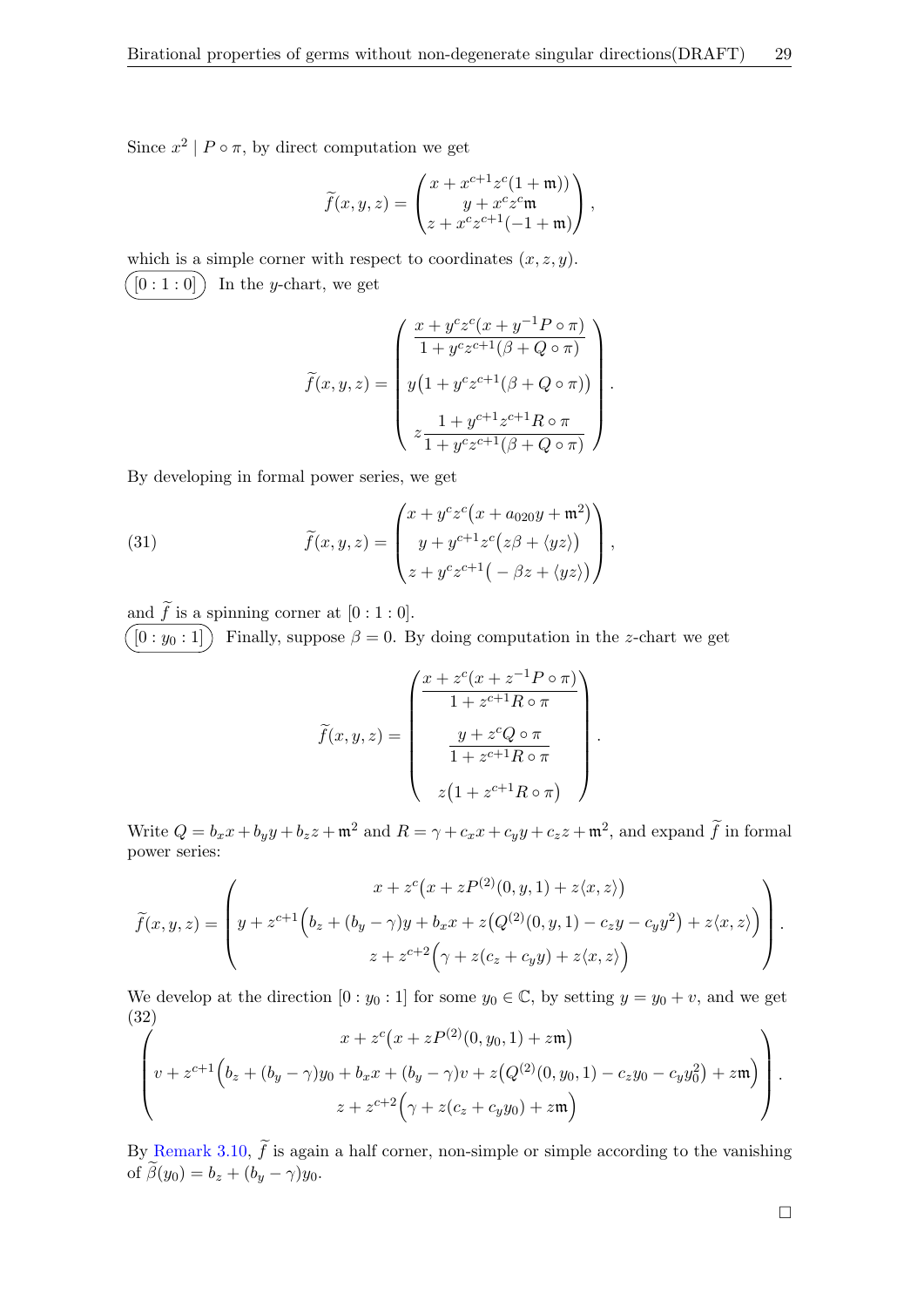#### 4. Blow-up of singular curves

<span id="page-29-0"></span>We study here the behavior of the families introduced in the previous two sections when blowing-up curves contained in the singular locus  $S_{\pi}$  of  $f_{\pi}$  the lift of f at a model  $X_{\pi}$  (i.e., the singular locus of its saturated infinitesimal generator).

### 4.1. Patterns

We start by describing the structure of  $S_\pi$  when  $\pi$  is a point modification (adapted to f) dominating  $X_{\pi_0}$ . To do so we will use the following terminology.

**Definition 4.1.** A (rational) pattern is a triple  $(X, C, f)$ , where X is a smooth 3-fold, C is a smooth compact rational curve inside X, and  $f : (X, C) \to (X, C)$  is a holomorphic germ at C, fixing C pointwise, and defining tangent to the identity germs at p for any  $p \in C$ . Moreover, if  $\hat{\chi}$  is the saturated infinitesimal generator of f, we impose that its singular set  $S$  contains  $C$ . The curve  $C$  is called the *core* of the pattern.

If G is a family of tangent to the identity germs, we say that a pattern  $(X, C, f)$  is of type G (or a G-pattern) if the germ of f at p belongs to G for all but finitely many  $p \in C$ . Any such point  $p$  is called a *generic point* of the pattern, while any point at which the germ of f does not belong to  $\mathcal G$  is called a *special point*. The *generic locus* of the pattern is the set of generic points of  $C$ , while the *special locus* is its complement.

If we need to express the fact that special points of a  $\mathcal{G}\text{-pattern}$  belong to some classes S, we will talk about S-G-patterns. A G-G-pattern is a G-pattern without special points.

Remark 4.2. One should think of patterns as germs of dynamical systems on germs of 3-dimensional manifolds around the core. These could be also described in more algebraic geometrical terms (by using formal schemes for example).

<span id="page-29-1"></span>**Proposition 4.3.** Let  $f : (\mathbb{C}^3,0) \to (\mathbb{C}^3,0)$  be a germ of the form [\(1\)](#page-1-0) satisfying the conditions of [Proposition 3.14.](#page-22-0) Let  $\pi: X_{\pi} \to (\mathbb{C}^3, 0)$  be any point modification adapted to f and dominating  $X_{\pi_0}$ . Let  $S_{\pi}$  be the singular set of the saturated infinitesimal generator  $\hat{\chi}_{\pi}$  of the lift  $f_{\pi}$  of f at  $X_{\pi}$ . Then any positive-dimensional irreducible component  $C_{\pi}$  of  $S_{\pi}$  is a rational curve, and  $(X_{\pi}, C_{\pi}, f_{\pi})$  is either a  $R_0$ - $R_0$ -pattern or a  $R_2$ - $R_3$ -pattern.

*Proof.* By [Proposition 3.14,](#page-22-0) the model  $X_{\pi_0}$  has finitely many singularities, which are either simple corners, degenerate spikes or spinning corners.

By blowing-up points over such families, we either stay in such families, or we obtain half corners. Non-isolated singularities may arise only when blowing-up simple corners (and in this case we get  $R_0-R_0$ -patterns), or spinning corners and half corners (and in both cases we get  $R_2-R_3$ -patterns). To conclude, we need to control the strict transform of the cores  $C$  of such patterns, when blowing-up points  $p$  in the core.

Since the singularities above simple corners are theirselves simple corners, when we blow-up points in the core of  $R_0-R_0$ -patterns we still get  $R_0-R_0$ -patterns.

For the case of  $R_3$ -patterns, we need to determine the equations of the core C at any point  $p \in C$  with respect to the local coordinates at p used to describe spinning corners and half corners.

It is easy to check that for  $R_2-R_3$ -patterns coming from the blow-up of either a spinning corner or a half corner, the core is given by  $C = \{x = z = 0\}$  (both at the special points where we have spinning corners, or at generic points where we have half corners), see [Proposition 3.21](#page-25-0) and [Proposition 3.23.](#page-27-0)

If we blow-up any point  $p \in C$ , the strict transform  $\widetilde{C}$  of C intersects the exceptional divisor necessarily at the spinning corner at  $p = [0 : 1 : 0]$ , and it is locally given by  $\widetilde{C} = \{x = y = 0\}.$ 

This situation is stable by further blow-ups, and we are done.  $\Box$ 

We now study the behavior of these patterns under blow-up of their cores.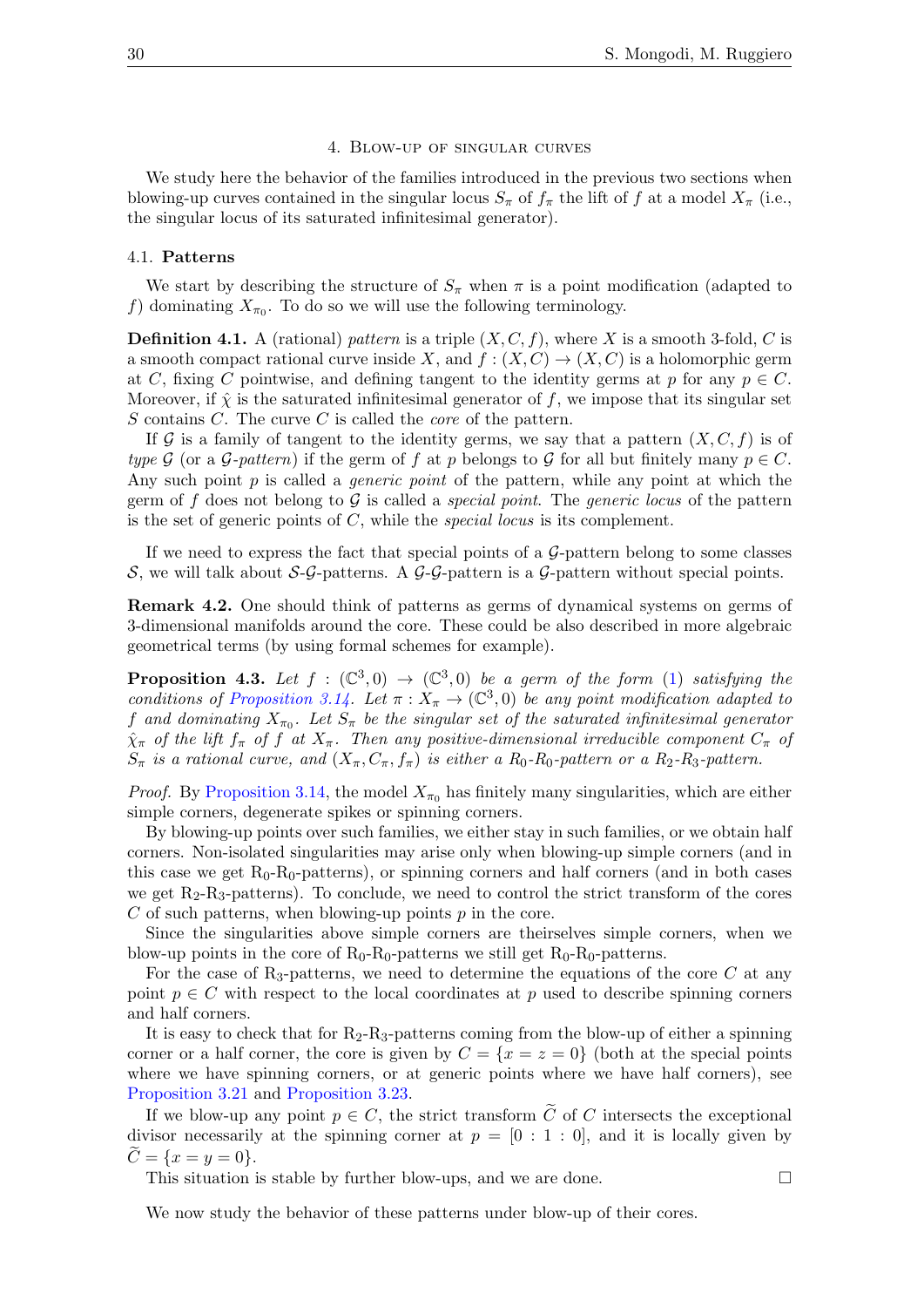### 4.2. Blow-up of  $R_0-R_0$ -patterns

<span id="page-30-0"></span>**Lemma 4.4.** Let  $(X, C, f)$  be a  $R_0$ - $R_0$ -pattern given by [Proposition 4.3.](#page-29-1) Then for point  $p \in C$  there exists local coordinates  $(x, y, z)$  at p so that  $C = \{x = y = 0\}$  and f is of the form [\(19\)](#page-18-3), with  $R \in \langle x, y \rangle$ .

Proof. From [Proposition 4.3](#page-29-1) R<sub>0</sub>-patterns arise when blowing up simple corners, and a direct computation shows that locally f can be written as in [\(19\)](#page-18-3) with  $C = \{x = y = 0\}$ . Imposing that points in  $C$  are singular for  $f$  imply that  $R$  vanishes at all points in  $C$ , which is equivalent to asking  $R \in \langle x, y \rangle$ .

<span id="page-30-3"></span>**Proposition 4.5.** Let  $(X, C, f)$  be a R<sub>0</sub>-R<sub>0</sub>-pattern given by [Proposition 4.3,](#page-29-1) and let  $\pi$ :  $\widetilde{X} \to (X, C)$  be the blow-up of C. Denote by  $E = \pi^{-1}(C)$  the exceptional divisor, and by  $\widetilde{S}$ the set of singularities of the lift  $\tilde{f}$  of f at  $\tilde{X}$ . Then  $E \cap \tilde{S}$  consists of exactly two sections  $\widetilde{C}_0$  and  $\widetilde{C}_\infty$  of  $\pi|_E : E \to C$ , not intersecting each-other. Finally, for  $t = 0$  and  $t = \infty$ ,  $(X, C_t, f)$  defines a R<sub>0</sub>-R<sub>0</sub>-pattern, satisfying the same conditions as in [Lemma 4.4.](#page-30-0)

*Proof.* To study the fiber above p, we have to consider two charts of  $X$ , where in local coordinates  $\pi$  acts respectively as  $\pi(x, y, z) = (x, xy, z)$ , and  $\pi(x, y, z) = (xy, y, z)$ .

<span id="page-30-1"></span>In the first case,  $\widetilde{f}$  takes the form

(33) 
$$
\widetilde{f}(x,y,z) = \begin{pmatrix} x + (x^{a+b}y^bz^c)x(\lambda + \langle x,z \rangle) \\ y + (x^{a+b}y^bz^c)y(\mu - \lambda + \langle x,z \rangle) \\ z + (x^{a+b}y^bz^c)\langle x \rangle \end{pmatrix},
$$

where the rest in the latter coordinate belongs to  $\langle xz \rangle$  whenever  $c > 0$ . We study [\(33\)](#page-30-1) at points  $(0, y_0, 0)$  with  $y_0 \in \mathbb{C}$ .

At  $y_0 = 0$ , we have a singular point and we clearly get a simple corner with the wanted properties. When  $y_0 \neq 0$ , we get a regular point, since  $\mu - \lambda \neq 0$ .

The computations on the second chart are completely analogous, and left to the reader. We get another simple corner at the point associated to the direction  $[0:1]$ .

## 4.3. Blow-up of  $R_2-R_3$ -patterns

**Lemma 4.6.** Let  $(X, C, f)$  be a  $R_2-R_3$ -pattern given by [Proposition 4.3.](#page-29-1) For any point  $p \in C$ , there are coordinates  $(x, y, z)$  so that  $C = \{x = z = 0\}$ ,  $p = (0, y_0, 0)$  and f has the form:

<span id="page-30-2"></span>(34) 
$$
f(x,y,z) = \begin{pmatrix} x + y^b z^c (x+P) \\ y + y^B z^{c+1} Q \\ z + y^b z^{c+2} R \end{pmatrix},
$$

with  $c \ge 1$  and  $P \in \langle z \rangle$ . Moreover either  $B - 1 = b \ge 1$ , or  $b = B = 0$ .

Proof. From [Proposition 4.3,](#page-29-1) R<sub>3</sub>-patterns arise when blowing up spinning corners and (non-simple) half corners. A direct computation shows that there one can find coordinates  $(x, y, z)$  at p so that f is of the form [\(22\)](#page-19-2) or [\(24\)](#page-20-0), and  $C = \{x = z = 0\}$ , or  $C = \{x = y = z\}$ for spinning corners. Being  $(22)$  symmetric on y, z, we may assume we are in the first case. The statement follows from rewriting [\(30\)](#page-27-1) of [Proposition 3.21](#page-25-0) under the form [\(34\)](#page-30-2), and from [\(32\)](#page-28-0) of [Proposition 3.23.](#page-27-0)

<span id="page-30-4"></span>**Proposition 4.7.** Let  $(X, C, f)$  be a R<sub>2</sub>-R<sub>3</sub>-pattern given by [Proposition 4.3,](#page-29-1) and let  $\pi$ :  $\widetilde{X} \to (X, C)$  be the blow-up of C. Denote by  $E = \pi^{-1}(C)$  the exceptional divisor, and by  $\widetilde{S}$ the set of singularities of the lift  $\tilde{f}$  of f at  $\tilde{X}$ . Then  $E \cap \tilde{S}$  consists of exactly two sections  $\widetilde{C}_0$  and  $\widetilde{C}_{\infty}$  of  $\pi|_E : E \to C$ , not intersecting eachother. Finally,

- $(\widetilde{X}, \widetilde{C}_{\infty}, \widetilde{f})$  defines a  $R_0$ - $R_0$ -pattern, satisfying the same conditions as in [Lemma 4.4;](#page-30-0)
- $(\tilde{X}, \tilde{C}_0, \tilde{f})$  defines a R<sub>2</sub>-R<sub>3</sub>-pattern, admitting local coordinates of the form [\(34\)](#page-30-2).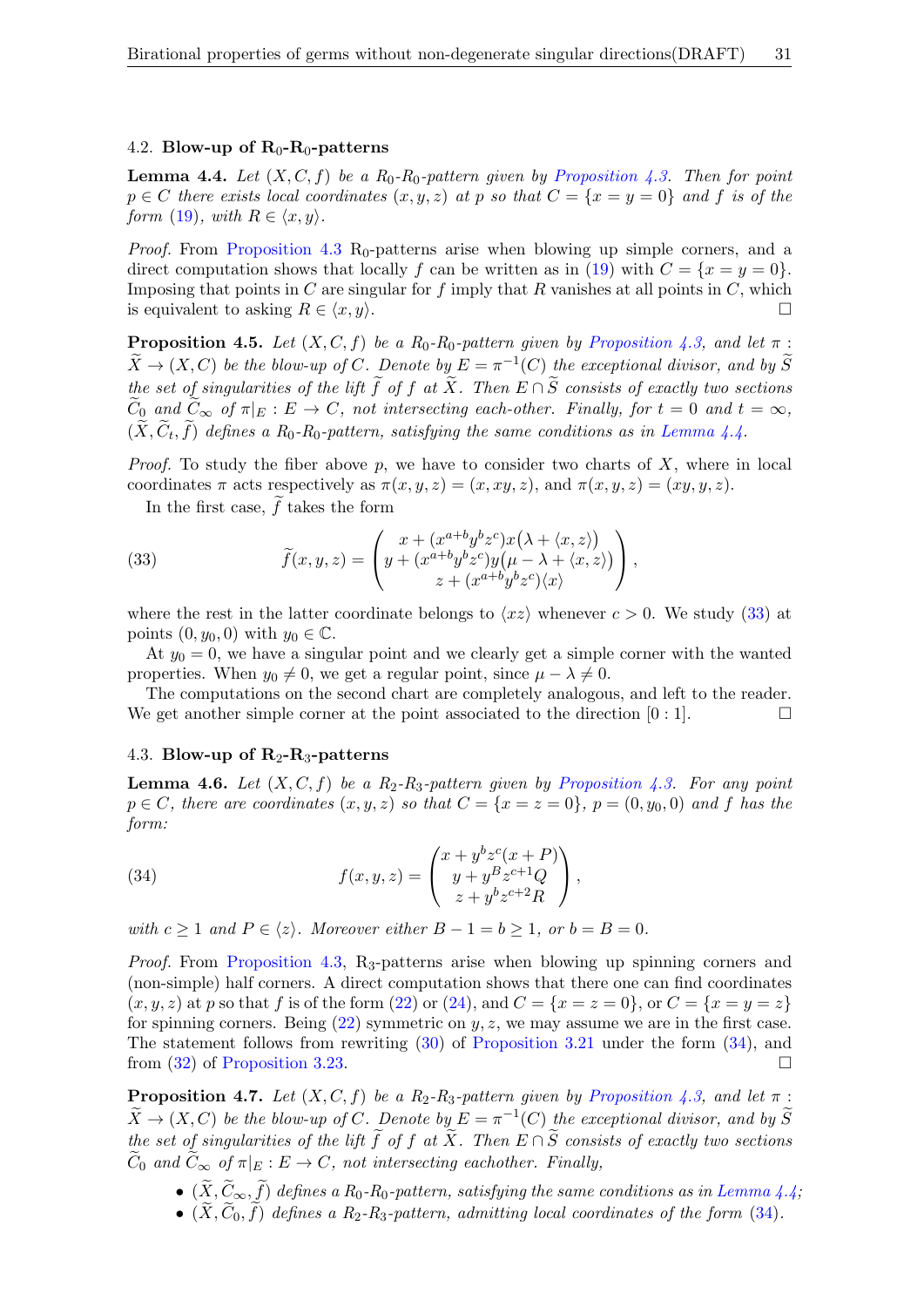*Proof.* Let  $p \in C$  be any point in the core, and pick  $(x, y, z)$  local coordinates so that f is written as in [\(34\)](#page-30-2). We write  $P = z(\alpha(y) + \langle x, z \rangle)$ . To study the fiber above p, we have to consider two charts of X, where in local coordinates  $\pi$  acts respectively as  $\pi(x, y, z) = (x, y, xz), \text{ and } \pi(x, y, z) = (xz, y, z).$ 

<span id="page-31-1"></span>In the first case,  $\tilde{f}$  takes the form

(35) 
$$
\widetilde{f}(x,y,z) = \begin{pmatrix} x\left(1 + x^c y^b z^c \left(1 + z\alpha(y) + \langle xz \rangle\right)\right) \\ y + x^{c+1} y^B z^{c+1} Q \circ \pi \\ z\left(1 + x^c y^b z^c \left(-1 - z\alpha(y) + \langle xz \rangle\right)\right) \end{pmatrix}.
$$

The singular points if  $\tilde{f}$  in the exceptional divisor  $E = \{x = 0\}$  are of the form  $(0, y_0, z_0)$ with  $z_0(1 + z_0 \alpha(y_0)) = 0$ .

When  $y_0$  varies, the closure of points  $z_0 = 0$  define a rational curve  $C_{\infty}$ . From [\(35\)](#page-31-1) we deduce that  $(X, C_{\infty}, f)$  is a R<sub>0</sub>-R<sub>0</sub>-pattern satisfying the conditions of [Lemma 4.4.](#page-30-0)

<span id="page-31-2"></span>To study the points satisfying  $z_0 \alpha(y_0) = -1$ , we work on the second chart. We get

(36) 
$$
\widetilde{f}(x, y, z) = \begin{pmatrix} x + y^b z^c (x + \alpha(y) + \langle z \rangle) \\ y + y^B z^{c+1} Q \circ \pi \\ z + y^b z^{c+2} R \circ \pi \end{pmatrix}.
$$

In this chart, the singularities in  $E = \{z = 0\}$  have the form  $q_0 = (x_0, y_0, 0)$  with  $x_0 = -\alpha(y_0)$ . These points form a rational curve  $C_0$  not intersecting  $C_{\infty}$ , for which  $(\tilde{X}, C_0, \tilde{f})$  is a R<sub>2</sub>-R<sub>3</sub>-pattern. More precisely,  $\tilde{f}$  is a spinning corner at  $q_0$  exactly when  $y_0 = 0$  and  $b \ge 1$ , i.e., if and only if f is a spinning corner at p.

By the change of coordinates  $(x, y, z) \mapsto (x + \alpha(y), y, z)$ , we get an expression of the form  $(34)$ .

We sum up the study of blow ups of singular points and patterns in [Figure 3.](#page-32-0)

## 4.4. Proof of [Theorem A](#page-1-1)

Let  $f: (\mathbb{C}^3,0) \to (\mathbb{C}^3,0)$  be a generic germ of the form [\(1\)](#page-1-0) (i.e., with parameters  $P,Q,R$ satisfying the conditions of [Proposition 3.14\)](#page-22-0).

Any regular modification  $\pi: X_{\pi} \to (\mathbb{C}^3, 0)$  adapted to f and dominating  $\pi_0$  is either a point modification, or it dominates  $\tilde{\pi}_0$  given by [Proposition 3.14.](#page-22-0)

By [Proposition 4.3,](#page-29-1) in the first case the only patterns that appear are  $R_0-R_0$ -partterns or  $R_2-R_3$ -patterns. In the second case, patterns may appear from regular modifications adapted to the dynamics above simple corners or spinning corners, which are again  $R_0$ - $R_0$ -partterns or  $R_2$ - $R_3$ -patterns. By [Proposition 4.5](#page-30-3) and [Proposition 4.7,](#page-30-4) no new patterns arise when blowing-up cores these two type of patters, and similarly the blow-up of points doesn't provide new type of special points in a pattern. Hence for any such modification  $\pi$ , we have only simple corners, degenerate spikes, spinning corners and half corners, which admit no non-exceptional non-degenerate singular directions.

#### 5. Invariant curves and parabolic manifolds

### <span id="page-31-0"></span>5.1. Invariant curves

#### 5.1.1. Degenerate spikes

<span id="page-31-3"></span>**Proposition 5.1.** Let  $f : (\mathbb{C}^3, 0) \to (\mathbb{C}^3, 0)$  be a degenerate spike of the form [\(20\)](#page-18-1). Then there exists a unique f-invariant formal curve C not contained in  $E := \{z = 0\}$ . Moreover, C is smooth and transverse to E.

Proof. By [Proposition 3.20](#page-24-0) (see also [Figure 3\)](#page-32-0), there exists a unique sequence of infinitely near points  $\mathfrak p$  consisting of singular points for the lifts of f. By [Proposition 1.24,](#page-9-1) these points induce a formal invariant curve  $C_{\mathfrak{p}}$  which is f-invariant, smooth and transverse to E.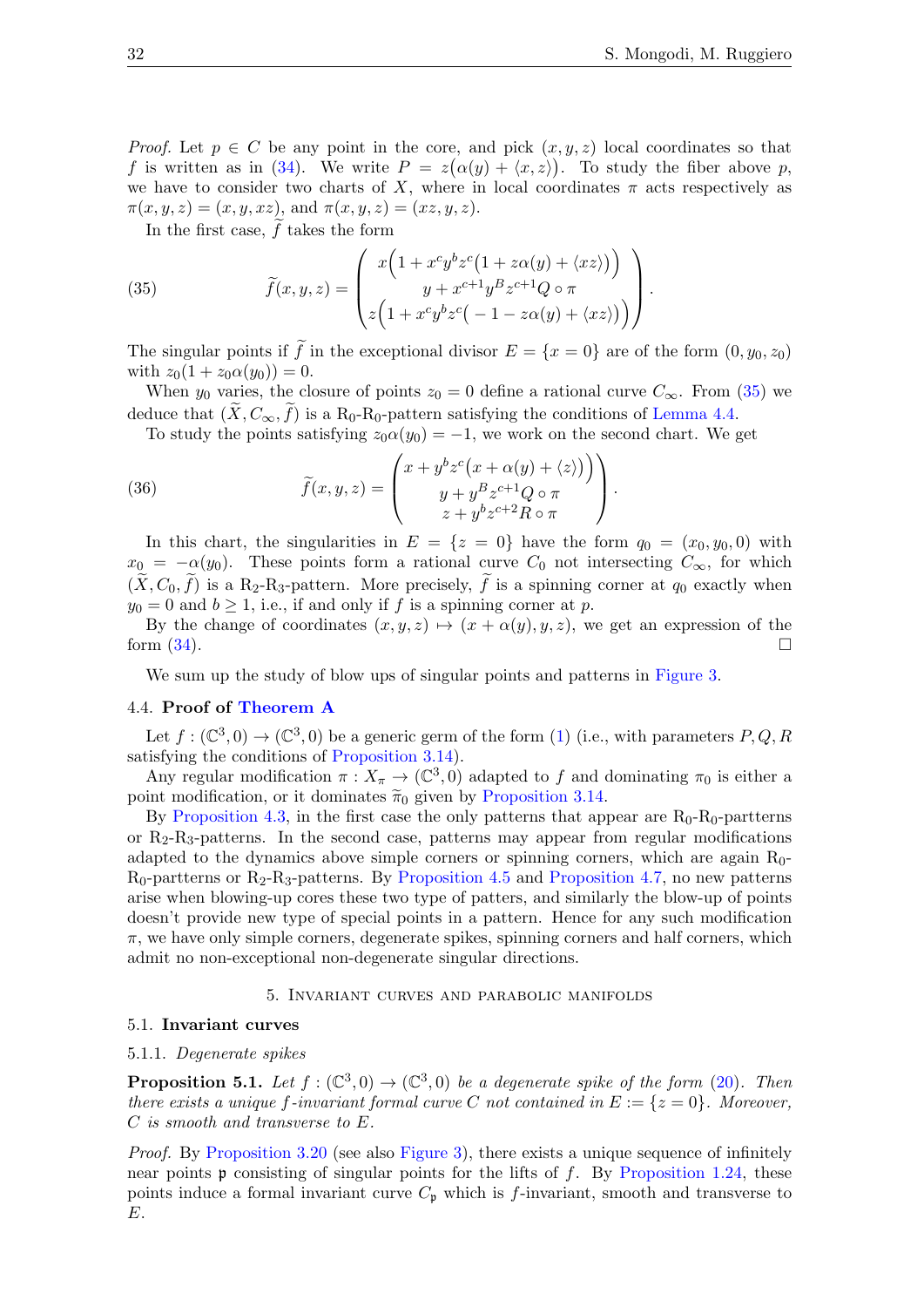<span id="page-32-0"></span>

Figure 3. Blow-up of special families and patterns.

Let now  $C$  be a formal  $f$ -invariant curve. Since curves are resolved by point blow-ups, there exists a point modification  $\pi: X_{\pi} \to (\mathbb{C}^3, 0)$  so that the curve C lifts to  $C_{\pi}$  which is smooth and transverse to the exceptional divisor  $E_{\pi}$  of  $\pi$ . Denote by  $f_{\pi}$  the lift of f at  $X_{\pi}$ .

Then  $C_{\pi}$  must intersect  $E_{\pi}$  transversely at a point p, and  $f_{\pi}$  must be a degenerate spike at p. In fact, by [Theorem 1.27](#page-10-0)  $f_{\pi}$  admits a parabolic manifold tangent to  $C_{\pi}$ , and by [Corollary 1.20](#page-8-1) we deduce that p must be a singular point for  $f_{\pi}$ . Since simple corners don't admit formal invariant curves (not lying in the exceptional divisor), we must have that  $p$  is a degenerate spike.

Since there is a unique sequence q of infinitely near points consisting of singular points and satisfying the conditions of [Proposition 1.22](#page-9-0) above a degenerate spike, we deduce that  $C_{\pi} \equiv C_{\mathfrak{q}}$ , and by projecting down, we get  $C \equiv C_{\mathfrak{p}}$ .

## 5.1.2. Half corners

<span id="page-32-1"></span>**Proposition 5.2.** Let  $f : (\mathbb{C}^3, 0) \to (\mathbb{C}^3, 0)$  be a half corner of the form [\(24\)](#page-20-0). Write  $Q = \beta + b_x x + b_y y + b_z z + \mathfrak{m}^2$ , and  $R = \gamma + \mathfrak{m}$ . Set  $E = \{z = 0\}$ .

• If  $\beta \neq 0$  (i.e., the half corner is simple), then f does not admit any formal finvariant curve not contained in E.

<span id="page-32-2"></span>∗ ,

• If  $\beta = 0$  (i.e., the half corner is non-simple), and

$$
(37) \t\t b_y \notin \gamma \mathbb{N}
$$

then f admits a unique smooth f-invariant formal curve C transverse to E.

Proof. Let us write f under the following form:

(38) 
$$
f(x,y,z) = \begin{pmatrix} x + z^c(x+P) \\ y + z^{c+1}Q \\ z + z^{c+2}R \end{pmatrix}
$$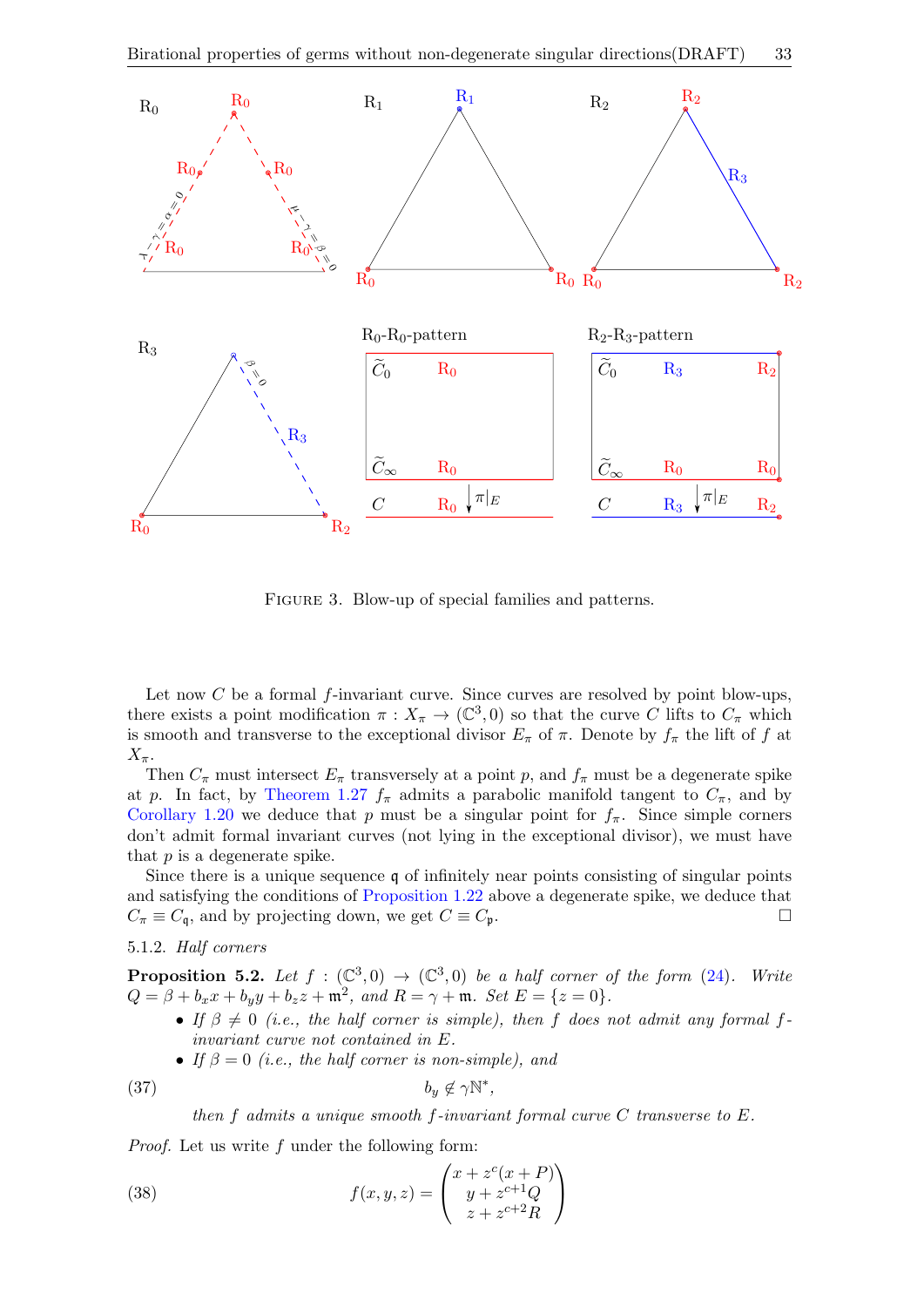with  $P = \sum_{k \geq 1} z^k a_k(y) + \langle xz \rangle$ .

 $(\text{Step 1})$  We want to show that up to formal conjugacy, we can suppose that  $a_k \equiv 0$  for all  $\overline{k}$ , hence  $P \in \langle xz \rangle$ .

When  $k = 1$ , the condition  $a_1 \equiv 0$  corresponds to having that the R<sub>2</sub>-R<sub>3</sub>-pattern obtained after blowing-up  $\{x = z = 0\}$  has core which corresponds to the intersection of the strict transform of  $\{x=0\}$  and the exceptional divisor.

Using [\(36\)](#page-31-2) and arguing by induction, having  $a_1 \equiv \ldots \equiv a_k \equiv 0$  corresponds to the analogous statement for the iterated blow-up h-times,  $h = 1, \ldots, j$ , of the cores of the  $R_2 - R_3$ -patterns we meet at each step. We set  $X_0 = \mathbb{C}^3$  (as a germ at the origin), and  $X_k$ to be the blow-up of  $X_{k-1}$  along  $\{x = z = 0\}$ . Since a change of coordinates of the form  $x' = x + \alpha(y)$  in  $X_k$  corresponds to a change of coordinates of the form  $x' = x + z^k \alpha(y)$ , in  $X_0$ , these change of coordinates converge to a formal change of coordinates  $x' = x + A(y, z)$ .

 $(\text{Step 2})$  By Step 1, we may assume  $P \in \langle xz \rangle$ . This corresponds to having the surface  $S = \{x = 0\}$  invariant by f. Set  $g = f|_S : S \to S$ , and let  $\hat{\xi}$  be the saturated infinitesimal generator of g.

If  $\beta \neq 0$ , we get that  $\hat{\xi}$  is regular at the origin, and tangent to the exceptional divisor  $E = \{z = 0\}$ . In particular there are no complex separatrices for  $\xi$  besides  $E \cap S$ .

If  $\beta = 0$ , we get a singularity at the origin, whose linear part is  $(b_uy + b_zz)\partial_y + \gamma z\partial_z$ . As long as  $b_y$  and  $\gamma$  do not both vanish, we get a log-canonical singularity. The condition  $b_y \notin \gamma \mathbb{N}^*$  ensures that the singularity is in fact canonical, and we have exactly two complex separatrices: one given by  $E \cap S$ , and the other transverse to E in S.

<span id="page-33-2"></span>Remark 5.3. The existence of formal invariant curves for non-simple half corners can be deduced directly from [Proposition 3.23.](#page-27-0) In fact, the computations made in the proof, show that when blowing-up such a germ, we obtain half corners with parameters

$$
\widetilde{\beta}(y_0) = b_z + (b_y - \gamma)y_0, \qquad \widetilde{b}_y = b_y - \gamma, \qquad \widetilde{\gamma} = \gamma,
$$

where  $y_0 \in \mathbb{C}$ . In particular, as long as  $b_y \notin \gamma \mathbb{N}^*$ , we may construct an increasin sequence of infinitely near points which are non-simple half corners, which identify a formal invariant curve by [Proposition 1.24.](#page-9-1)

One can also replace Step 2 of [Proposition 5.2](#page-32-1) by a direct computation, following the techniques developed in [\[Rug12,](#page-41-18) [Rug13,](#page-41-19) [Rug15\]](#page-41-20). This would correspond to parametrize a curve C transverse to E inside S as  $(0, \hat{y}(t), t^e)$  for some  $e \geq 1$  and formal power series  $\hat{y} = \sum_{n \geq 1} y_n t^n \in \mathbb{C}[\![t]\!]$ . We then impose the invariance condition

(39) 
$$
y \circ f(0, y(t), t^e) = \hat{y}\Big( \big(z \circ f(0, y(t), t^e)\big)^{\frac{1}{e}} \Big),
$$

and solve this equation by expanding everything in formal power series on t.

When  $\beta \neq 0$ , the contradiction to the existence is obtained by checking [\(39\)](#page-33-0) at order  $e(c+1)$ . When  $\beta = 0$ , for  $e = 1$  and for any  $n > c+1$ , [\(39\)](#page-33-0) contains a term of the form

<span id="page-33-0"></span>
$$
(b_y + (n - c - 1)\gamma)y_{n-c-1} = 1
$$
 o. t.,

where l. o.t. is a polynomial expression depending on  $y_h$  for  $h < n-c-1$ . We deduce from this the existence and uniquenes of  $\hat{y}$  solution of [\(39\)](#page-33-0).

### 5.1.3. Spinning corners

In the following result, we say that a curve C is transverse to  $E = \{yz = 0\}$  if it is transverse to any irreducible component of  $E$ . In other terms, if the strict transforms of  $E$ and C do not intersect on the exceptional divisor of the blow-up of the origin.

<span id="page-33-1"></span>**Corollary 5.4.** Let  $f : (\mathbb{C}^3, 0) \to (\mathbb{C}^3, 0)$  be a spinning corner of the form [\(22\)](#page-19-2). Write  $Q = b_x x + b_y y + b_z z + \mathfrak{m}^2$ , and  $R = c_x x + c_y y + c_z z + \mathfrak{m}^2$ . Set  $E = \{yz = 0\}$ .

• If  $b_y = c_y$  and  $b_z = c_z$ , and they are not all vanishing, then there exists infinitely many f-invariant formal smooth curves transverse to E.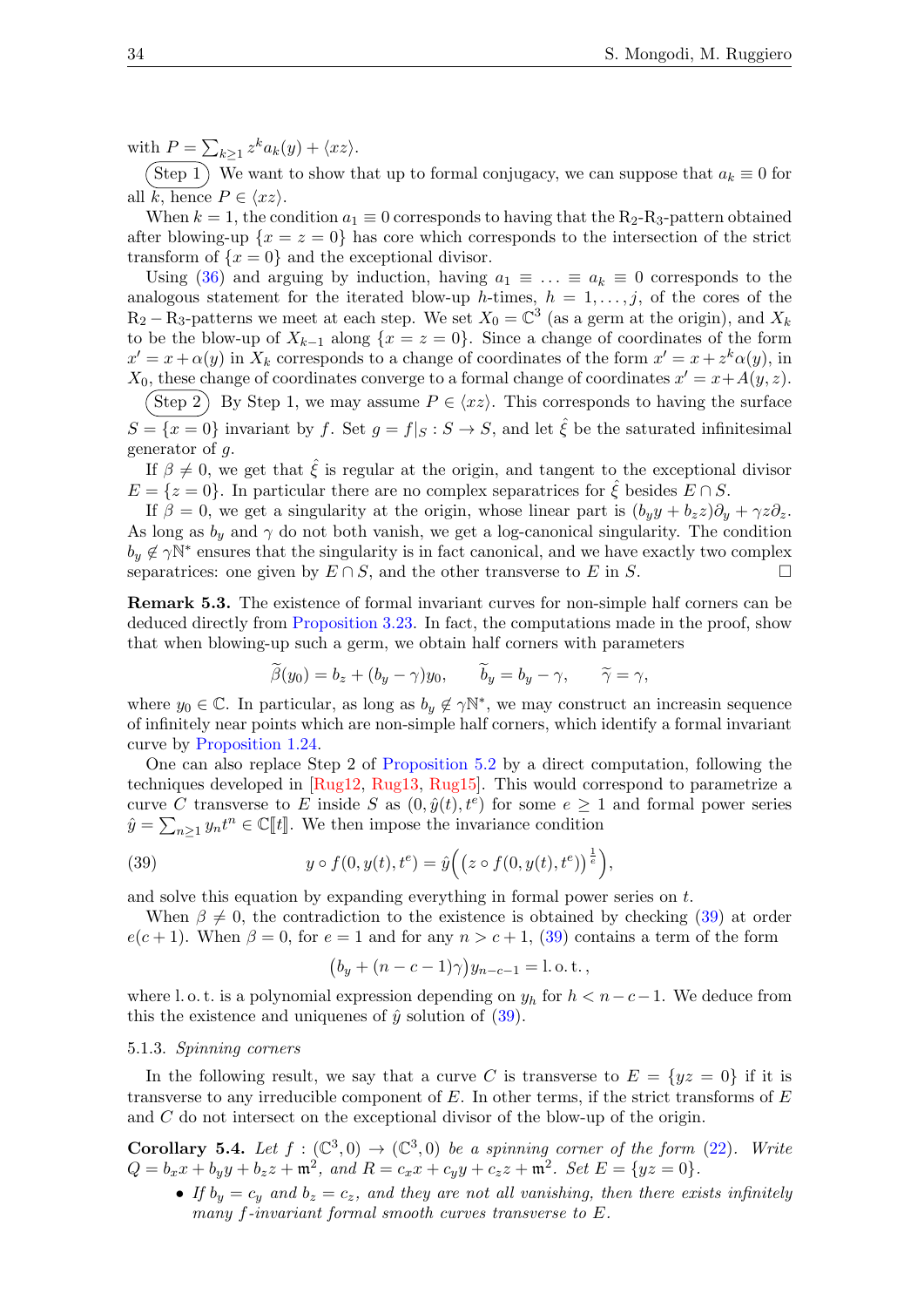• If  $b_y \neq c_y$  and  $b_z \neq c_z$ , and

(40) 
$$
(c_z-b_z)(b_y-c_y) \notin (b_yc_z-b_zc_y)\mathbb{N}^*,
$$

<span id="page-34-0"></span>then there exists a unique formal f-invariant curve smooth and transverse to E.

• If exactly one of the two equalities  $b_y = c_y$  and  $b_z = c_z$  is satisfied, then there are no formal f-invariant curves transverse to E.

*Proof.* Consider the blow-up of the origin. From [Proposition 3.21,](#page-25-0) the points  $p(y_0)$  corresponding to the directions  $[0:y_0:1]$  for  $y_0 \in \mathbb{C}^*$  have a non-simple half corner when  $y_0$ satisfies  $b_z - c_z + y_0(b_y - c_y) = 0$ . The parameters of the half corner are given (up to a factor  $y_0^b$ ) by:

$$
b_y = y_0(b_y - c_y) = c_z - b_z, \qquad \widetilde{\gamma} = c_z + y_0 c_y,
$$

see [\(30\)](#page-27-1).

- If  $b_y = c_y$  and  $b_z = c_z$ , then  $p_0$  is a non-simple half corner for all values of  $y_0 \in \mathbb{C}^*$ , with parameters  $b_y = 0$  and  $\tilde{\gamma} = c_z + y_0 c_y$ . As long as we do not have  $c_y = c_z = 0$ , then for all  $y_0$  but at most one special value, the corresponding non-simple half corner at  $p(y_0)$  satisfies the non-resonance condition  $(37)$ , and there exists a unique invariant curve at  $p(y_0)$  and transverse to the exceptional divisor.
- If  $b_y \neq c_y$  and  $b_z \neq c_z$ , the only non-simple half corner is obtained at  $p(y_0)$  with  $y_0 = \frac{c_z - b_z}{b_z}$  $\frac{c_z - b_z}{b_y - c_y}$ . In this case, we have  $\widetilde{\gamma} = \frac{\delta}{b_y - c_y}$  $\frac{\partial}{\partial y - c_y}$ , where  $\delta = b_y c_z - c_y b_z$ .

If  $\delta = 0$ , being  $b_y \neq 0$ , the condition [\(37\)](#page-32-2) is satisfied. If  $\delta \neq 0$ , then the condition  $(37)$  gives exactly  $(40)$ .

• If exactly one of the two equalities  $b_y = c_y$  and  $b_z = c_z$  is satisfied, then  $p(y_0)$  is a simple half corner for all  $y_0 \in \mathbb{C}^*$ . By [Corollary 5.4,](#page-33-1) we have no invariant formal curves transverse to the exceptional divisor, and hence no f-invariant formal curves transverse to E.

$$
\Box
$$

<span id="page-34-1"></span>Remark 5.5. [Corollary 5.4](#page-33-1) does not deal with the existence of formal invariant curves that may be tangent to the exceptional divisor.

Given a spinning corner in the form  $(22)$ , and using the notations of [Corollary 5.4,](#page-33-1) we set  $A = \begin{pmatrix} b_y & b_z \end{pmatrix}$ .

 $c_y$   $c_z$ Without further mention, germs or patterns that we blow-up will be considered in the special coordinates used to obtain [Figure 3.](#page-32-0)

Spinning corners may arise either blowing-up other spinning corners, at the point associated to  $[0:1:0]$  and  $[0:0:1]$ ; or by blowing-up a half corner, at the point associated to  $[0:1:0]$ . Finally they are also obtained by blowing-up the core of a R<sub>2</sub>-R<sub>3</sub>-pattern.

Spinning corners Assume f is a spinning corner, and consider the lift  $\tilde{f}$  with respect to the blow-up of the origin, at the point associated to [0 : 0 : 1]. Then matrix associated to  $\tilde{f}$ is  $\widetilde{A} = \begin{pmatrix} 0 & b_z - c_z \\ 0 & c_z \end{pmatrix}$  $0 \quad c_z$ ). We deduce that if  $b_z \neq 2c_z$ , there are no invariant curves transverse to the exceptional divisor for  $\tilde{f}$ , while if  $b_z = 2c_z \neq 0$ , then there exists infinitely many invariant curves.

By repeating this argument, we get infinitely many invariant curves as long as  $b_z/c_z \in \mathbb{N}^*$ , or  $c_y/b_y \in \mathbb{N}^*$  (this last condition is obtained by exchanging the role of y and z and studying the direction  $[0:1:0]$ ).

Half corners We need to study the direction  $[0:1:0]$ . In this case, we get  $\widetilde{A} = \begin{pmatrix} 0 & \beta \\ 0 & -\beta \end{pmatrix}$  $0 - \beta$  $\big).$ Hence, for simple half corners, we have  $\beta \neq 0$ , and no invariant curve transverse to the exceptional divisor exists. For non-simple half corners, we have  $\beta = 0$ , and the existence of invariant curves depend on the terms of higher degrees of f.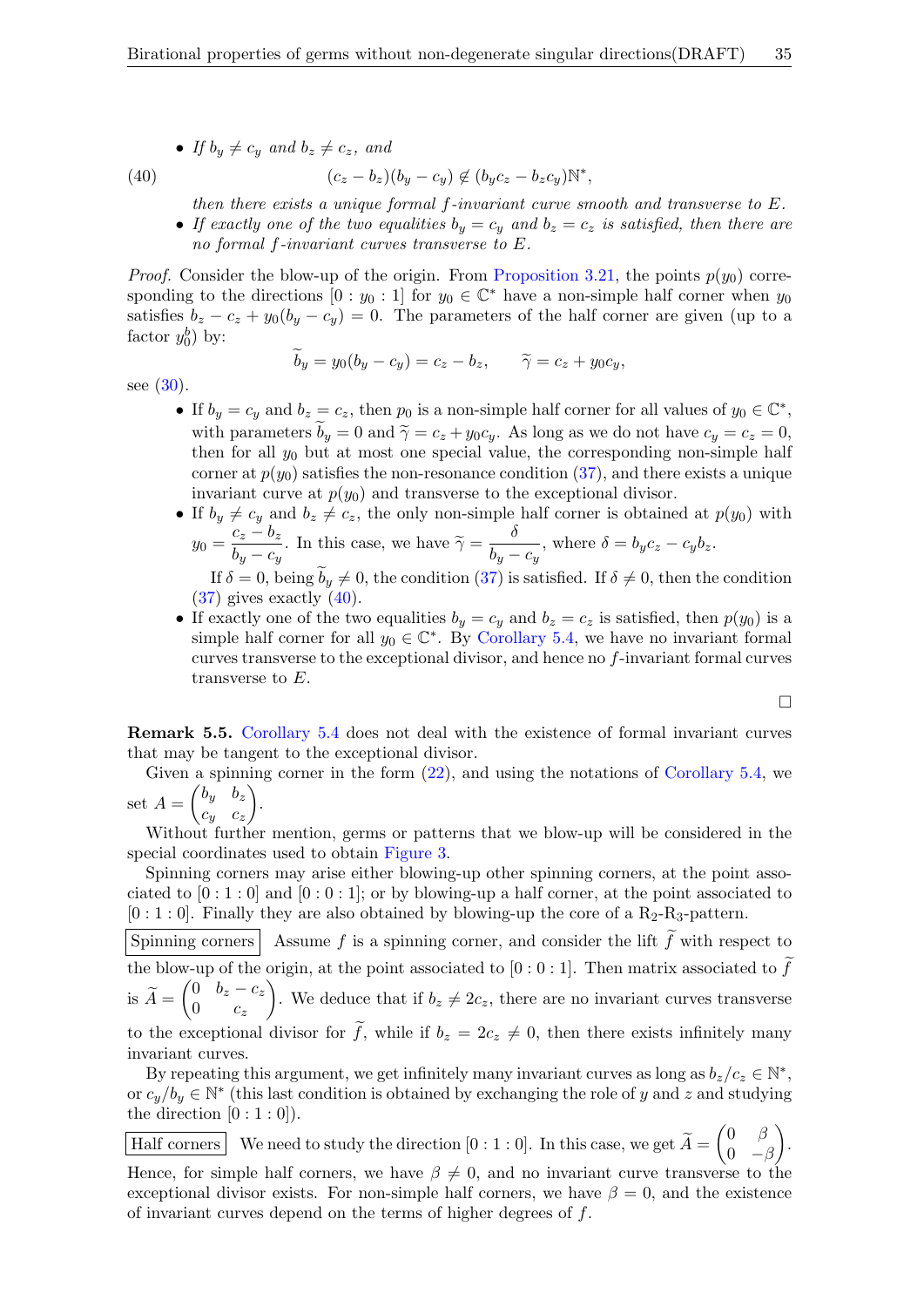$R_2-R_3$ -patterns In this case, it is easy to check from [\(36\)](#page-31-2) that the spinning corner  $\tilde{f}$  above a spinning corner of the core of the pattern satisfies  $\widetilde{A} = A$ , and we can apply directly [Corollary 5.4.](#page-33-1)

One can also use formal computation techniques (see [5.3\)](#page-33-2), which show again how the existence of invariant curves may depend on the higher order terms of  $P, Q, R$ .

# 5.2. Parabolic manifolds

### 5.2.1. Degenerate spikes

<span id="page-35-3"></span>**Proposition 5.6.** Let  $f : (\mathbb{C}^3, 0) \to (\mathbb{C}^3, 0)$  be a degenerate spike of the form [\(20\)](#page-18-1), and let C be the unique f-invariant formal curve given by [Proposition 5.1.](#page-31-3) Suppose that C is not pointwise fixed by f.

For any  $n \in \mathbb{N}^*$ , consider  $\pi_n : X_n \to (\mathbb{C}^3, 0)$  the point modification, obtained recursively starting by  $\pi_1$  the blow-up of  $p_0 = 0$ , and  $\pi_n$  obtained from  $\pi_{n-1}$  by blowing-up the point  $p_{n-1} := \pi_{n-1}^{-1}(0) \cap C_{n-1}$ , where  $C_{n-1}$  is the strict transform of C by  $\pi_{n-1}$ .

Denote by  $f_n$  the lift of f at  $X_n$ , as a germ at  $p_n$ . Then for  $n \gg 0$ , the pair  $(f_n, C_n)$  is in Ramis-Sibuya normal form.

*Proof.* Up to a formal change of coordinates, we may assume that  $C = \{x = y = 0\}$ , and f is of the form [\(20\)](#page-18-1) with  $P, Q \in \langle x, y \rangle \mathfrak{m}$ . We can write the third coordinate of f as

<span id="page-35-2"></span>
$$
z \circ f = z + z^{c+1}R = z + z^{c+1}(h(z) + \langle x, y \rangle).
$$

Notice that  $f|_{C}(z) = z + z^{c+1}h(z)$ : up to a polynomial change of coordinates in the variable z, we may assume that

(41) 
$$
h(z) = -z^{e} + \beta z^{c+2e} + \langle z^{c+2e+1} \rangle,
$$

with  $e = \text{ord}_0(h)$ . Notice that performing this change of coordinates changes the values of  $\lambda$  and  $\mu$ , but their ratio stays invariant (see [Remark 5.7\)](#page-35-0).

The blow-ups  $\pi_n$  can be computed with respect to the z-chart, and the point  $p_n$  corresponds to the origin in this chart. By direct computation we get

<span id="page-35-1"></span>(42) 
$$
f_n(x, y, z) = \begin{pmatrix} \frac{x + z^c(\lambda x + z^n \langle x, y \rangle)}{\left(1 + z^c(h(z) + z^n \langle x, y \rangle)\right)^n} \\ \frac{y + z^c(\mu y + z^n \langle x, y \rangle)}{\left(1 + z^c(h(z) + z^n \langle x, y \rangle)\right)^n} \\ z\left(1 + z^c(h(z) + z^n \langle x, y \rangle)\right) \end{pmatrix}.
$$

<span id="page-35-4"></span>Set  $r = c + e \geq c + 1$ , and take  $n > c + 2e$ . Then [\(42\)](#page-35-1) can be rewritten as

(43) 
$$
f_n(x, y, z) = \begin{pmatrix} x(1 + z^c \lambda + nz^r) + \langle z^{r+1} \rangle \\ y(1 + z^c \mu + nz^r) + \langle z^{r+1} \rangle \\ z - z^{r+1} + \beta z^{2r+1} + \langle z^{2r+2} \rangle \end{pmatrix},
$$

which is on the form [\(2\)](#page-10-1) with  $\lambda^{-1}d_1(z) \equiv \mu^{-1}d_2(z) = z^c + \langle z^{2c} \rangle$ 

<span id="page-35-0"></span>**Remark 5.7.** When we change coordinates to obtain [\(41\)](#page-35-2), the values of  $\lambda$  and  $\mu$  are replaced by  $\lambda h_e^{-c/r}$ , where  $h(z) = h_e z^e + \langle z^{e+1} \rangle$ .

Suppose we have a degenerate spike of the form

(44) 
$$
f(x, y, z) = \begin{pmatrix} x + z^c a(x, y, z) \\ y + z^c b(x, y, z) \\ z + z^{c+1} R(x, y, z) \end{pmatrix},
$$

).  $\Box$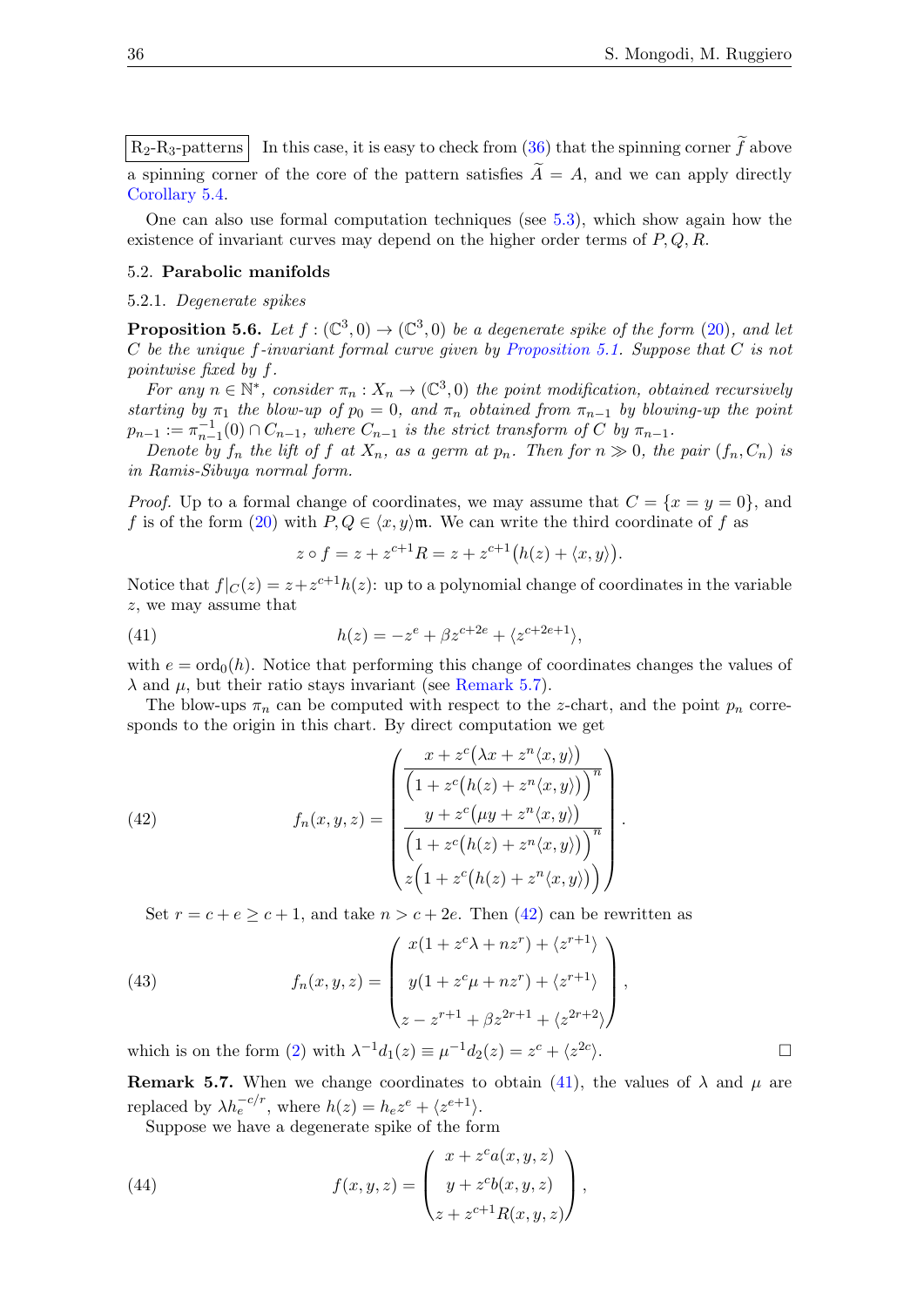and we want to put it under the form used in the computations of [Proposition 5.6.](#page-35-3) This boils down to first put the linear part of  $(a, b)$  (evaluated in  $z = 0$ ) in diagonal form, and then perform a change of coordinates  $x \mapsto x + \alpha(z)$  and  $y \mapsto y + \beta(z)$  for suitable formal power series  $\alpha, \beta \in \mathcal{Z}(\mathbb{Z}|\mathcal{Z})$ . In particular, if we need to know the action of  $f|_C$  (where C is the unique formal f-invariant curve transverse to  $\{z=0\}$  up to order  $c+1+e$ , we only need to know the values of  $\alpha$  and  $\beta$  up to order e.

<span id="page-36-2"></span>**Corollary 5.8.** Let  $f: (\mathbb{C}^3, 0) \to (\mathbb{C}^3, 0)$  be a degenerate spike (of Siegel type) of the form  $(20)$ , and let C be the unique f-invariant formal curve given by [Proposition 5.1.](#page-31-3) Suppose that C is not pointwise fixed by f, and let  $r + 1$  be the multiplicity of  $(f - id)|_C$  at the origin.

Then f admits r parabolic domains  $\Delta_k$ , which are of dimension 1 or 2.

*Proof.* By [Proposition 5.6,](#page-35-3) we may assume up to point blow-ups that  $f$  is in the Ramis-Sibuya normal form [\(43\)](#page-35-4). Let  $\xi = e^{2\pi i k/r}$  be a r-th root of unity. Denote by  $R_1$  and  $R_2$  the invariants associated to the Ramis-Sibuya normal form given by [\(3\)](#page-11-1). Since  $d_1(z)$  and  $d_2(z)$ are proportional, and their ratio is  $\lambda/\mu \in \mathbb{R}_{\leq 0}$  if follows that  $R_1(\xi) + R_2(\xi) = 0$ . Hence either  $R_i(\xi) = 0$  for  $j = 1, 2$ , and in this case  $\xi$  is a saddle direction for both coordinates, or  $R_i(\xi) \neq 0$ , and in this case  $\xi$  is a node direction for exactly one of the two coordinates. We conclude by [Theorem 1.31.](#page-11-2)

**Remark 5.9.** Notice that if  $\lambda \xi^c \in i\mathbb{R}^*$ , then its square is a non-vanishing real number. It follows that  $R_i(\xi) \neq 0$  whenever  $2c < r$ , and the only case where we can have parabolic domains of dimension 1 is when  $2c \geq r$  (i.e.,  $e \leq c$ ), and there exists a r-th root of unity so that  $\lambda \xi^r$  belongs to i $\mathbb{R}$ .

### <span id="page-36-3"></span>5.2.2. Half corners

<span id="page-36-1"></span>**Proposition 5.10.** Let  $f: (\mathbb{C}^3, 0) \to (\mathbb{C}^3, 0)$  be a non-simple half corner of the form [\(24\)](#page-20-0). Suppose that f admits a f-invariant smooth formal curve C transverse to  $\{z=0\}$ . Suppose that  $C$  is not pointwise fixed by  $f$ .

For any  $n \in \mathbb{N}^*$ , consider  $\pi_n : X_n \to (\mathbb{C}^3, 0)$  the point modification, obtained recursively starting by  $\pi_1$  the blow-up of  $p_0 = 0$ , and  $\pi_n$  obtained from  $\pi_{n-1}$  by blowing-up the point  $p_{n-1} := \pi_{n-1}^{-1}(0) \cap C_{n-1}$ , where  $C_{n-1}$  is the strict transform of C by  $\pi_{n-1}$ .

Denote by  $f_n$  the lift of f at  $X_n$ , as a germ at  $p_n$ . Then for  $n \gg 0$ , the pair  $(f_n, C_n)$  is in Ramis-Sibuya normal form.

*Proof.* Up to a formal change of coordinates, we may assume that  $C = \{x = y = 0\}$ , and f is of the form [\(24\)](#page-20-0) with  $P \in \langle x, y \rangle$  m and  $Q \in \langle x, y \rangle$ . We can write the third coordinate of  $f$  as

$$
z \circ f = z + z^{c+2}R = z + z^{c+2}(h(z) + \langle x, y \rangle),
$$

with  $h(z) = h_e z^e + \langle z^{e+1} \rangle$  for some  $e \geq 0$ . Notice that  $f|_{\mathcal{C}}(z) = z + z^{c+2} h(z)$ : up to a polynomial change of coordinates in the variable z, we may assume that

(45) 
$$
h(z) = -z^{e} + \beta z^{c+2e+1} + \langle z^{c+2e+2} \rangle.
$$

In this case, the first coordinate of f becomes  $x + z^c(\alpha^c x + \langle x, y \rangle \mathfrak{m})$ , where  $\alpha^r = 1/h_e$ .

The blow-ups  $\pi_n$  can be computed with respect to the z-chart, and the point  $p_n$  corresponds to the origin in this chart. By direct computation we get

<span id="page-36-0"></span>(46) 
$$
f_n(x,y,z) = \begin{pmatrix} \frac{x + z^c(\alpha^c x + z^n \langle x, y \rangle)}{\left(1 + z^{c+1}(h(z) + z^n \langle x, y \rangle)\right)^n} \\ \frac{y + z^{c+n} \langle x, y \rangle}{\left(1 + z^{c+1}(h(z) + z^n \langle x, y \rangle)\right)^n} \\ z\left(1 + z^{c+1}(h(z) + z^n \langle x, y \rangle)\right) \end{pmatrix}.
$$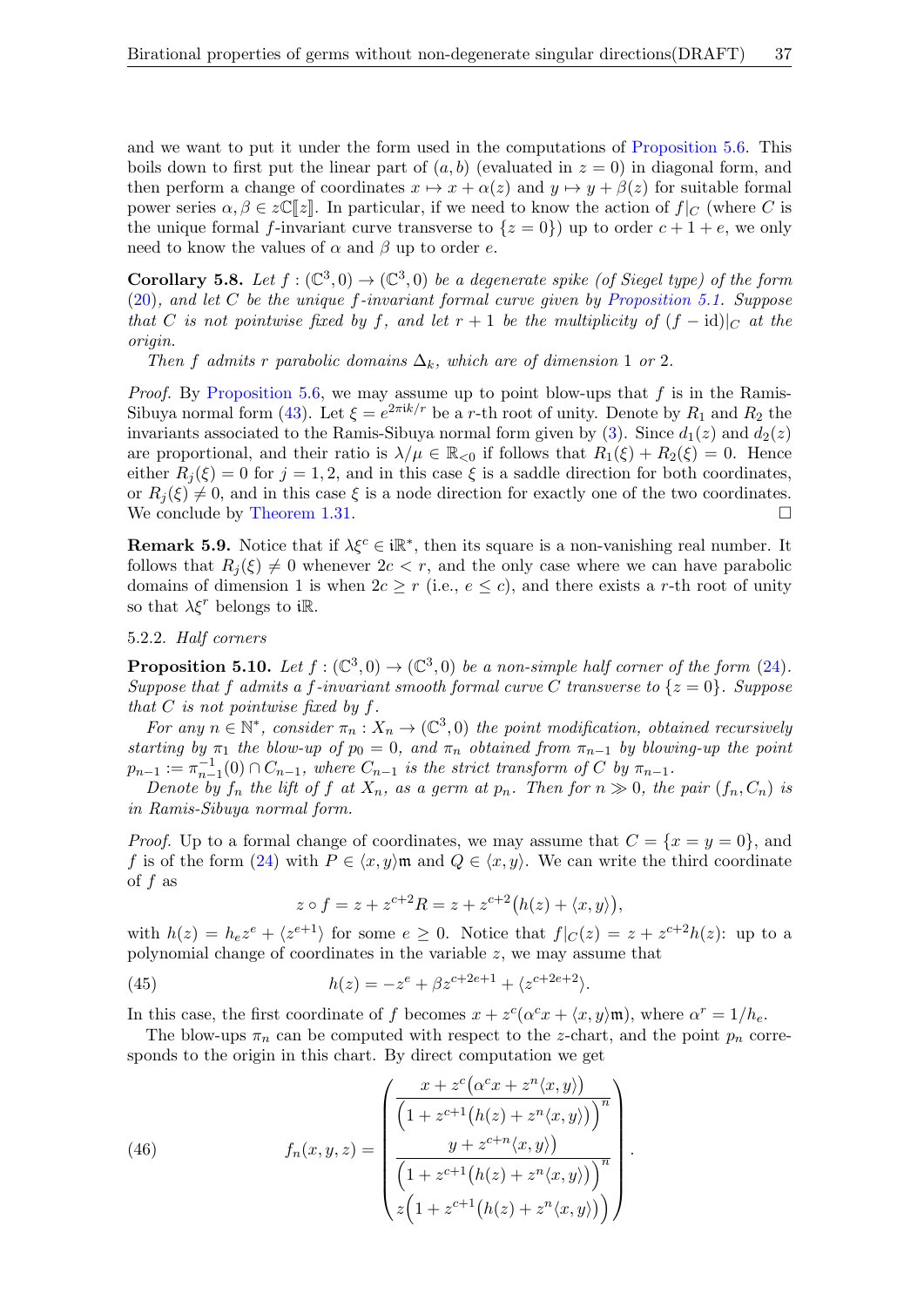<span id="page-37-0"></span>Set  $r = c + 1 + e > c + 1$ , and take  $n > c + 2e + 1$ . Then [\(46\)](#page-36-0) can be rewritten as

(47) 
$$
f_n(x, y, z) = \begin{pmatrix} x(1 + (\alpha z)^c + nz^r) + \langle z^{r+1} \rangle \\ y(1 + nz^r) + \langle z^{r+1} \rangle \\ z - z^{r+1} + \beta z^{2r+1} + \langle z^{2r+2} \rangle \end{pmatrix},
$$

which is on the form [\(2\)](#page-10-1) with  $d_1(z) = (\alpha z)^c + \langle z^{c+1} \rangle$  and  $d_2(z) \equiv 0$ .

Notice that [Proposition 5.10](#page-36-1) applies in particular when a non-simple half corner satisfies [\(37\)](#page-32-2) with  $\gamma \neq 0$ , and in this case  $e = 0$  and  $r = c + 1$ .

<span id="page-37-1"></span>**Corollary 5.11.** Let  $f : (\mathbb{C}^3, 0) \to (\mathbb{C}^3, 0)$  be a non-simple half corner satisfying the same hypotheses of [Proposition 5.10.](#page-36-1) Suppose that  $C$  is not pointwise fixed by  $f$ , and let  $r + 1 \geq c + 2$  be the multiplicity of  $(f - id)|_C$  at the origin.

Then f admits r parabolic manifolds  $\Delta_k$ , which are of dimension 1 or 2.

*Proof.* By [Proposition 5.6,](#page-35-3) we may assume up to point blow-ups that  $f$  is in the Ramis-Sibuya normal form  $(47)$ . Denote by  $R_1$  and  $R_2$  the invariants associated to the Ramis-Sibuya normal form given by [\(3\)](#page-11-1). Let  $\xi = e^{2\pi i k/r}$  be a r-th root of unity. Since  $d_2 = 0$ , then  $R_2 = 0$ , and all directions are a saddle in the second coordinate. For the first coordinate, we get a node or a saddle depending on the sign of the real part of  $\alpha^c \xi^c$ . We conclude by [Theorem 1.31.](#page-11-2)  $\Box$ 

## 5.3. Proof of [Theorem B](#page-2-0)

Here we apply the results of the previous sections to our example [\(1\)](#page-1-0). From [Proposi](#page-22-0)[tion 3.14,](#page-22-0) we get a model with 11 singularities. Among those, we get two degenerate spikes at  $p_1$  and  $p_2$ , and three spinning corners at  $p_{3,2}$ ,  $p_{4,2}$  and  $q_1$ . The others are simple corners and do not give rise to parabolic manifolds, see [\[AT03\]](#page-40-15).

 $\overline{p_1}$  At  $p_1$  the lift of f takes the form [\(5\)](#page-13-1), which is a degenerate spike. To compute the parameters appearing in [Proposition 5.6](#page-35-3) and [Corollary 5.8,](#page-36-2) we need some further change of coordinates (see [Remark 5.7\)](#page-35-0).

After performing the change of coordinates  $x' = x + y$ ,  $y' = x - y$ , we get

(48) 
$$
f_1(x', y', z) = \begin{pmatrix} x' + z^2(-x' + (P_{004} + Q_{004})z + \mathfrak{m}^2) \\ y' + z^2(y' + (P_{004} - Q_{004})z + \mathfrak{m}^2) \\ z + z^3(-\frac{1}{2}x' - \frac{1}{2}y' + zR_{004} + \mathfrak{m}^2) \end{pmatrix}.
$$

After the change of coordinates  $x'' = x' - (P_{004} + Q_{004})z$ ,  $y'' = y' + (P_{004} - Q_{004})z$  we finally get

(49) 
$$
f_1(x'', y'', z) = \begin{pmatrix} x'' + z^2(-x'' + \mathfrak{m}^2) \\ y'' + z^2(y'' + \mathfrak{m}^2) \\ z + z^3(-\frac{1}{2}x'' - \frac{1}{2}y'' + z(R_{004} - Q_{004}) + \mathfrak{m}^2) \end{pmatrix}.
$$

We deduce that if  $R_{004} \neq Q_{004}$ , the parameters of [Proposition 5.6](#page-35-3) are  $c = 2$ ,  $e = 1$ , and we get  $r = c + e = 3$  parabolic manifolds attached to  $p_1$ .

Here  $\lambda = -1$ ,  $\mu = 1$ ,  $h_e = R_{004} - Q_{004}$ , and by a direct check we get that all parabolic manifolds have dimension 2, unless  $h_e^2 \in \mathbb{R}$ , in which case one of the three parabolic manifolds has dimension 1, while the others have dimension 2.

 $\overline{p_2}$  For the degenerate spike at  $p_2$ , computations are similar and left to the reader. In this case we get again  $c = 2$ ,  $e = 1$ , and  $r = 3$  parabolic manifolds whenever  $h_e :=$  $R^{(4)}(0,1,1) \neq 0$ . They are all of dimension 2, unless  $h_e^2 \in \mathbb{R}$ , where one of the three parabolic manifolds has dimension 1.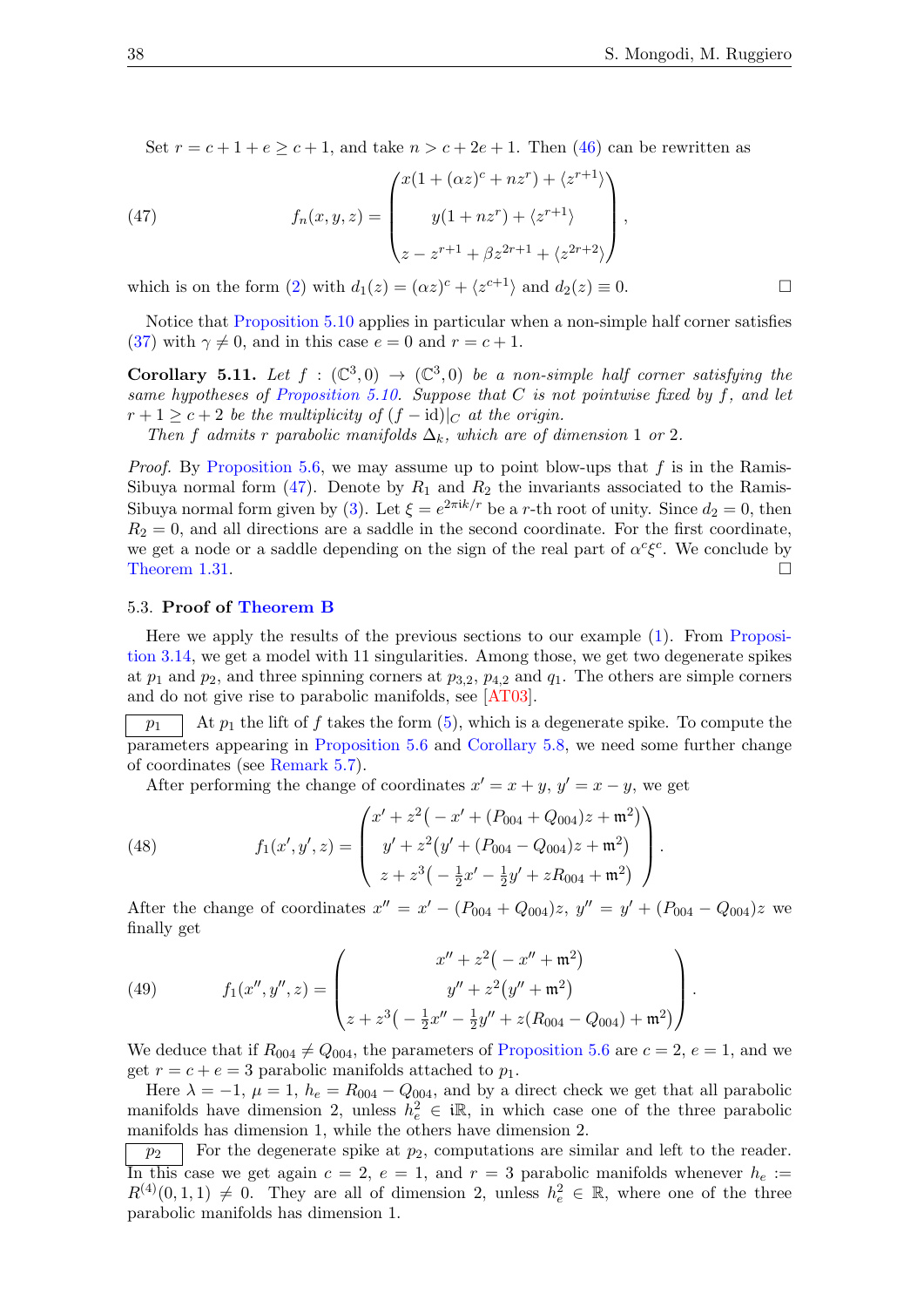$\overline{p_{3,2}}$  At the point  $p_{3,2}$  we have a spinning corner of the form  $(26)$ . After the change of coordinates  $x = -u - \frac{3}{4}$  $\frac{3}{4}y + (\alpha - \frac{1}{2})$  $(\frac{1}{2}\beta)z$ , we get the form

$$
\widetilde{f}_1(x, y, z) = \begin{pmatrix} x + y^2 z^2 \left( -x + \mathfrak{m}^2 \right) \\ y + y^3 z^2 \left( 2x - \frac{9}{4}y + 2\alpha z + \mathfrak{m}^2 \right) \\ z + y^2 z^3 \left( -2x + \frac{13}{4}y - 2\alpha z + \mathfrak{m}^2 \right) \end{pmatrix}.
$$

In particular, the parameters of [Corollary 5.4](#page-33-1) are given by  $b_y - c_y = -\frac{11}{2}$  $\frac{11}{2}$ ,  $c_z - b_z = -4\alpha$ , and  $\delta = b_y c_z - c_y b_z = -2\alpha$ .

The ratio  $(b_y - c_y)(c_z - b_z)/\delta$  of [\(40\)](#page-34-0) equals -11, which is not a positive integer, hence the conditions of Corollary  $5.4$  are satisfied, and there exists a unique formal f-invariant curve smooth and transverse to the exceptional divisor.

If we blow-up the origin via the map  $\pi(x, y, z) = (xz, yz, z)$ , we get the lift

$$
\widetilde{f}_2 = \begin{pmatrix} x + y^2 z^4 \left( -x + \langle z \rangle \right) \\ y + y^3 z^5 \left( 4x - \frac{11}{2}y + 4\alpha + \langle z \rangle \right) \\ z + y^2 z^6 \left( -2x + \frac{13}{4}y - 2\alpha + \langle z \rangle \right) \end{pmatrix}
$$

.

At the point  $y_0 = \frac{8}{11}\alpha$  we get a non-simple half corner, with parameters  $c = 4$ ,  $\gamma = \frac{4}{11}\alpha$ . Being  $\alpha \neq 0$ , we get  $e = 0$ . By [Corollary 5.11,](#page-37-1) we get  $r = c + 1 + e = 5$  parabolic manifolds, which are all of dimension 2, unless  $\alpha^4 \in \mathbb{R}$ , in which case one of the five parabolic manifolds has dimension 1.

 $p_{4,2}$  | Since the germ  $f_1$  at  $p_3$  is conjugated to the one at  $p_4$  (see [Remark 2.1\)](#page-12-0), a similar situation arises above  $p_{4,2}$ .

 $\boxed{q_1}$  Finally, at the point  $q_1$  we have a spinning corner of the form [\(14\)](#page-15-2). By conjugating by the map  $\phi(x, y, z) = (z + R_{040}y, x, y)$ , we get

(50) 
$$
f_4(x, y, z) = \begin{pmatrix} x + y^7 z^2 (x + \mathfrak{m}^2) \\ y + y^8 z^2 (x + R_{040} z + \mathfrak{m}^2) \\ z + y^7 z^3 (-3x - 3R_{040} z + \mathfrak{m}^2) \end{pmatrix}.
$$

In this case we have  $b_y = c_y = 0$  and  $c_z = -3b_z \neq 0$ . In particular, there are no formal  $f_4$ -invariant curves transverse to E by [Corollary 5.4](#page-33-1) (see also [Remark 5.5\)](#page-34-1), but we cannot exclude  $f_4$ -invariant curves tangent to  $E$  (see [Subsection 5.4.3\)](#page-40-17).

### 5.4. Further remarks

## 5.4.1. Curve blow-ups over degenerate spikes

When studying resolution of singularities for vector fields, it is often natural to consider (possibly weighted) blow-ups of centers that are invariant by the dynamics (and not necessarily contained in the singular locus).

In our setting, this would correspond to allowing the blow-up of curves that are invariant by the saturated infinitesimal generator  $\hat{\chi}$  of f (in a given model), and contained in the exceptional divisor (obtained from previous blow-ups).

In the case of degenerate spikes (of Siegel type), the study can be easily done, since we can determine explicitly such curves. In fact, if  $f$  is a degenerate spike of the form [\(20\)](#page-18-1), then the restriction of the saturated infinitesimal generator  $\hat{\chi}$  on  $E = \{z = 0\}$  gives a canonical singularity of siegel type, which admits exactly two (strong) complex separatrices. Up to a (possibly formal, since the coordinates of  $\hat{\chi}$  do not converge in general) change of coordinates, we may assume that these curves are  $x = 0$  and  $y = 0$ . Hence we may assume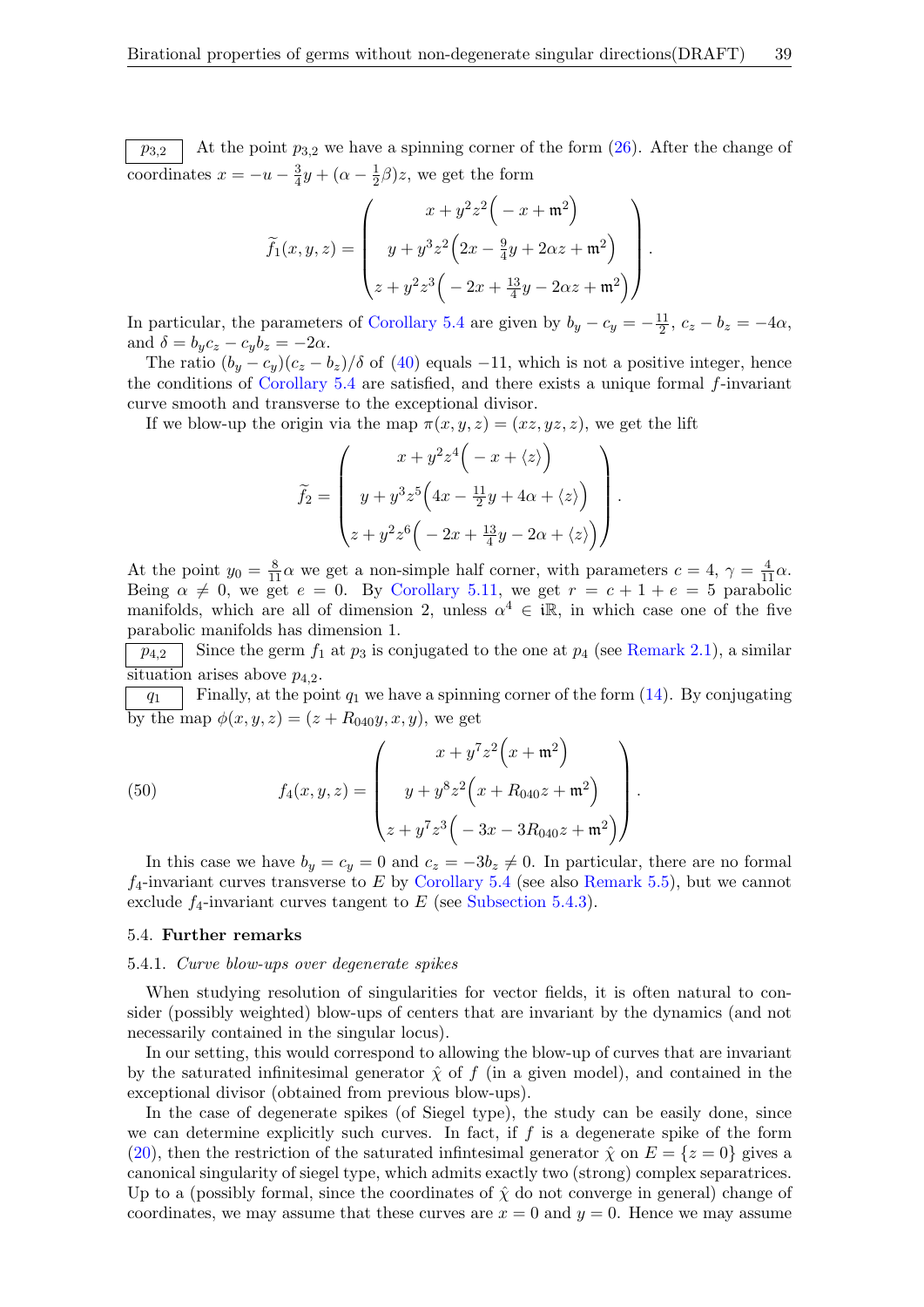$\Box$ 

that the conditions  $x|P(x, y, 0)$  and  $y|Q(x, y, 0)$  are satisfied. The next proposition gives the description of the lift of a degenerate spike when we blow-up one of the two complex separatrices (the other is completely analogous, we just need to interchange the role of  $x$ and  $y$ ).

<span id="page-39-0"></span>**Proposition 5.12.** Let  $f: (\mathbb{C}^3, 0) \to (\mathbb{C}^3, 0)$  be a degenerate spike of the form

(51) 
$$
f(x,y,z) = \begin{pmatrix} x + z^c (\lambda x (1 + a(x,y)) + zP) \\ y + z^c (\mu y (1 + b(x,y)) + zQ) \\ z + z^{c+1} R \end{pmatrix},
$$

with  $a, b \in \mathfrak{m}_2$ ,  $P, Q, R \in \mathfrak{m}$ . Let  $\pi : X \to (\mathbb{C}^3, 0)$  be the blow-up of the line  $\{x = z = 0\}$  in  $\mathbb{C}^3$ , and denote by  $\widetilde{f}$  the lift of f in X.

Then the saturated infinitesimal generator of  $\tilde{f}$  has two singularities on the fiber above the origin, namely  $[1:0]$  and  $[0:1]$  Moreover for f we have that:

- $[0:1]$  is a degenerate spike.
- $[1:0]$  is a simple corner.

Proof. Computations are analogous to the ones performed in the previous sections, and left to the reader.

We deduce that no non-degenerate non-exceptional characteristic directions may appear in any model  $\pi: X_{\pi} \to (\mathbb{C}^3, 0)$  obtained via modification (not necessarily strongly) adapted to the dynamics, dominating either  $p_1$  or  $p_2$ .

## <span id="page-39-1"></span>5.4.2. Point modifications

With the same techniques adopted in [Section 3,](#page-18-0) it is possible to study characteristic directions on any model  $\pi: X_{\pi} \to (\mathbb{C}^3, 0)$  obtained via point modifications.

If we only allow point modifications, we cannot resolve the singularities of the infinitesimal generator  $\chi$  of f, and this leads to having to deal with singularities of the saturated infinitesimal generator  $\widetilde{\chi}_{\pi}$  (on a given model  $X_{\pi}$ ) that are not log-canonical.

We omit definitions and computations in this case because they would stretch the length of this paper excessively. Just to give a hint of what happens in this case, let us follow the resolution of singularity above  $p_5$ . At  $p_5$ , the map  $f_1$  obtained as lift of f by the blow-up of the origin takes the form  $(9)$ , for which the linear part of the saturated infinitesimal generator is nilpotent, of rank 2 if we assume  $R_{040} \neq 0$ . Let us say that this germ is a  $N_1$ -form (N stands for *nilpotent*).

After blowing-up  $p_5$ , we get a second form at the point  $p_{5,1}$  corresponding to [1 : 0 : 0]. In this case the linear part of the infinitesimal generator has still rank 2, but the exceptional divisor locally consists of two irreducible components. Say that we get a  $N_2$ -form.

Blowing-up  $p_{5,1}$ , we get a line L of singularities, corresponding to the singular directions  $[p:0:r]$  with  $[p:r] \in \mathbb{P}_{\mathbb{C}}^1$ . In this case, at  $[1:0:0]$  we get another  $N_2$ -form. At  $[0:0:1]$ we obtain a singularity for the saturated infinitesimal generator with vanishing linear part, that we call H<sub>1</sub>-form (H stands for *higher order*). At  $[p:0:r]$  with  $p, r \neq 0$ , we get another nilpotent singularity, call it  $N_3$ -form. In other terms, we got a  $N_3$ -pattern, special points  $N_2$  and  $H_1$ , and with core L. If we blow-up L, we get the resolution of singularities  $\pi_0$  described by [Proposition 2.2.](#page-17-0) If we blow-up points, we need for example to deal with the blow-up of  $H_1$ -forms, which is quite intricate. Fundamental for the definition of these classes is the identification of the right non-resonant conditions, in the same spirit of the ones appearing for simple corners, as well as suitable conditions on the higher order terms of the saturated infinitesimal generator.

The birational study can be completed for point modifications, and one can show that no non-degenerate characteristic directions can appear in this case. However, the additional forms, and the appearence of several new types of patterns, make the birational study for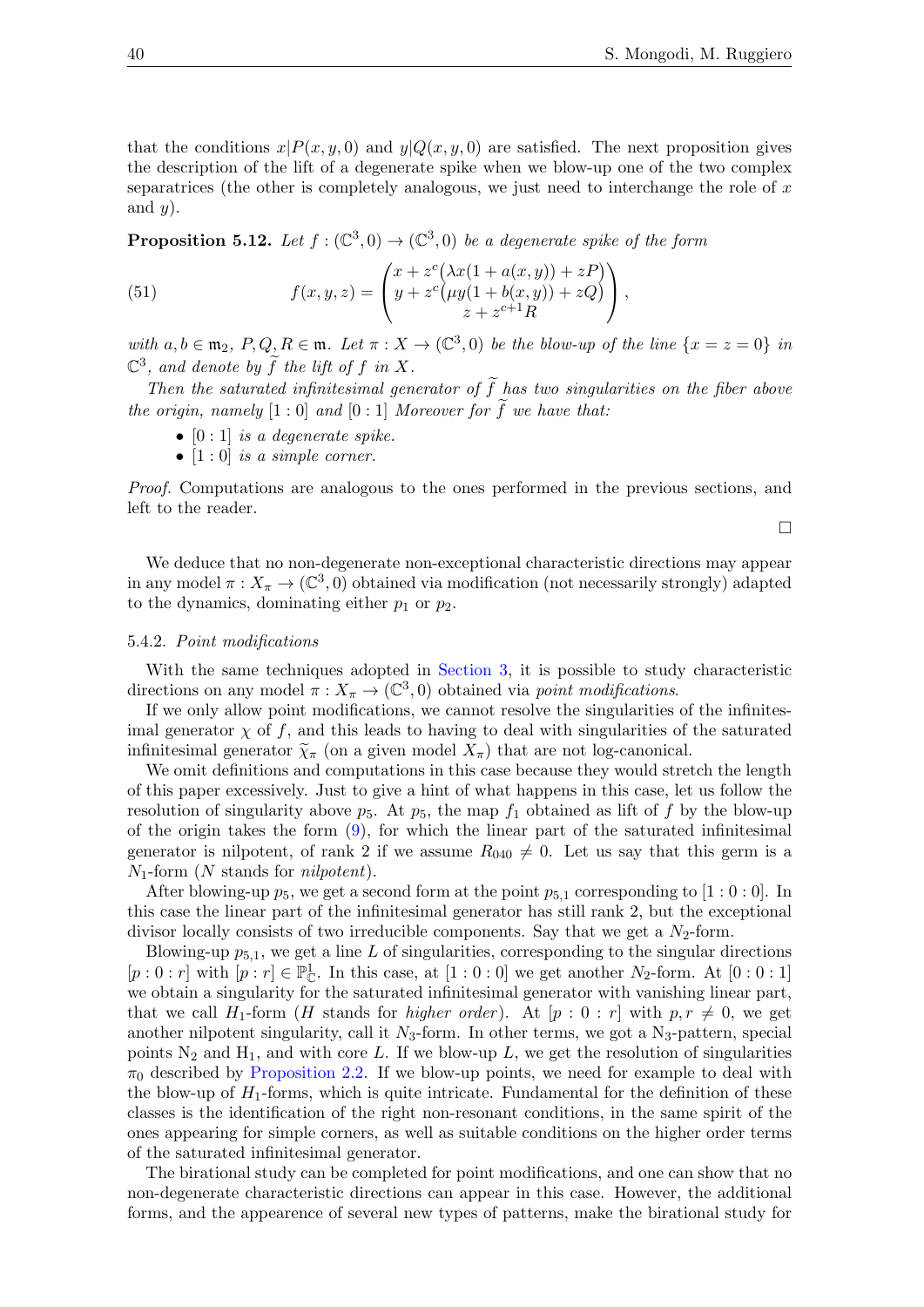all possible modifications (strongly) adapted to f combinatorially much more involved. We suspect that no non-degenerate characteristic directions can be found in this way either.

## <span id="page-40-17"></span>5.4.3. Dynamics over q<sup>1</sup>

We have shown that at the point  $q_1$  there are no formal  $f_4$ -invariant curves transverse to the exceptional divisor. When blowing-up  $q_1$ , we find a R<sub>2</sub>-R<sub>3</sub>-pattern (denote by  $f_4$  the lift of f), and we showed in [Proposition 5.2](#page-32-1) that we can find a (smooth) formal  $\widetilde{f}_4$ -invariant surface  $\widetilde{S}$  transverse to the exceptional divisor. The surface  $\widetilde{S}$  is the strict transform of a smooth formal  $f_4$ -invariant surface S at  $q_1$ . The map  $f_4|_S$  gives a (formal) 2-dimensional tangent to the identity germ, with saturated infinitesimal generator  $\hat{\xi}$  of order 2. A direct computation shows that  $f_4|_S$  has exactly two characteristic directions, corresponding to the two irreducible components of the exceptional dvisor. If  $\xi$  admits another complex separatrix, we can apply again the arguments of [Subsection 5.2.2](#page-36-3) to reduce f in Ramis-Sibuya normal form and find parabolic manifolds. If  $\hat{\xi}$  has no other complex separatrices, one needs to study the dynamics of  $f_4$  more in details, and to extend the results of [\[LHRSSV\]](#page-41-16) to the case where we have invariant surfaces instead of curves.

Notice also that S descends to a f-invariant surface  $S_0$ , which is not smooth. Hence, even in the case of S being convergent, we cannot apply the results of [\[LHR20\]](#page-41-11) to find paraboic curves for  $f|_{S_0}$ .

### **REFERENCES**

<span id="page-40-16"></span><span id="page-40-15"></span><span id="page-40-14"></span><span id="page-40-13"></span><span id="page-40-12"></span><span id="page-40-11"></span><span id="page-40-10"></span><span id="page-40-9"></span><span id="page-40-8"></span><span id="page-40-7"></span><span id="page-40-6"></span><span id="page-40-5"></span><span id="page-40-4"></span><span id="page-40-3"></span><span id="page-40-2"></span><span id="page-40-1"></span><span id="page-40-0"></span>

| [Aba01]          | Marco Abate. The residual index and the dynamics of holomorphic maps tangent to the<br>identity. Duke Math. J., 107(1):173-207, 2001.                                                                                                                                                                                                                         |
|------------------|---------------------------------------------------------------------------------------------------------------------------------------------------------------------------------------------------------------------------------------------------------------------------------------------------------------------------------------------------------------|
| $[ABD+16]$       | Matthieu Astorg, Xavier Buff, Romain Dujardin, Han Peters, and Jasmin Raissy. A two-<br>dimensional polynomial mapping with a wandering Fatou component. Ann. of Math. $(2)$ ,<br>$184(1):263-313, 2016.$                                                                                                                                                     |
| [ABT04]          | Marco Abate, Filippo Bracci, and Francesca Tovena. Index theorems for holomorphic self-<br>maps. Ann. of Math. $(2)$ , 159 $(2)$ :819-864, 2004.                                                                                                                                                                                                              |
| [ABTP21]         | Matthieu Astorg, Luka Boc Thaler, and Han Peters. Wandering domains arising from lavaurs<br>maps with siegel disks, 2021. Preprint available at https://arxiv.org/abs/1907.04140.                                                                                                                                                                             |
| [AKMW02]         | Dan Abramovich, Kalle Karu, Kenji Matsuki, and Jarosław Włodarczyk. Torification and<br>factorization of birational maps. J. Amer. Math. Soc., 15(3):531-572 (electronic), 2002.                                                                                                                                                                              |
| [AT03]           | Marco Abate and Francesca Tovena. Parabolic curves in $\mathbb{C}^3$ . Abstr. Appl. Anal., (5):275-294,<br>2003.                                                                                                                                                                                                                                              |
| [Bia19]          | Fabrizio Bianchi. Parabolic implosion for endomorphisms of $\mathbb{C}^2$ . J. Eur. Math. Soc. (JEMS),<br>21(12):3709-3737, 2019.                                                                                                                                                                                                                             |
| [BMCLH08]        | F. E. Brochero Martínez, F. Cano, and L. López-Hernanz. Parabolic curves for diffeomor-<br>phisms in $\mathbb{C}^2$ . Publ. Mat., 52(1):189-194, 2008.                                                                                                                                                                                                        |
| [Bon02]          | Laurent Bonavero. Factorisation faible des applications birationnelles (d'après Abramovich,<br>Karu, Matsuki, Włodarczyk et Morelli). Astérisque, (282): Exp. No. 880, vii, 1-37, 2002.<br>Séminaire Bourbaki, Vol. 2000/2001.                                                                                                                                |
| [BSU17]          | Eric Bedford, John Smillie, and Tetsuo Ueda. Semi-parabolic bifurcations in complex dimen-<br>sion two. <i>Comm. Math. Phys.</i> , $350(1):1-29$ , 2017.                                                                                                                                                                                                      |
| [Cam 78]         | César Camacho. On the local structure of conformal mappings and holomorphic vector fields<br>in $\mathbb{C}^2$ . In Journées Singulières de Dijon (Univ. Dijon, Dijon, 1978), volume 59 of Astérisque,<br>pages 3, 83–94. Soc. Math. France, Paris, 1978.                                                                                                     |
| [CC05]           | Antonio Campillo and Julio Castellanos. Curve singularities. An algebraic and geometric ap-<br>proach. Actualités Mathématiques. Hermann, Editeurs des sciences et des arts, 2005.                                                                                                                                                                            |
| [CS82]           | César Camacho and Paulo Sad. Invariant varieties through singularities of holomorphic vector<br>fields. Ann. of Math. (2), 115(3):579-595, 1982.                                                                                                                                                                                                              |
| [DL15]           | Romain Dujardin and Mikhail Lyubich. Stability and bifurcations for dissipative polynomial<br>automorphisms of $\mathbb{C}^2$ . <i>Invent. Math.</i> , 200(2):439-511, 2015.                                                                                                                                                                                  |
| $[\text{Éca85}]$ | Jean Écalle. Les fonctions résurgentes. Tome III, volume 85 of Publications Mathématiques<br>d'Orsay [Mathematical Publications of Orsay]. Université de Paris-Sud, Département de<br>Mathématiques, Orsay, 1985. L'équation du pont et la classification analytique des objects<br>locaux. The bridge equation and analytic classification of local objects. |
| $[{\rm Fat}19]$  | Pierre Fatou. Sur les équations fonctionnelles. Bull. Soc. Math. France, 47:161-271, 1919.                                                                                                                                                                                                                                                                    |
| [GML92]          | Xavier Gómez-Mont and Ignacio Luengo. Germs of holomorphic vector fields in $\mathbb{C}^3$ without<br>a separatrix. <i>Invent. Math.</i> , $109(2):211-219$ , 1992.                                                                                                                                                                                           |